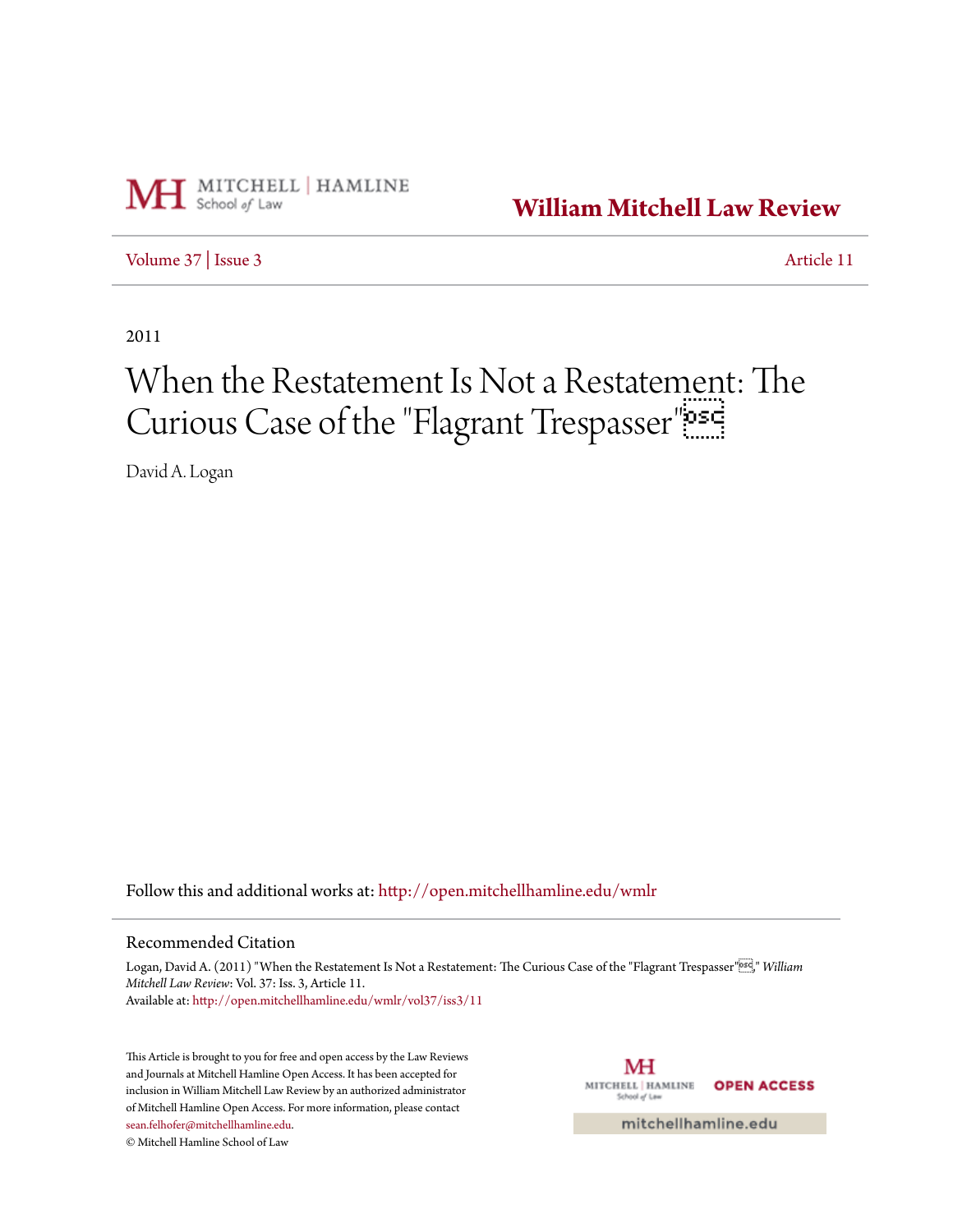## **WHEN THE RESTATEMENT IS NOT A RESTATEMENT: THE CURIOUS CASE OF THE "FLAGRANT TRESPASSER"**

David A. Logan†

|   | When Giants Walked the Earth: The ALI and the First<br>$A_{-}$ |  |
|---|----------------------------------------------------------------|--|
|   |                                                                |  |
|   | The First and Second Torts Restatements 1454<br>B.             |  |
|   | $C_{\cdot}$                                                    |  |
|   | II. HOW WE GOT HERE: THE PREMISES MESS 1463                    |  |
| Ш | THE ALI LABORATORY CREATES THE "FLAGRANT                       |  |
|   |                                                                |  |
|   | IV. THE THIRD RESTATEMENT AND THE ROAD NEVER BEFORE            |  |
|   |                                                                |  |
|   |                                                                |  |
|   | $B_{\cdot}$                                                    |  |
|   |                                                                |  |
|   | D.                                                             |  |
|   |                                                                |  |
|   |                                                                |  |

*Restatement: /r'I st'e•tm•nt: An iteration that repeats a prior statement, usually in a slightly different form. Synonym: reiteration*<sup>1</sup>

The American Law Institute (ALI), in existence since 1923, has a distinguished reputation for its law reform projects, typically "restatements" of areas of domestic common law.<sup>2</sup> The most

1

 <sup>†</sup> David A. Logan, Dean and Professor of Law, Roger Williams University. Dean Logan is an adviser for the Third Restatement. He would like to thank David DiSegna for his excellent research assistance and Tracy Sartrys for her continuing professional support. Thanks also to Mike Green and Wayne Logan for their helpful comments on an earlier draft.

<sup>1</sup>*.* ROGET'S II THE NEW THESAURUS 832–33 (Kaethe Ellis et al. eds., 3d ed. 1995).

 <sup>2.</sup> In recent years, the ALI has branched out to projects concerned with international law (e.g., Transnational Insolvency) and domestic topics typically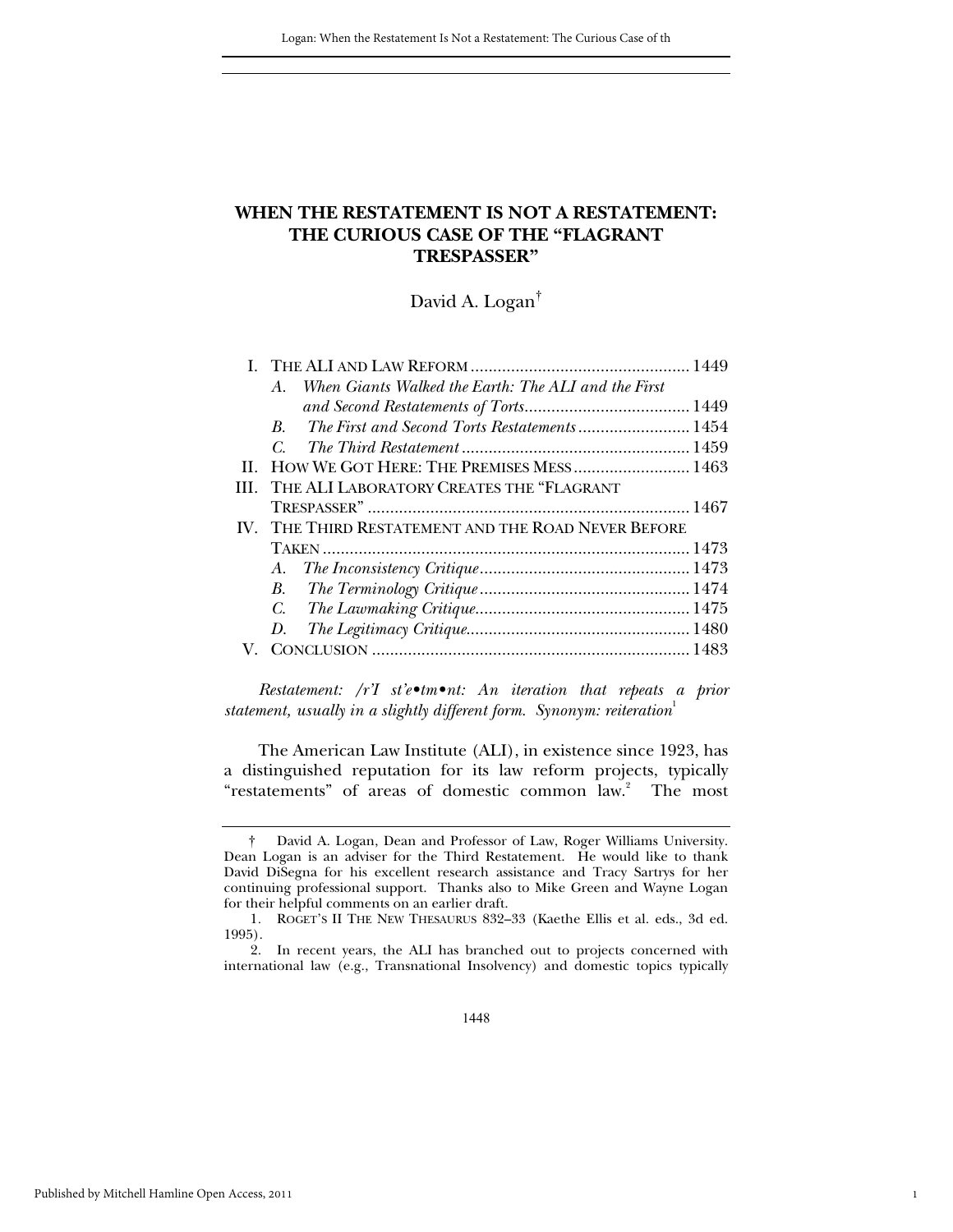successful of these projects involves the law of torts. There were more than 160,000 judicial citations to restatements by 2004, with the largest single number, by a considerable margin, involving torts.<sup>3</sup> Additionally, positions promulgated by the ALI, though not binding on any court, often loom large in doctrinal debates.<sup>4</sup>

This essay will first discuss the ALI and the role it has played in law reform, especially when it navigates the tension between simply adopting a well-developed majority position and the desire to "get it right" (by selecting a distinctly minority position). I will then turn to one of the rare occasions in which the ALI in the Restatement (Third) of Torts: Liability for Physical and Emotional Harm (2010) (Third Restatement) opted for a position that is not even a minority rule, but rather is a novel formulation—the "flagrant trespasser" in premises liability cases—that is, when the restatement does not "restate" the law. I will conclude with some reflections on the wisdom of such a bold step.

#### I. THE ALI AND LAW REFORM

## *A. When Giants Walked the Earth: The ALI and the First and Second Restatements of Torts*

In the early decades of the twentieth century, a project to "restate the law" was attractive to both the formalists then reigning in the bench and bar, as well as the legal realists, who were gaining influence, especially in law schools.<sup>5</sup> To the old guard,

controlled by statutes (e.g., Professional Responsibility). *Projects, Overview*, AMERICAN LAW INSTITUTE, http://www.ali.org/index.cfm?fuseaction=projects.main (last visited Apr. 9, 2011).

 <sup>3.</sup> During this time there were more than 67,000 citations to the torts restatements, with the contracts restatements a distant second with slightly less than 29,000 citations. AMERICAN LAW INSTITUTE, PUBLISHED CASE CITATIONS TO RESTATEMENTS OF THE LAW AS OF MARCH 1, 2004 (2004), *available at* http://www.ali.org /\_news/annualreports/2004/AM04\_07-RestatementCitations04.pdf.

<sup>4</sup>*. See* Gregory C. Keating, *Is Negligent Infliction of Emotional Distress a Freestanding Tort?*, 44 WAKE FOREST L. REV. 1131, 1134–35 (2009) (recognizing the "Restatement impulse to elicit taxonomical order" but arguing that the Restatement does not accurately reflect the order immanent in the law); Christopher J. Robinette, *The Prosser Notebook: Classroom as Biography and Intellectual History*, 2010 U. ILL. L. REV. 577, 579 (2010) (describing the broad influence of the Restatement (Second) of Torts (1965)).

<sup>5</sup>*. See* GRANT GILMORE, THE AGES OF AMERICAN LAW 77–78 (1977); *see also* John P. Frank, *The American Law Institute, 1923–1998*, 26 HOFSTRA L. REV. 615, 617 (1998) (noting that the thirty-five member committee, including Benjamin Cardozo, Learned Hand, and Roscoe Pound, reported that uncertainty and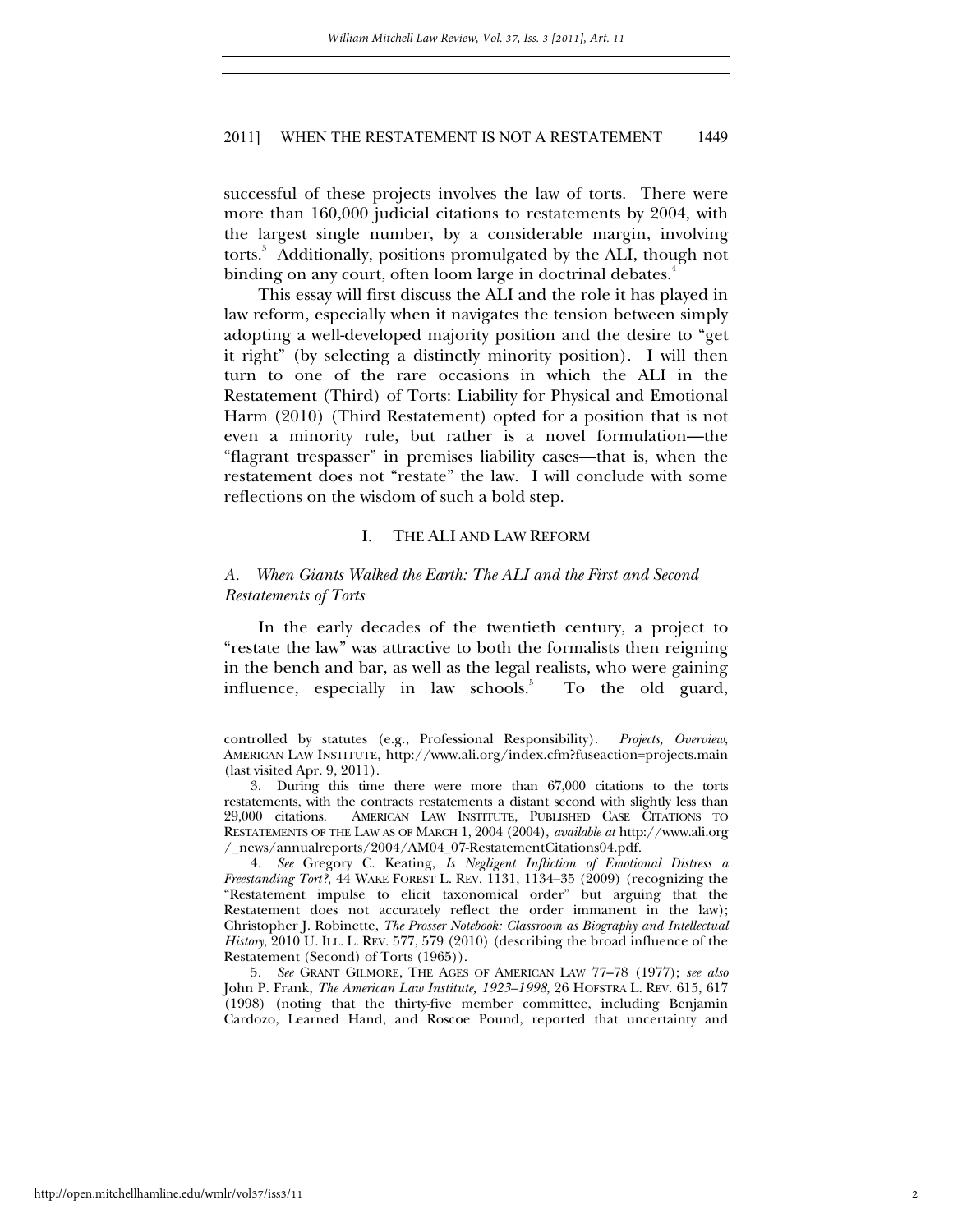traditionalists who considered the common law "a closed system that yielded answers to all issues that arise,"<sup>6</sup> this presented an opportunity to bolster their view of law as science and to lock in contemporary principles and practices, an aspect of a broader effort to rebuff the mongrelization of the profession via the proliferation of night law schools that primarily served immigrant strivers.<sup>7</sup> The President of the Association of American Law Schools (AALS) was blunt: "As long as our doors were entered chiefly by immigrants of cognate blood, the common law as it was studied by Story and Langdell might safely be left to develop and adapt itself to each changed condition. But within the last twenty years a horde of alien races from Eastern Europe and from Asia has been pouring in on us  $\dots$ ."

Xenophobia and a deep-seated fear of change were not, however, the only motivations of the traditionalists. Formalists also, more palatably, saw a need for "definite standards by which the activities of business, industry and commerce are conducted."<sup>9</sup>

The countervailing jurisprudence of legal realism can be traced, in part, to the provocative ideas of Roscoe Pound who, as dean at the University of Nebraska College of Law, and later a faculty member and dean at Harvard Law School, focused on the imprecise nature of the law.<sup>10</sup> Pound argued for legal principles

8. Hull, *supra* note 7, at 60–61. Another AALS leader observed:

[I]f you examine the class rolls of the night schools in our great cities, you will encounter a very large proportion of foreign names. . . . The result is a host of shrewd young men, imperfectly educated, crammed so they can pass bar examinations . . . but viewing the Code of Ethics with uncomprehending eyes.

*Id*. at 61.

 9. Frank, *supra* note 5, at 621 (quoting ALI President George W. Wickersham).

complexity caused by badly written statutes and unnecessary administrative provisions required a "Restatement of the Law").

 <sup>6.</sup> Frank, *supra* note 5, at 624 (quoting ALI Director Herbert Wechsler).

 <sup>7.</sup> The "conventional wisdom [was] that the ALI was created by a band of legal formalists working hand in hand with the legal moguls of New York and Philadelphia corporate finance to save the common law from statutory liberalization and other un-American pollutants." N.E.H. Hull, *Restatement and Reform: A New Perspective on the Origins of the American Law Institute*, *in* THE AMERICAN LAW INSTITUTE: SEVENTY-FIFTH ANNIVERSARY, 1923–1998, 49, 52 (1998); *see also* G. Edward White, *The American Law Institute and the Triumph of Modernist Jurisprudence*, 15 LAW & HIST. REV. 1, 3 (1997) (describing the "conservatives," who swore fealty to nineteenth-century conceptions of law was a branch of science, "logically selfcontained and self-referential, like geometry, or taxonomic, like the natural sciences").

<sup>10</sup>*. See* Larry A. DiMatteo & Samuel Flaks, *Beyond Rules*, 47 HOUS. L. REV. 297,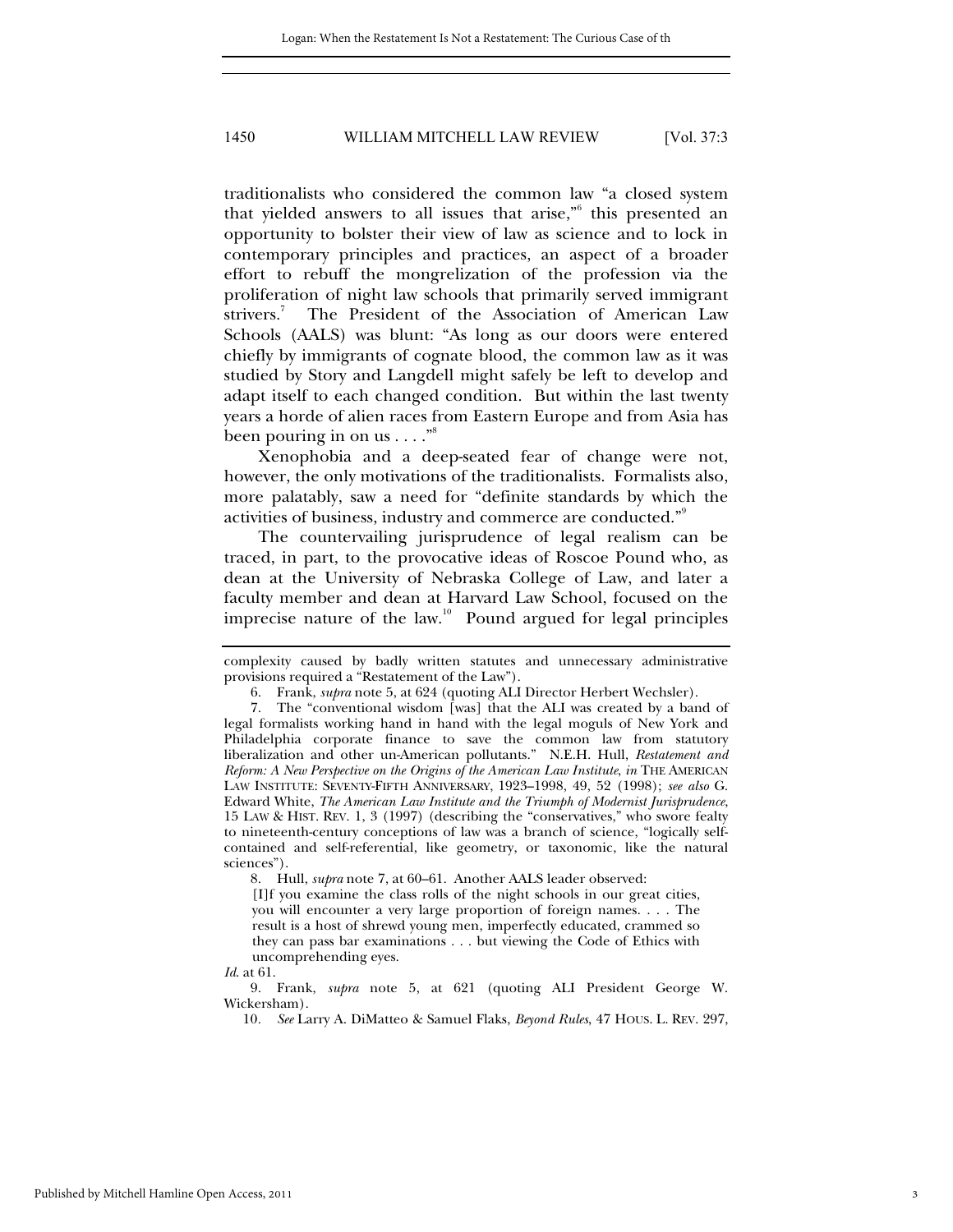based on the world as it was, rather than law plucked from the  $\text{ether.}^{\text{II}}$  These critics accepted, and in some cases embraced, the notion that legal rules were inherently impermanent, and that there needed to be adjustments based upon "evolving empirical data."<sup>12</sup>

Despite the tug of the two schools of jurisprudence, on balance, the founders of the ALI were primarily "reformist progressive-pragmatists who viewed the law as the means to achieving social ends, believers in the power of the legal profession to bring about positive change."<sup>13</sup>

Many legal luminaries gathered in 1923 to consider creating what was to become the American Law Institute. In attendance were three justices of the Supreme Court of the United States, five federal court of appeals judges, twenty-eight representatives from state supreme courts, representatives from the American Bar Association and the National Conference of Commissioners on Uniform Laws, plus stars from legal education, including twentythree law school deans.<sup>14</sup> They met to consider the report of a committee of thirty-five, which included Associate Justice Harlan F. Stone, Judges Benjamin Cardozo and Learned Hand, top appellate advocate John W. Davis, Dean Roscoe Pound, and Professor John Wigmore.<sup>15</sup>

 13. Hull, *supra* note 7, at 86. *But see* GILMORE, *supra* note 5, at 73 ("No doubt most of the people who were caught up in the Restatement project shared the Institute's official position" that there were fundamental principles of the common law, which did not change.).

 14. The *New York Times* described the meeting as "probably the most distinguished gathering of the legal profession in the history of this country." Hull, *supra* note 7, at 89.

15*. See* JOHN P. FRANK, THE AMERICAN LAW INSTITUTE: SEVENTY-FIFTH ANNIVERSARY, 1923–98, 9 (1998). Support for the ALI was not, however, uniform— Associate Justice Oliver Wendell Holmes, Jr. quoted Justice Louis Brandeis as quipping, "Why, I am restating the law every day." THE AMERICAN LAW INSTITUTE,

<sup>326 (2010) (</sup>exploring the two lines of legal thought comprising the legal realist movement).

<sup>11</sup>*. See* Hull, *supra* note 7, at 53.

 <sup>12.</sup> White, *supra* note 7, at 3. White argues that the view that the ALI pitted two different schools of jurisprudence is overstated and that the progressives differed from conservatives in points of emphasis, but not with the basic idea that "restating the law" would yield more predictable judicial decisions. *Id.* at 9–10. It remained for the proponents of critical legal studies to take the perspective that law is personal and indeterminate to its logical conclusion. *See* Darren Lenard Hutchinson, *Factless Jurisprudence*, 34 COLUM. HUM. RTS. L. REV. 615, 617 n.9 (2003) (citing John Hasnas, *Back to the Future: From Critical Legal Studies Forward to Legal Realism, or How Not to Miss the Point of the Indeterminacy Argument,* 45 DUKE L.J. 84, 89  $(1995)$ .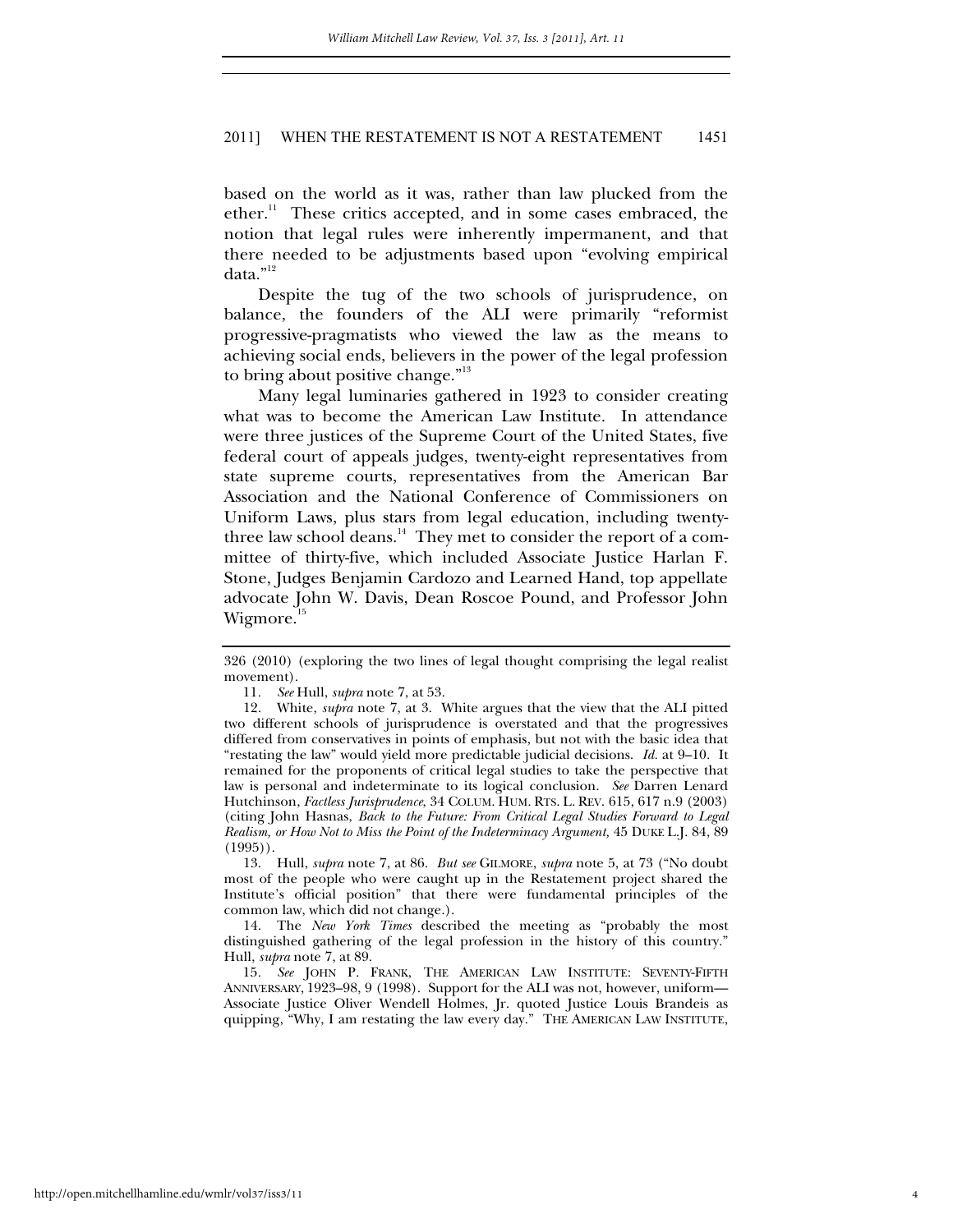The report concluded that there was a pressing need for an institute that would create a "Restatement of the Law" to deal with the deplorable state of the common law.<sup>16</sup> First, there was the "great volume of the annual increase to the already overwhelming mass of reported cases," which "cannot be directly checked by any action which may be taken by the profession."<sup>17</sup> This, in turn, resulted in a "'lack of agreement among [the members of the legal profession on] the fundamental principles of the common law' and the 'lack of precision in the use of legal terms.'"18 "The committee concluded that these 'two causes of uncertainty and complexity are precisely those over which the legal profession has the greatest control.'"19 The report concluded:

We speak of the work which the organization should undertake as a restatement; its object should not only be to help make certain much that is now uncertain and to simplify unnecessary complexities, but also to promote those changes which will tend better to adapt the laws to the needs of life. The character of the restatement which we have in mind can be best described by saying that it should be at once analytical, critical and constructive.<sup>20</sup>

Despite these grounds for agreement, the participants recognized from the outset the inherent tension at the core of their mission: should the goal be to simply count citations ("the law as it is") or to articulate what the law should be. As the report observed, "the law is not always well adapted to promote what the preponderating thought of the community regards as the needs of life."<sup>21</sup> However, the changes should be restricted to those that are "generally accepted as desirable."<sup>22</sup>

 19. Frank, *supra* note 5, at 617 (quoting the ALI's first committee report in 1923); *see infra* note 20, at 188.

20*.* REPORT OF THE COMMITTEE ON THE ESTABLISHMENT OF A PERMANENT ORGANIZATION FOR THE IMPROVEMENT OF THE LAW PROPOSING THE ESTABLISHMENT OF AN AMERICAN LAW INSTITUTE, *in* AMERICAN LAW INSTITUTE, THE AMERICAN LAW INSTITUTE SEVENTY-FIFTH ANNIVERSARY 1923–1998, 190 (1998).

21*. Id.* at 192.

THE AMERICAN LAW INSTITUTE 50TH ANNIVERSARY 276 (2d ed. 1973) (quoting a letter written by Justice Holmes).

 <sup>16.</sup> Frank, *supra* note 5, at 617 (quoting the ALI's first committee report in 1923); *see infra* note 20, at 173–223.

 <sup>17.</sup> Frank, *supra* note 5, at 617 (quoting the ALI's first committee report in 1923); *see infra* note 20, at 187.

 <sup>18.</sup> Frank, *supra* note 5, at 617 (quoting the ALI's first committee report in 1923); *see infra* note 20, at 186.

<sup>22</sup>*. Id.*; Frank, *supra* note 5, at 618 (quoting the institute's report).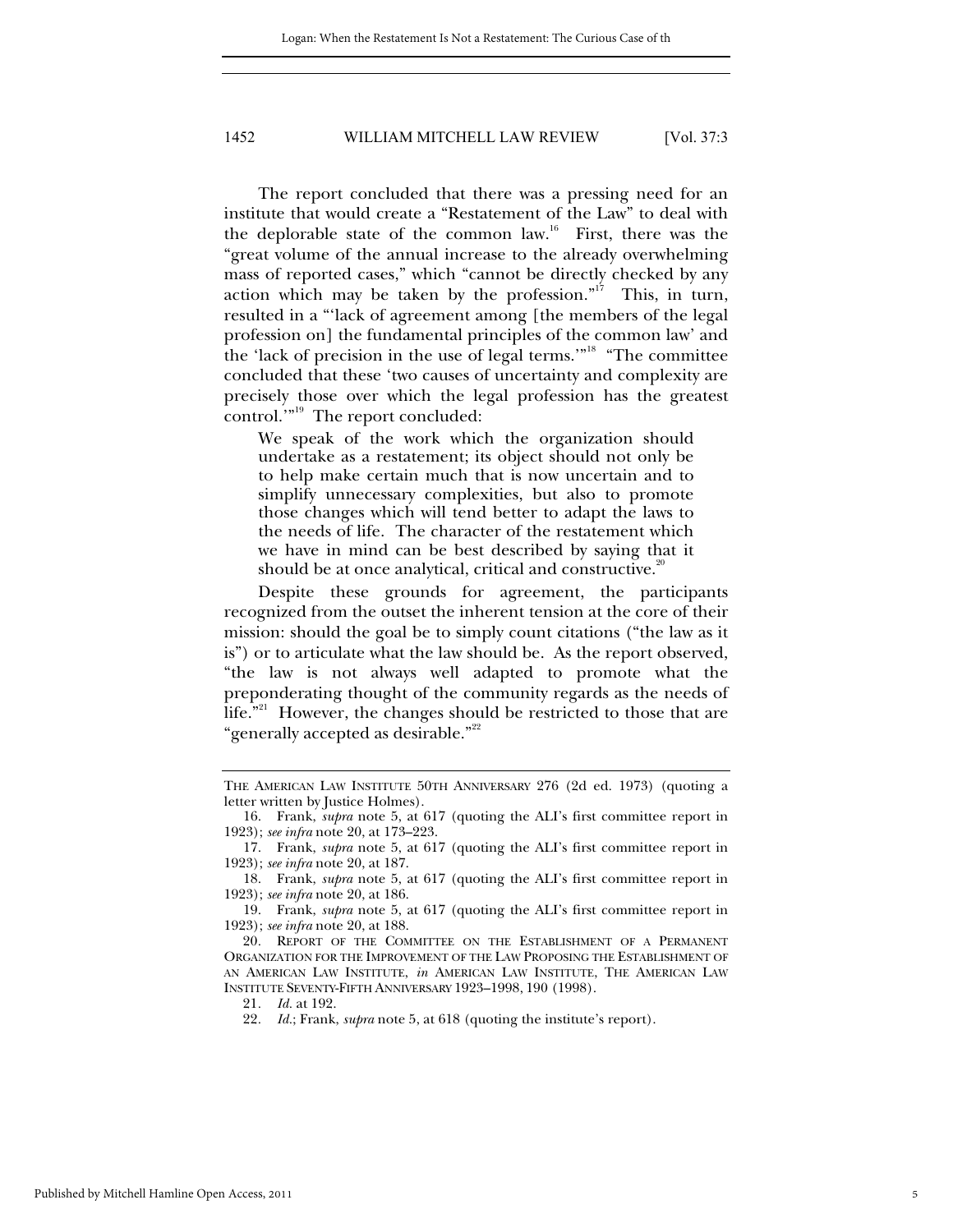The group approved the establishment of the ALI and, after securing funding from the Carnegie Foundation, set about to study core topics that became the first restatements in contracts, agency, conflicts, and torts.<sup>23</sup> These reports, in the distinctive black letter/comment format, were drafted in the first instance by a "reporter," who recruited a group of experts to serve as "advisers," who helped the reporter prepare a subject-specific document that would be considered by a "council," and finally approved by the full membership of the  $\mathrm{ALI}^\text{24}$ 

The ALI was organized in a way that enhanced its influence in the coming decades. By giving the critical role of reporter to academic lawyers, the ALI made it likely that its proposals would be well-grounded in the current law and mindful of doctrinal critiques and suggestions for reform. The flip-side risk of turning out proposals that were excessively academic was checked by the presence in the membership, and on the council, of significant numbers of practicing lawyers and judges. Quality control also was enhanced by the requirement that all voters—whether in the rankand-file membership, the drafting committee of the advisers, or the council—were to be elected on a meritocratic basis. Finally, the requirement that any final draft had to be approved by both the council and the entire membership minimized the risk that the final product would be dominated by an idiosyncratic interest  $\text{group.}^{25}$ 

 <sup>23.</sup> Frank, *supra* note 5, at 619.

 <sup>24.</sup> For a thorough survey of the restatement process, see Kristen David Adams, *Blaming the Mirror: The Restatements and the Common Law*, 40 IND. L. REV. 205 (2007).

 <sup>25.</sup> RICHARD A. POSNER, THE PROBLEMATICS OF MORAL AND LEGAL THEORY, 303– 04 (1999); *see also id.* at 309 ("The Institute's unusual balance of practical lawyerly judgment, legislative-type consensus-generating machinery, and scholarly expertise equips it to provide leadership in [law reform]."); Herbert Wechsler, *Foreward*, THE AMERICAN LAW INSTITUTE 50TH ANNIVERSARY, vii–viii (2d ed. 1973) (noting that one of the greatest strengths of the ALI is the "triple challenge" of consecutive review of the reporter's draft by the project's advisers, the council, and the membership of the ALI). There is also a less flattering motive for the ALI's organization: status. White, *supra* note 7, at 3 ("The composition of the Institute, the selection process for its members, the self-conscious links forged in that process between elite law faculties, elite practitioners, and judges . . . were efforts to clarify and reinforce status criteria and status distinctions within the legal profession.").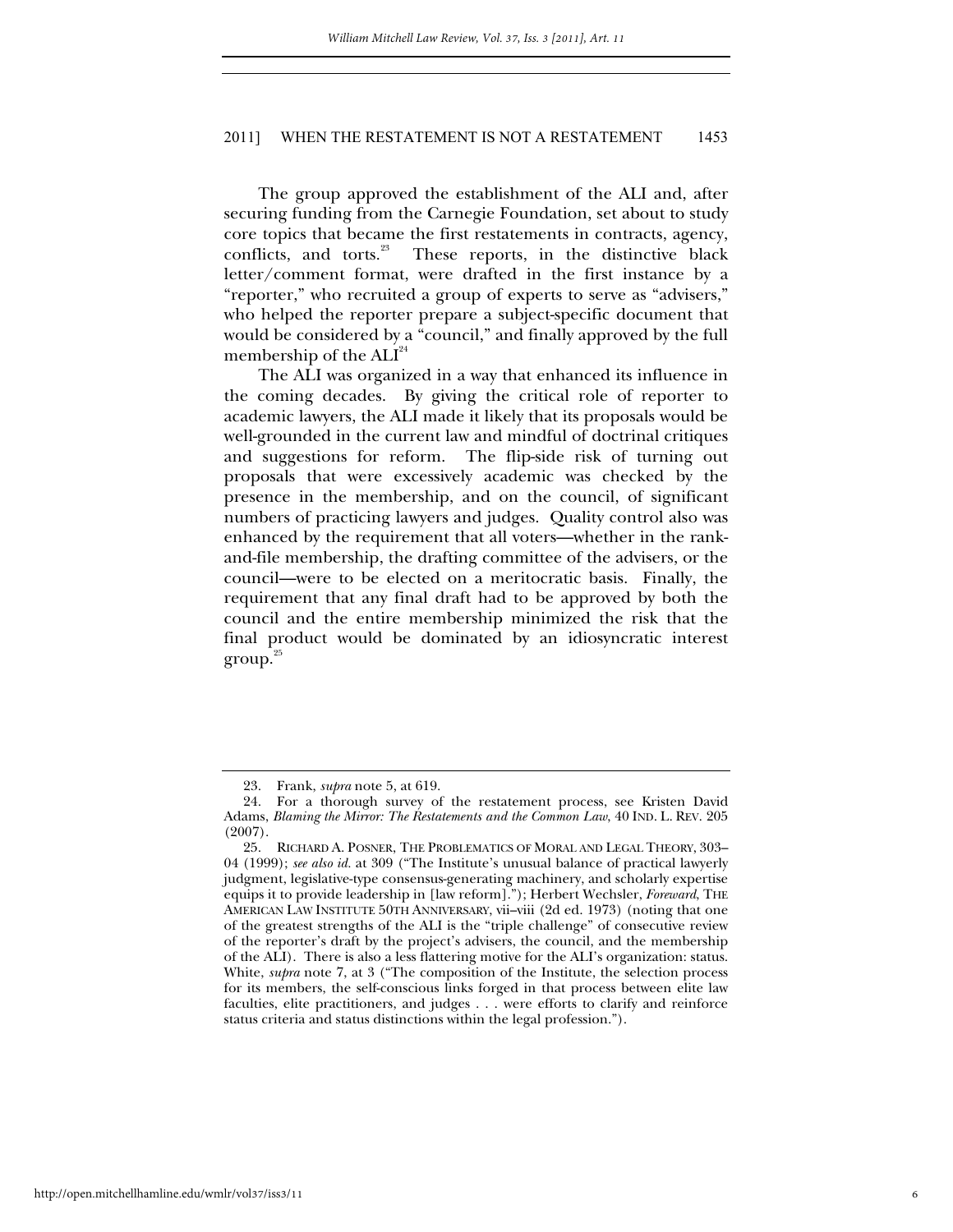#### *B. The First and Second Torts Restatements*

The reporter for the Restatement (First) of Torts (1934) (First Restatement) was Francis Bohlen from the University of Pennsylvania, "the outstanding and nationally known expert in [the] field."<sup>26</sup> He recruited an all-star team of advisers that included leading federal judges (Learned Hand), state judges (Connecticut Chief Justice George Wheeler), and top academics from Yale Law School (Leon Green and Edward Thurston) and University of Chicago Law School (Dean James Hall), with perhaps the greatest common law judge, New York's Benjamin Cardozo, attending a number of meetings in an unofficial capacity.<sup>27</sup>

From the outset, all members of the ALI agreed that the common law needed to be "tidied up,"28 but there was disagreement as to whether the restatements should be descriptive or prescriptive. As a long-time member of the ALI Council, Shirley Abrahamson, chief justice of the Wisconsin Supreme Court, observed: There is always the struggle between the law "that is" and the law as it "ought to be." $29$ 

 28. Posner, *supra* note 25, at 304 (arguing that the ALI is less well-adapted today than it was in the 1920s because doctrinal law has been tidied up by now).

 29. Shirley S. Abrahamson, *Refreshing Institutional Memories: Wisconsin and the American Law Institute the Fairchild Lecture*, 1995 WIS. L. REV. 1, 17 (1995).

 <sup>26.</sup> William Draper Lewis, *Francis Hermann Bohlen*, 91 U. PA. L. REV. & AM. L. REG. 377, 381 (1943).

 <sup>27.</sup> An academic kerfuffle arose when the leading torts scholar of the midcentury era, William L. Prosser, attacked Cardozo's behavior in conjunction with the first restatement. Prosser alleged that Cardozo attended a meeting of the advisers (he was not technically an adviser, but his standing as a top thinker about torts issues explained his presence) while knowing that he would soon be considering the appeal of a case involving a bizarre chain of events that led to a woman's injury while she stood on the defendant's railroad platform. William L. Prosser, *Palsgraf Revisited*, 52 MICH. L. REV. 1 (1953). Prosser asserted that Cardozo attended the meeting but did not participate in the discussion or vote on the "hypothetical". *Id.* at 4. In Prosser's account, Cardozo returned to Albany and soon ruled in the railroad's favor by adopting the majority view of the advisers. *Id.* at 5. The ALI adopted the view expressed by Cardozo in *Palsgraf*, and even used the facts of *Palsgraf* for one of its illustrations. RESTATEMENT (FIRST) OF TORTS § 281 cmt. g, illus. 3 (1934). To Prosser, "[i]t is not likely that any other case in all history ever elevated itself by its own bootstraps in so remarkable a manner." Prosser, *supra* note 27, at 8. More recent scholarship acknowledges that Cardozo heard ALI discussions about the border between duty and proximate cause raised by *Palsgraf* but disputes whether Cardozo actually attended a meeting that discussed the facts of *Palsgraf* before he heard the appeal. ANDREW L. KAUFMAN, CARDOZO, 286–95 (1998).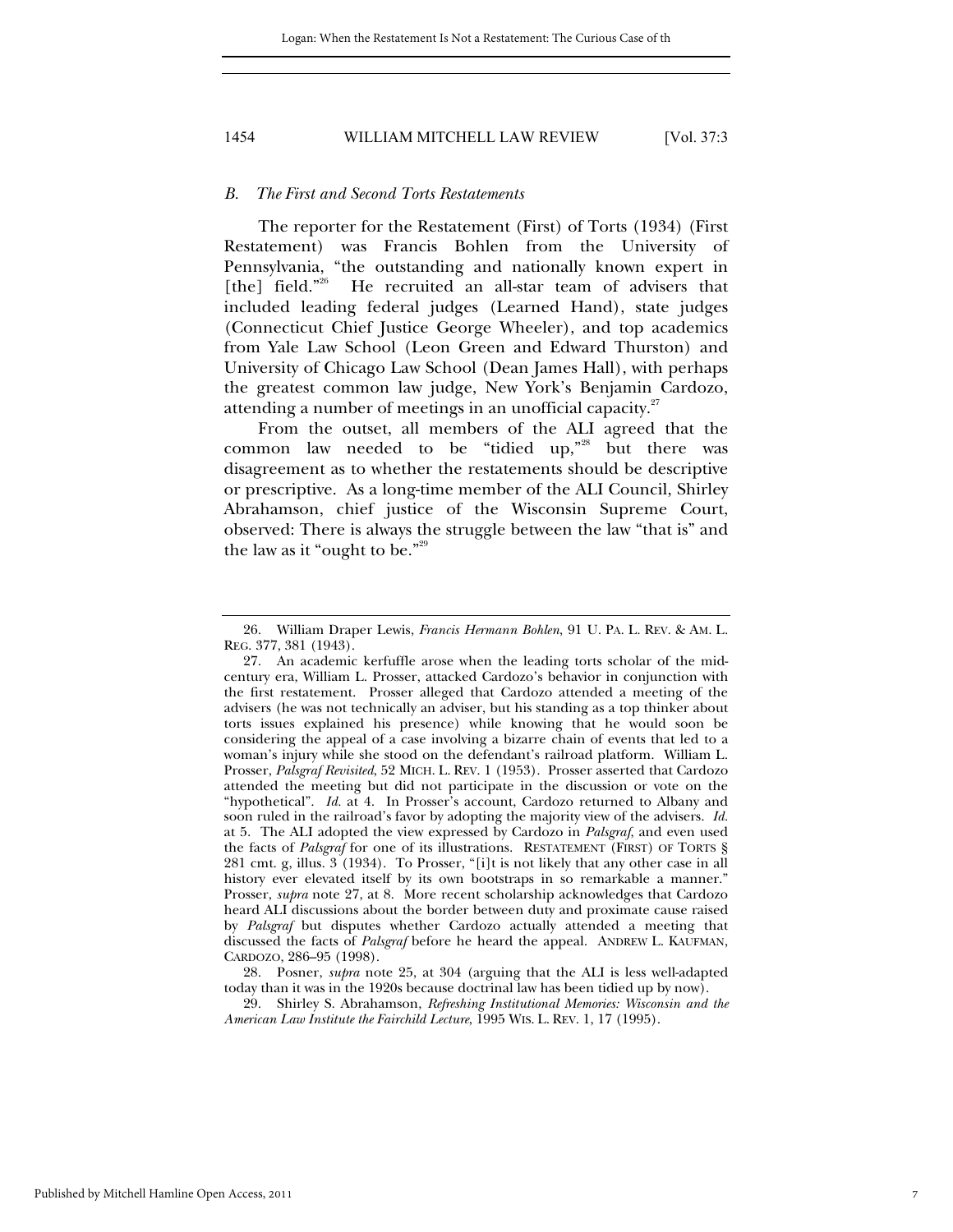By general consensus, the first restatements, which consisted of nineteen volumes,<sup>30</sup> broke little new ground, pursuing what one scholar termed the "mild reform" strategy suggested in the ALI's founding document: when the laws in the states differ in ways "not due to differences in economic and social conditions . . . the restatement should make clear what is believed to be the proper rule of law."31

Work on a second series of restatements began at the end of World War II, and the tension between restating and reforming the law was raised explicitly by Judge Learned Hand.<sup>32</sup> A committee he headed concluded that the organization should identify which provisions were "'founded on historical facts,' which were 'unjustified by any principles of justice, but are unimportant or harmless and may be left as they are because of the desirably of certainty,' and 'what rules are insupportable in principle and evil in action.'"33 Henry Hart and Albert Sacks criticized the preference for conservatism: "[T]he Institute limited itself to the role only of a follower in the statement of the law and of a follower, moreover, willing to join the parade only after it was well under way."<sup>34</sup> This preference for *de juris condendum*—the law as it should be—would prove to be an even stronger force for the Restatement (Second) of Torts (1965) (Second Restatement).<sup>35</sup>

32*. See generally* Frank, *supra* note 5, at 622–23 ("[C]onclud[ing] that the first Restatement had been overly static").

33. Frank, *supra* note 5, at 623.

 35. A willingness to adopt minority positions, and thus become more prescriptive, was consistent with the gradual change in outlook of the ALI

 <sup>30.</sup> Herbert Wechsler, *Restatements and Legal Change: Problems of Policy in the Restatement Work of the American Law Institute*, 13 ST. LOUIS U. L.J. 185, 185–86 (1968) (on the topics of contracts, agency, conflict of laws, trusts, restitution, torts, security, judgments, and property).

 <sup>31.</sup> Patrick J. Kelley, *The First Restatement of Torts: Reform by Descriptive Theory*, 32 S. ILL. U. L.J. 93, 106 (2007). Kelley believes that the only significant reform came via the adoption of reporter Bohlen's innovative positions on liability for children and the insane. *Id.* at 107; *see also* Frank, *supra* note 5, at 624 (the only case where the ALI adopted a distinctly minority principle was section 90 of the contracts restatement, which involved promissory estoppel); Benjamin Kaplan, *Encounters with O.W. Holmes, Jr.*, 96 HARV. L. REV. 1828, 1835 (1983) (the first restatements of contracts and torts were "relatively conservative works"); Warren A. Seavey, *The Restatement, Second, and Stare Decisis*, 48 A.B.A. J. 317, 318 (1962) ("[T]he statements were usually in agreement with the rules in a very large percentage of the states, a survey showing something like ninety per cent [sic] agreement with decided cases on contested points . . . .").

 <sup>34.</sup> HENRY M. HART, JR. & ALBERT M. SACKS, THE LEGAL PROCESS: BASIC PROBLEMS IN THE MAKING AND APPLICATION OF THE LAW 740 (William N. Eskridge, Jr. & Philip P. Frickey eds., 1994).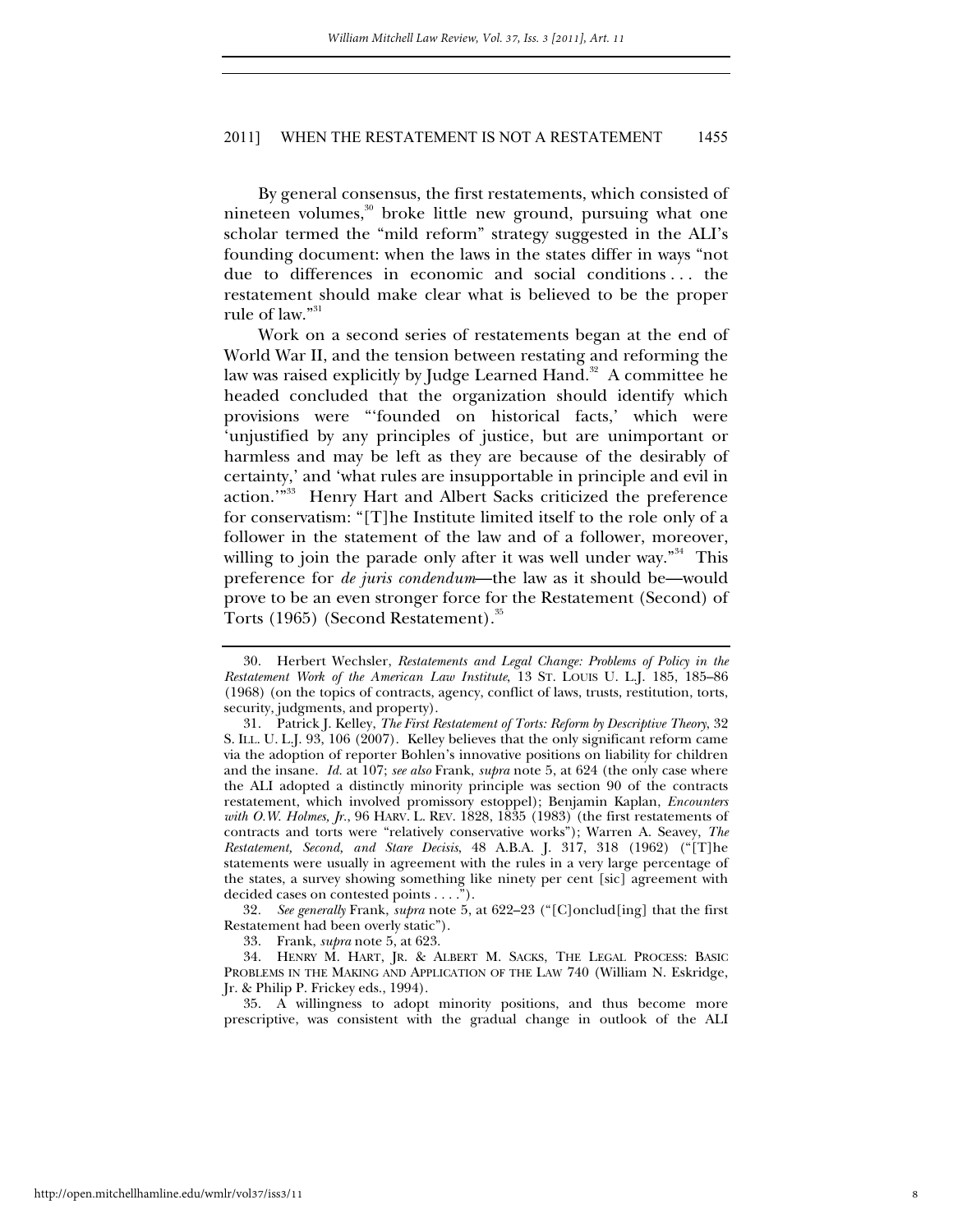The ALI once again assembled a supremely talented team for the Second Restatement project: Berkeley Dean William Prosser whose treatise had already become a fixture for practitioners and academics<sup>36</sup>—was named reporter, and he was assisted by a roster of advisers that included academic luminaries John Wade (Vanderbilt University Law School), Fleming James, Jr. (Yale Law School), Warren Seavey and Robert Keeton (Harvard Law School), Page Keeton (University of Texas School of Law), Clarence Morris (University of Pennsylvania School of Law), and Roger Traynor, chief justice of the California Supreme Court. $37$  The introduction to the publications acknowledged "there has been enormous change in torts" since the First Restatement; indeed, "the scope of change wrought by the courts may . . . have transcended that in any other field."<sup>38</sup> The project was massive: it involved twenty-two preliminary drafts, forty-one council drafts, and twenty-three tentative drafts produced over a period of twenty-two years.<sup>39</sup>

The most significant, and controversial, change wrought by Dean Prosser et al. was a new section covering injuries caused by defective products.<sup>40</sup> Courts had been gradually extending the scope of contract (warranty) law (which required no proof of fault) to an array of consumer injuries from food products, and, in a few scattered cases, to injuries caused by products "intended for bodily use" (such as cosmetics). However, there was only scholarly authority for a global theory of strict liability for products injuries

directors over the years. *See* Abrahamson, *supra* note 29 at 19–21.

 <sup>36.</sup> Christopher J. Robinette, *The Prosser Notebook: Classroom as Biography and Intellectual History*, 2010 U. ILL. L. REV. 577, 579 (2010).

 <sup>37.</sup> RESTATEMENT (SECOND) OF TORTS, iii–iv (1965). Justice Traynor was perhaps the best-known state court judge of his era. Stewart Macaulay, *Justice Traynor and the Law of Contracts*, 13 STAN. L. REV. 812, 812 (1961) ("In his twenty years on the Supreme Court of California Justice Roger J. Traynor has become one of the country's best known state judges.").

 <sup>38.</sup> RESTATEMENT (SECOND) OF TORTS, Introduction, at ix (1965).

 <sup>39.</sup> Michael Greenwald, *American Law Institute*, 79 LAW LIBR. J. 297, 302 (1987).

 <sup>40.</sup> DAVID G. OWEN, PRODUCTS LIABILITY LAW 265 (2d ed. 2008). The Second Restatement also made significant changes to the narrow pocket of cases that were deemed appropriate for strict liability, i.e., those activities deemed "ultrahazardous." This section was satisfied when the activity was both especially dangerous and not a "matter of common usage." Further, the Second Restatement changed terminology to "abnormally dangerous activities," and adopted a multi-factor approach, of which common usage was only a factor (as is whether the locale was appropriate for the activity). This approach was harshly criticized, inter alia, as a "poorly disguised negligence regime." DAN B. DOBBS, THE LAW OF TORTS 953 (2000).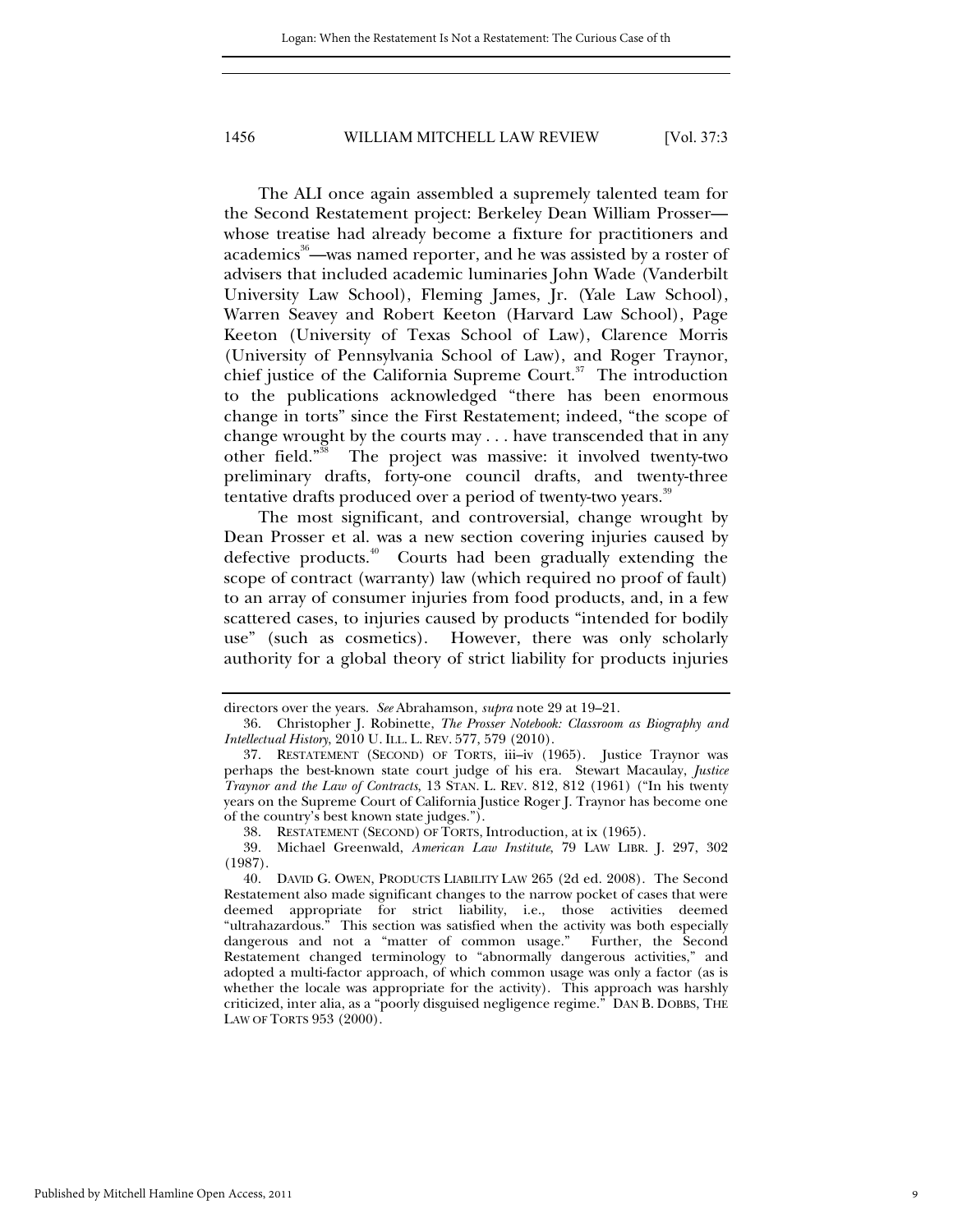generally<sup>41</sup> until the California Supreme Court handed down *Greenman v. Yuba Power Products, Inc.*, 42 in 1963. Building on this single decision, the Second Restatement announced a new doctrine of strict products liability in tort.<sup>43</sup>

At the same time, Dean Prosser was reworking the sections from the First Restatement that covered injuries from products. In rapid succession he proposed drafts that moved from a beachhead of strict liability in tort for injuries caused by food (1958), expanding to "products intended for intimate bodily use, including products intended for external application or contact"  $(1962)^4$ and, finally, to all products  $(1964)$ <sup>45</sup> Despite sharp criticism of the new provision, $46$ <sup>th</sup> the resulting section 402A was adopted by the ALI in  $1964.^{47}$ 

Section 402A was built on scant doctrinal foundation, as Dean Prosser could point to virtually no case authority and relatively little scholarship to tease out the application of the core concept of strict liability in tort to the variety of contexts in which products could harm consumers, let alone bystanders. In essence, the ALI, quite uncharacteristically, boldly painted on what amounted to a blank canvas. As one early critic put it, the ALI was guilty of "ignoring the traditional role of the Institute: to restate only rules of law embraced by a majority of the courts."<sup>48</sup> Many courts fell in line

43. OWEN, *supra* note 40, at 257.

 44. OWEN, *supra* note 40, at 265 (quoting RESTATEMENT (SECOND) OF TORTS § 402A (Tentative Draft No. 7, 1961)).

45. OWEN, *supra* note 40, at 265.

<sup>41</sup>*. See, e.g.*, William L. Prosser, *The Assault upon the Citadel (Strict Liability to the Consumer)*, 69 YALE L.J. 1099 (1960).

 <sup>42. 377</sup> P.2d 897 (Cal. 1963). There were cases that imposed strict liability via application of the implied warranty of merchantability, but such cases, as a technical matter, were not considered to reflect tort law and, more significantly, provided defendants with an array of defenses (like the ability to disclaim a warranty or requiring notice before filing suit) that were anti-consumer and not applicable to claims sounding in tort. *See, e.g.*, Goldberg v. Kollsman Instrument Corp., 191 N.E.2d 81, 83 (N.Y. 1963) (applauding *Greenman* for recognizing "'strict tort liability' (surely a more accurate phrase)" rather than breach of warranty).

 <sup>46.</sup> The Defense Research Institute widely circulated a brief arguing that the ALI should return to its traditional policy of "restating established law as it is." Fred B. Helms, *The Restatements: Existing Law or Prophecy*, 56 A.B.A. J. 152, 154 (1970); *see also* Jay M. Smyser, *Products Liability and the American Law Institute: A Petition for Rehearing*, 42 U. DETROIT L.J. 343 (1965) (arguing section 402A was unjustified in either decisional law or sound public policy).

 <sup>47.</sup> OWEN, *supra* note 40, at 281; *see* Wechsler, *supra* note 31, at 187–92 (detailing the deliberations by the ALI Council that led to the approval of section 402A).

 <sup>48.</sup> Herbert W. Titus, *Restatement (Second) of Torts Section 402A and the Uniform*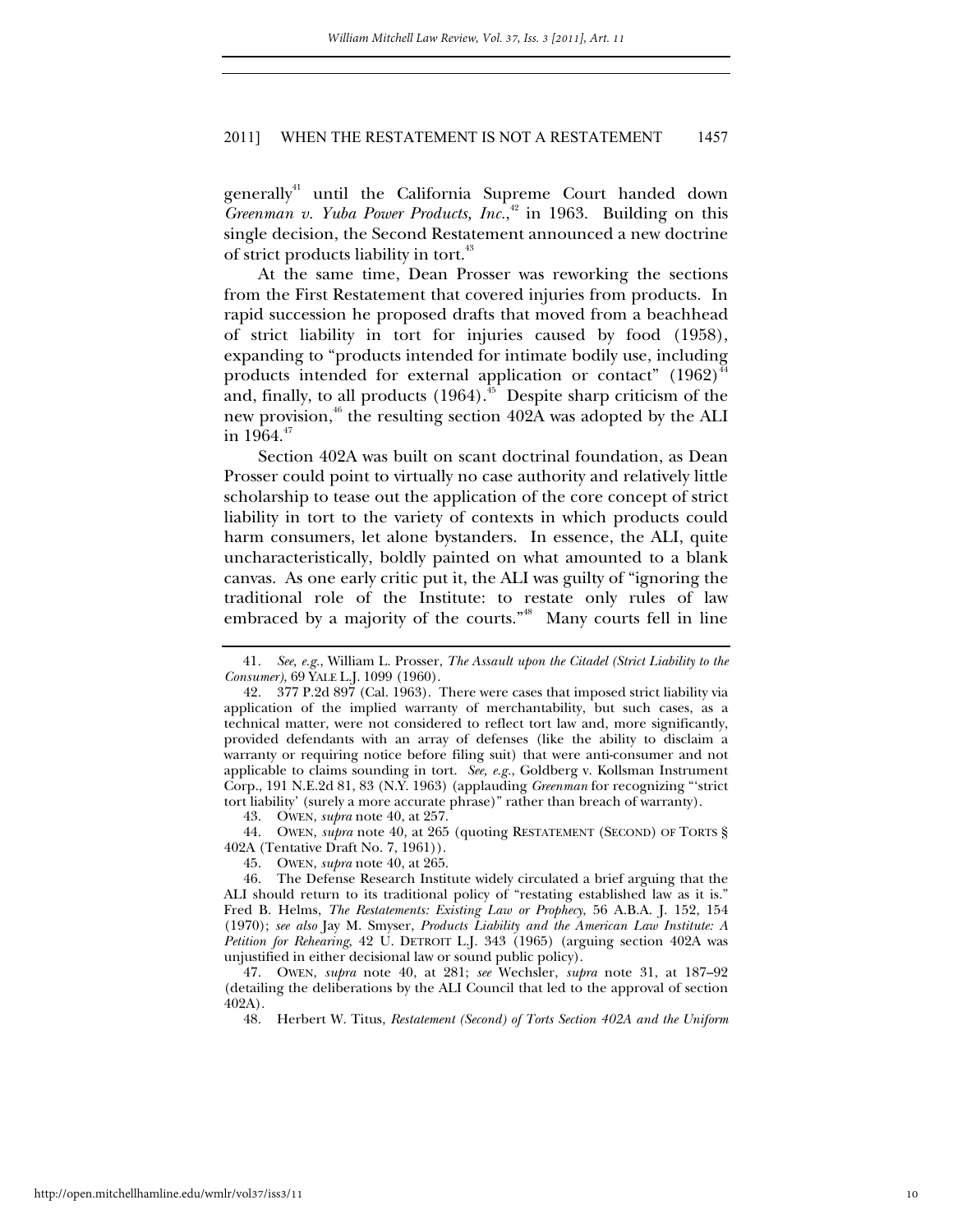soon thereafter,<sup>49</sup> besting Dean Prosser's prediction that it would take at least five decades for the new principle to become dominant.<sup>50</sup> The remarkable speed with which section 402A was adopted by courts presented its own problems. While consistent with the explosion of progressive reforms across common law, legislative, and constitutional law, $51$  the result was that judges who considered product liability claims could not evaluate the wisdom of 402A against the backdrop of the careful accretion of precedent characteristic of the common law.<sup>52</sup>

Over time, courts and scholars came to recognize that there was a range of possible product claims, and they increasingly questioned whether a strict liability regime made sense in all contexts.53 This critique was especially powerful when challenging

53*. See, e.g.*, William Powers, Jr., *A Modest Proposal to Abandon Strict Products* 

*Commercial Code*, 22 STAN. L. REV. 713, 715 (1970). Professor Titus also expressed dismay that a major change in the law came via the restatement, rather than through legislative changes to state versions of the Uniform Commercial Code. *Id.*  at 755 ("If legislative supremacy means anything, it must mean that the courts cannot create a new rule of strict tort liability that will displace the productsliability scheme of the Uniform Commercial Code.").

 <sup>49.</sup> OWEN, *supra* note 40, at 255 ("[S]trict manufacturer liability for defective products swept into the American law of torts during the 1960s") (citations omitted).

 <sup>50.</sup> Prosser, *supra* note 41, at 1120 ("[Strict liability] may very possibly be the law of fifty years ahead.").

<sup>51</sup>*. See* ROBERT KEETON, VENTURING TO DO JUSTICE 3 (1969) (describing the outpouring of torts opinions across the nation between 1958 and 1968 as one of "candid, openly acknowledged, abrupt change"); *see also* Civil Rights Act of 1964 § 201(a), 42 U.S.C. 2000a (2006) ("All persons shall be entitled to the full and equal enjoyment of the goods, services, facilities, privileges, advantages, and accommodations of any place of public accommodation . . . without discrimination or segregation on the ground of race, color, religion, or national origin."); Heart of Atlanta Motel, Inc. v. United States, 379 U.S. 241, 258–59 (1964) (holding that sections 201–07 of the Civil Rights Act of 1964, 42 U.S.C. §§ 2000a–2000a-6 (1964) were constitutional and that a public hotel "has no 'right' to select its guests as it sees fit, free from governmental regulation"); Brown v. Bd. of Educ.*,* 347 U.S. 483 (1954) (holding state sponsored segregation unconstitutional and overruling *Plessy v. Ferguson,* 163 U.S. 537 (1896)).

 <sup>52.</sup> Titus, *supra* note 48, at 716 ("Even so, one might have hoped for some judicial restraint so that issues posed by the strict tort rule might have been refined and shaped by the facts in actual cases. . . ."); *see also* Suzanna Sherry, *Politics and Judgment*, 70 MO. L. REV. 973, 982 (2005) ("In both common law and constitutional adjudication, incrementalism and adherence to precedent work hand-in-hand to ensure that the law will change slowly, through accretion and subtle revision rather than through sudden or fundamental shifts in policy."); Clyde W. Summers, *American Labor Law Scholarship-Some Comments*, 23 COMP. LAB. L. & POL'Y J. 801, 801 (2002) ("The law is built on countless court decisions; if it grows at all, it is not so much by design, but by accretion.").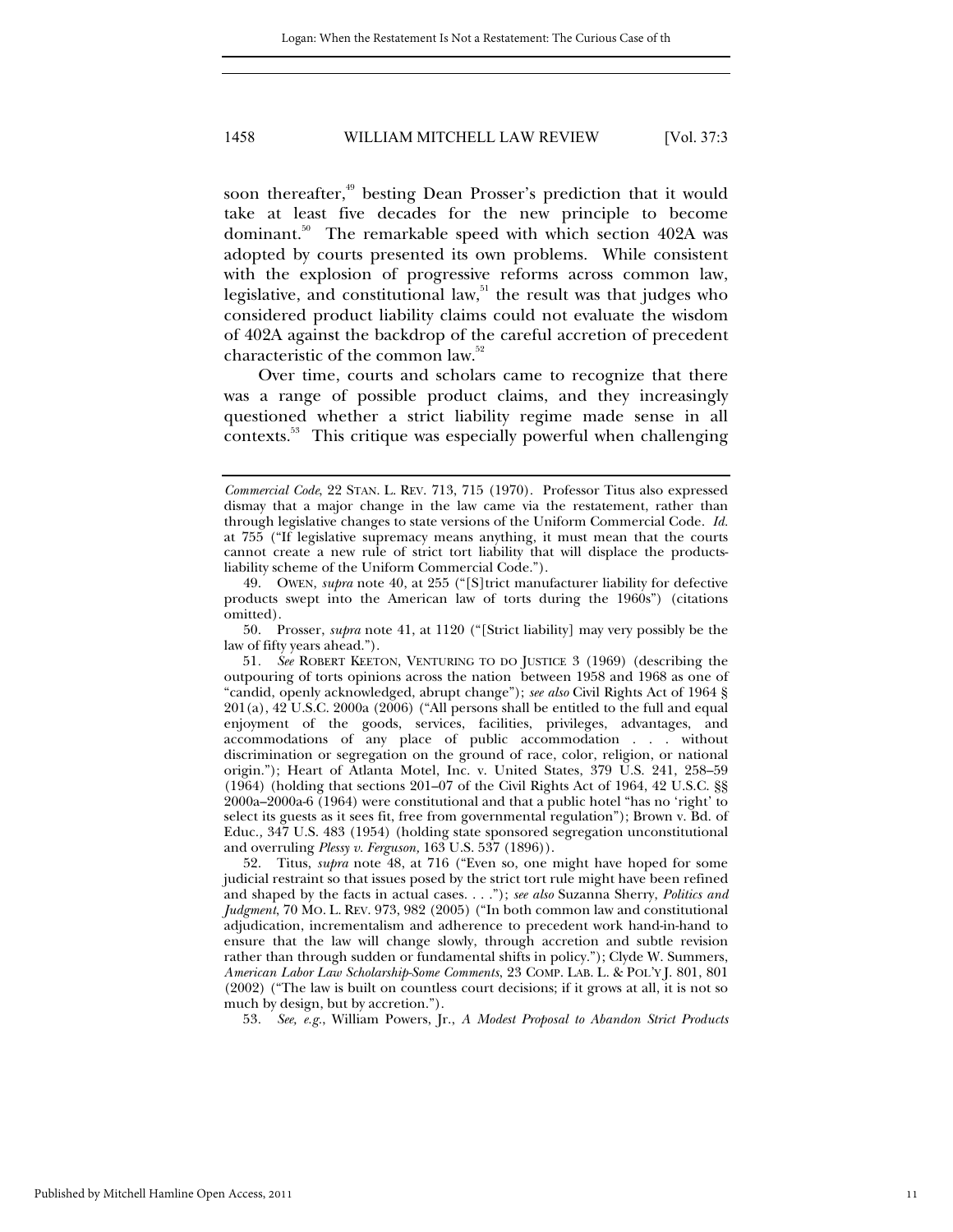the design of a product, which often involved complex, polycentric choices made by technically trained experts, a task for which 402A's "ordinary consumer expectation" test seemed ill-suited.<sup>54</sup> Interestingly, and reflecting the gravitational pull of the restatement and the earliest post-Second Restatement judicial decisions,<sup>55</sup> courts would often hew to the rhetoric of strict liability, while actually applying a negligence-like analysis in design defect cases.56 Similarly, many courts and commentators came to reject true strict liability for products claimed to have informational flaws.<sup>57</sup> That is, where a plaintiff claimed that the injury occurred because of insufficient warnings or instructions.<sup>58</sup> The notable failure at bold law reform that section 402A represented was a key aspect of the intellectual environment that faced the ALI as it prepared for a third torts restatement.

#### *C. The Third Restatement*

As the ALI leadership considered a third restatement of (the first topic to be treated with a third project), they addressed two important changes: one doctrinal and the other logistical. First, there were areas of tort law that had undergone especially rapid change since the Second Restatement.<sup>59</sup> As mentioned above, there had been significant judicial, scholarly, and legislative

54. *Id.* at 652–55.

56*. See* OWEN, *supra* note 40, at 255 ("While the courts continued to claim that they were applying liability that was 'strict,' it became increasingly clear that the standards normally applied were truly based on fault.").

57*. See, e.g.*, Steven P. Coley & Jon D. Hanson, *Rescuing the Revolution: The Revived Case for Enterprise Liability*, 91 MICH. L. REV. 683, 716–17 (1993); Richard A. Epstein, *The Unintended Revolution in Products Liability Law,* 10 CARDOZO L. REV. 2193, 2204–06 (1980); Alan Schwartz & Louis L. Wilde, *Imperfect Information in Markets for Contract Terms: The Examples of Warranties and Security Interests,* 69 VA. L. REV. 1387, 1416–19 (1983); Alan Schwartz, *Proposals for Products Liability Reform: A Theoretical Synthesis,* 97 YALE L.J. 353, 374–84 (1988).

58*. See supra* note 57 and accompanying text.

59*. See* Marshall S. Shapo, *In Search of the Law of Products Liability: The ALI Restatement Project*, 48 VAND. L. REV. 631 (1995) (discussing the evolution of products liability law); Aaron D. Twerski, *One Size Does Not Fit All: The Third Multi-Track Restatement of Conflict of Laws*, 75 IND. L.J. 667 (2000) (discussing the evolution of the concept of "apportionment").

*Liability*, 1991 U. ILL. L. REV. 639, 639 (1991) ("[P]roduct cases differ more among themselves than they differ from other personal injury cases.").

<sup>55</sup>*. See, e.g.*, Phipps v. Gen. Motors Corp., 363 A.2d 955 (Md. 1976); Thibault v. Sears, Roebuck & Co., 395 A.2d 843 (N.H. 1978); Voss v. Black & Decker Mfg. Co., 450 N.E.2d 204 (N.Y. 1983); Phillips v. Kimwood Mach. Co., 525 P.2d 1033 (Or. 1974) (en banc); Turner v. Gen. Motors Corp., 584 S.W.2d 844 (Tex. 1979).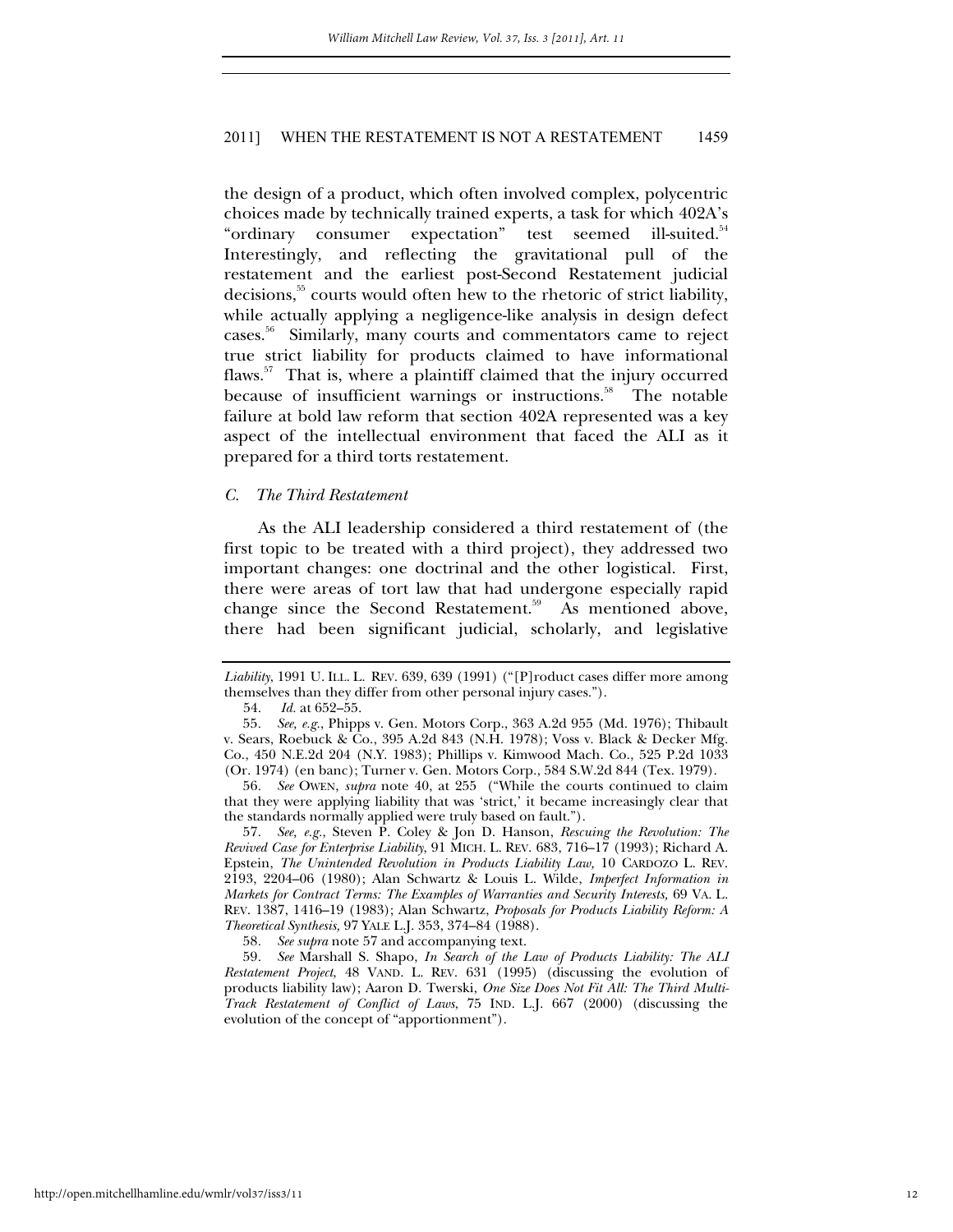movement away from strict liability for injuries caused by products.60 There also had been many changes to what came to be termed "apportionment," caused by the rise of comparative fault and the demise of joint and several liability.<sup>61</sup> Second, the ALI recognized that torts had become so complex that it was unreasonable to assign the entire new torts restatement to a single reporter, no matter how talented.<sup>62</sup> As a result, the Third Restatement came to be made up of chunks (or "projects"), now termed, Products Liability, Apportionment, Liability for Physical and Emotional Harm, and Economic Harm, handled by different sets of reporters.<sup>63</sup>

The first, and most controversial, project concerned Products Liability and the appointment of Professors James Henderson, Jr. and Aaron Twerski as co-reporters.<sup>64</sup> Henderson and Twerski were marked men from the beginning, as their published scholarship reflected considerable skepticism about the wisdom of strict liability for many, if not most, products-related injuries.<sup>65</sup> Henderson was candid on this point, observing, "When I was first appointed [coreporter with Twerski] the Plaintiff's Bar had, collectively, what might pass for an aneurism,"66 and that "we plead guilty to the charge that we did not restate existing case law. One could hardly be expected to restate gibberish."<sup>67</sup>

The jurisprudential philosophy of the reporters was not the only flashpoint. There was also concern about the none-too-subtle efforts to hijack the process on the part of ALI members, who in

63*. See* Ellen Pryor, *Restatement (Third) of Torts: Coordination and Continuation*, 44 WAKE FOREST L. REV. 1383, 1384 (2009) (describing the various projects, including the one covering economic harm, which is now in its early stages).

 64. Richard L. Cupp, Jr., *Believing in Products Liability: Reflections on* Daubert*, Doctrinal Evolution, and David Owen's Products Liability Law*, 40 U.C. DAVIS L. REV. 511, 517–18 (2006).

65*. Id.* at 518–19.

 66. James A. Henderson, Jr., *Revising Section 402A: The Limits of Tort as Social Insurance*, 10 TOURO L. REV. 107, 111 (1993).

67*. See, e.g.*, James A. Henderson, Jr. & Aaron D. Twerski, *Drug Designs Are Different*, 111 YALE L.J. 151, 180 (2001).

<sup>60</sup>*. See supra* notes 53–58 and accompanying text.

 <sup>61.</sup> Twerski, *supra* note 59, at 671–72.

 <sup>62.</sup> Stephen D. Sugarman, *Rethinking Tort Doctrine: Visions of a Restatement (Fourth) of Torts*, 50 UCLA L. REV. 585, 587 (2002); *see also* Richard A. Posner, *Thursday Evening Session*, 72 A.L.I. PROC. 321, 323 (1995) (describing how the pool of candidates for reporter had moved from the "generally acknowledged leading law schools" because of the "democratization of the law school world, which has dramatically narrowed the quality differences among the different tiers of law schools").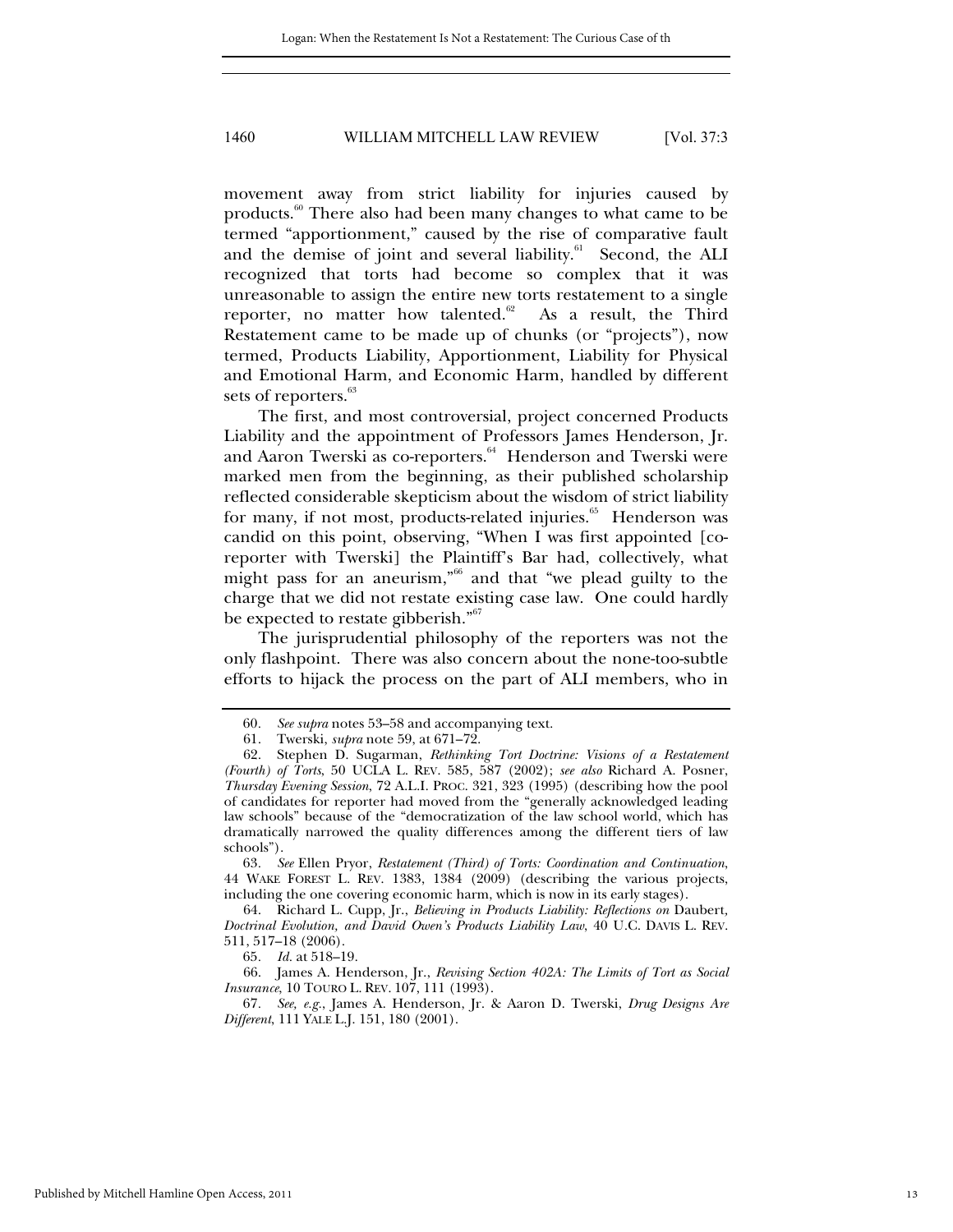their private practices regularly represented either plaintiffs or defendants.<sup>6</sup>

Born in controversy and at odds with the original rationales for and concepts of strict liability, the core provisions of the products liability project were perceived as anti-consumer.<sup>69</sup> And, as critics predicted, in the ensuing years, key new provisions have been rejected by some courts because the rules go "beyond the law," set the bar for recovery too high, and amount to a "regression in the  $law.$ "<sup>70</sup>

Professor Frank Vandall was convinced that the Third Restatement's handling of products represented "radical restructuring" of existing products liability theory, $\lambda$ <sup>1</sup> and that it violated the ALI's mission to "restate the law,"<sup>72</sup> while Professor Ellen Wertheimer took the ALI to task because the restatement "does not in fact restate the law," but rather, "changes the law, invariably in ways unfavorable to plaintiffs and faithless to the

 <sup>68.</sup> Alex Elson, *The Case for an In-Depth Study of the American Law Institute*, 23 LAW & SOC. INQUIRY 625, 636 (1998) (describing ALI response to "a number of gross incidents of special interest lobbying . . . in connection with the . . . product liability [restatement]"). *See, e.g.*, Kristen David Adams, *The Folly of Uniformity? Lessons from the Restatement Movement*, 33 HOFSTRA L. REV. 423, 440–42 (2004); *see also* Shirley S. Abrahamson, *Refreshing Institutional Memories: Wisconsin and the American Law Institute*, 1995 WISC. L. REV. 1, 31 (describing how corporate clients were said to have pressured practitioners who were ALI members to oppose progressive proposals in violation of the ALI's "check your client at the door" rules); Frank, *supra* note 5, at 628–31 (describing efforts of "pressure groups" to influence ALI projects). *See generally* Alan Schwartz & Robert E. Scott, *The Political Economy of Private Legislatures*, 143 U. PA. L. REV. 595, 597 (stating that public choice theory explains why ALI projects may reflect the "preferences of legislators").

 <sup>69.</sup> Larry S. Stewart, *Strict Liability for Defective Product Design: The Quest for a Well-Ordered Regime*,74 BROOK. L. REV. 1039, 1040 (2009).

<sup>70</sup>*. Id.*; *see also* David W. Lannetti, *Toward a Revised Definition of "Product" Under the Restatement (Third) of Torts: Products Liability*, 35 TORT & INS. L.J. 845, 851 n.30 (2000) (describing the conflicting views of leading scholars on the credibility of the process and final product); John F. Vargo, *The Emperor's New Clothes: The American Law Institute Adorns a "New Cloth" for Section 402A Products Liability Design Defects—A Survey of the States Reveals a Different Weave*, 26 U. MEM. L. REV. 493, 501– 02 (1996) (arguing that reporters' claim that requirement that plaintiffs introduce evidence of a "reasonable alternative design" reflected a consensus of authority was inaccurate).

<sup>71</sup>*. See* Frank J. Vandall, *The Restatement (Third) of Torts: Products Liability Section 2(b): The Reasonable Alternative Design Requirement*, 61 TENN. L. REV. 1407, 1407, 1423–24 (1994).

 <sup>72.</sup> Frank J. Vandall, *Constructing a Roof Before the Foundation is Prepared: The Restatement (Third) of Torts: Products Liability Section 2(b) Design Defect*, 30 U. MICH. J.L. REFORM 261, 279 (1997).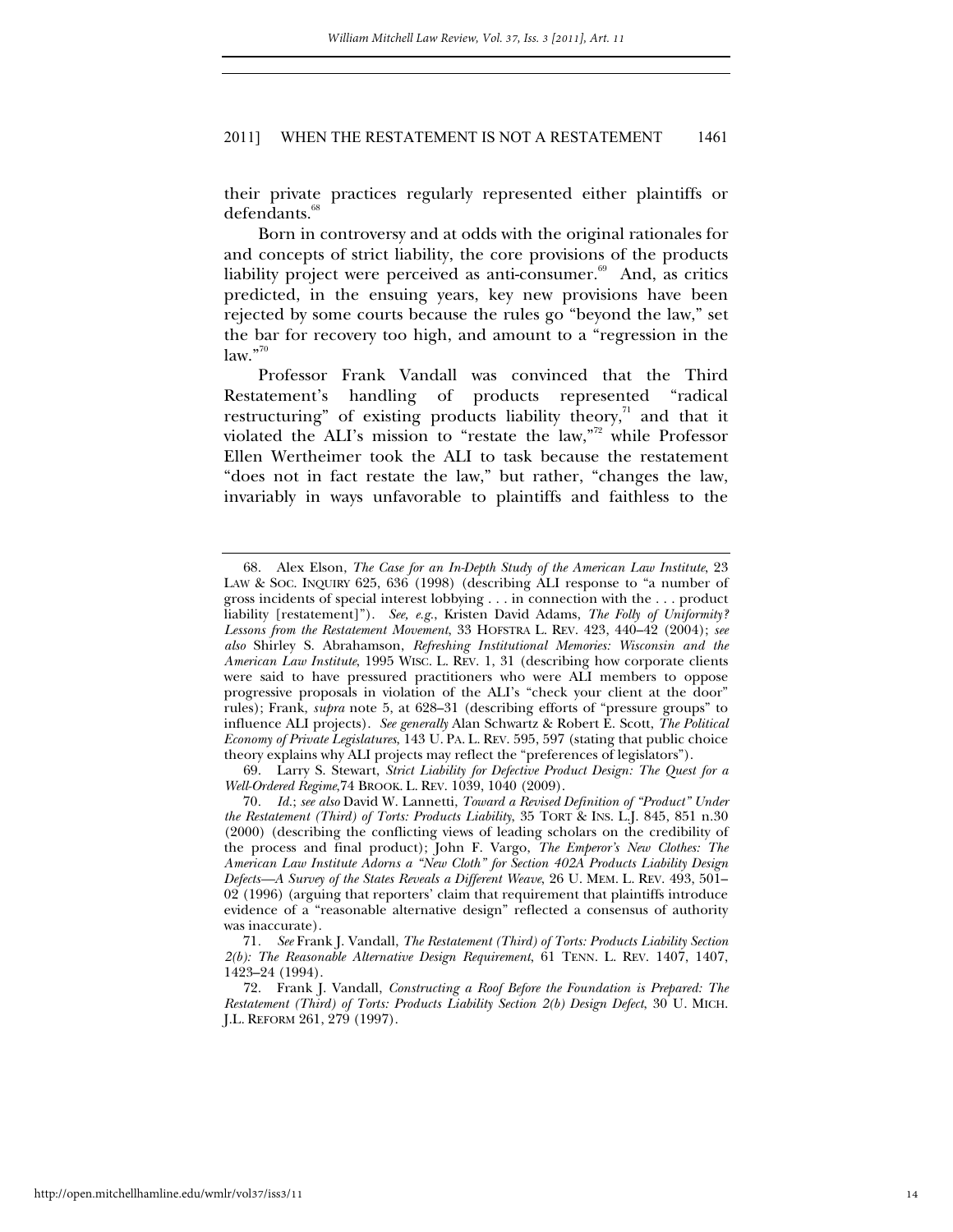original goals of section 402A."<sup>73</sup>

The second project was called "Apportionment," and it tackled an area in which there had been significant change over the decades—virtually all states had replaced the mechanical (and draconian) affirmative defense of contributory negligence with one of several strains of comparative fault.<sup>74</sup> Concurrently, there was also the erosion of the automatic imposition of joint and several liability among multiple tortfeasors.<sup>75</sup> While debate was spirited in the ALI and in scholarly journals, the Apportionment project was a relatively congenial process compared to the war that had erupted over the law of products liability.<sup>76</sup>

The most wide-ranging of the Third Restatement efforts has undergone changes in both nomenclature and scope; the current title is "Liability for Physical and Emotional Harm," but it is still often referred to as the "General Principles Project."<sup>77</sup> It has generated significant controversy on several fronts, most notably involving the adoption of a general rule of duty tied to riskcreation.78 As one of the reporters, Michael Green, admitted, this provision has received "stinging criticism."79 While most of the intellectual combat on whether to impose a general duty of reasonable care took place in scholarly journals, the causation rules, which were perceived by some to tilt in favor of plaintiffs, especially in complex areas like toxic torts, reprised some of the ideological battle played out earlier in the ALI debates about products liability.<sup>80</sup> When the decision was made to extend the

 <sup>73.</sup> Ellen Wertheimer, *The Third Restatement of Torts: An Unreasonably Dangerous Doctrine*, 28 SUFFOLK U. L. REV. 1235, 1255 (1994).

<sup>74</sup>*.* OWEN, *supra* note 40, at 852.

<sup>75</sup>*. See generally* John W. Wade, *Should Joint and Several Liability of Multiple Tortfeasors be Abolished?*, 10 AM. J. TRIAL ADVOC. 193 (1986)(discussing the campaign for "tort law reform" and its concentrated attack on the rule of joint and several liability).

<sup>76</sup>*. But see* Frank J. Vandall, *Constricting Products Liability: Reforms in Theory and Procedure*, 48 VILL. L. REV. 843, 859 (2003) ("The theme of the Restatement (Third): Apportionment is that joint and several liability is flawed, and that any approach is better than joint and several liability.").

<sup>77</sup>*. See* W. Jonathan Cardi & Michael D. Green, *Duty Wars*, 81 S. CAL. L. REV. 671, 679 (2008) (stating that "[t]he portion of the Third Restatement that addresses tort duty generally was begun in the latter half of the 1990s, entitled at the time 'General Principles'").

<sup>78</sup>*. See generally* Vandall, *supra* note 76; *see also* Cardi & Green, *supra* note 77, at 680–81.

 <sup>79.</sup> Cardi & Green, *supra* note 77, at 671.

 <sup>80.</sup> The author, David A. Logan, is an ALI adviser for the Third Restatement. In his capacity as adviser to the Third Restatement, Mr. Logan attended many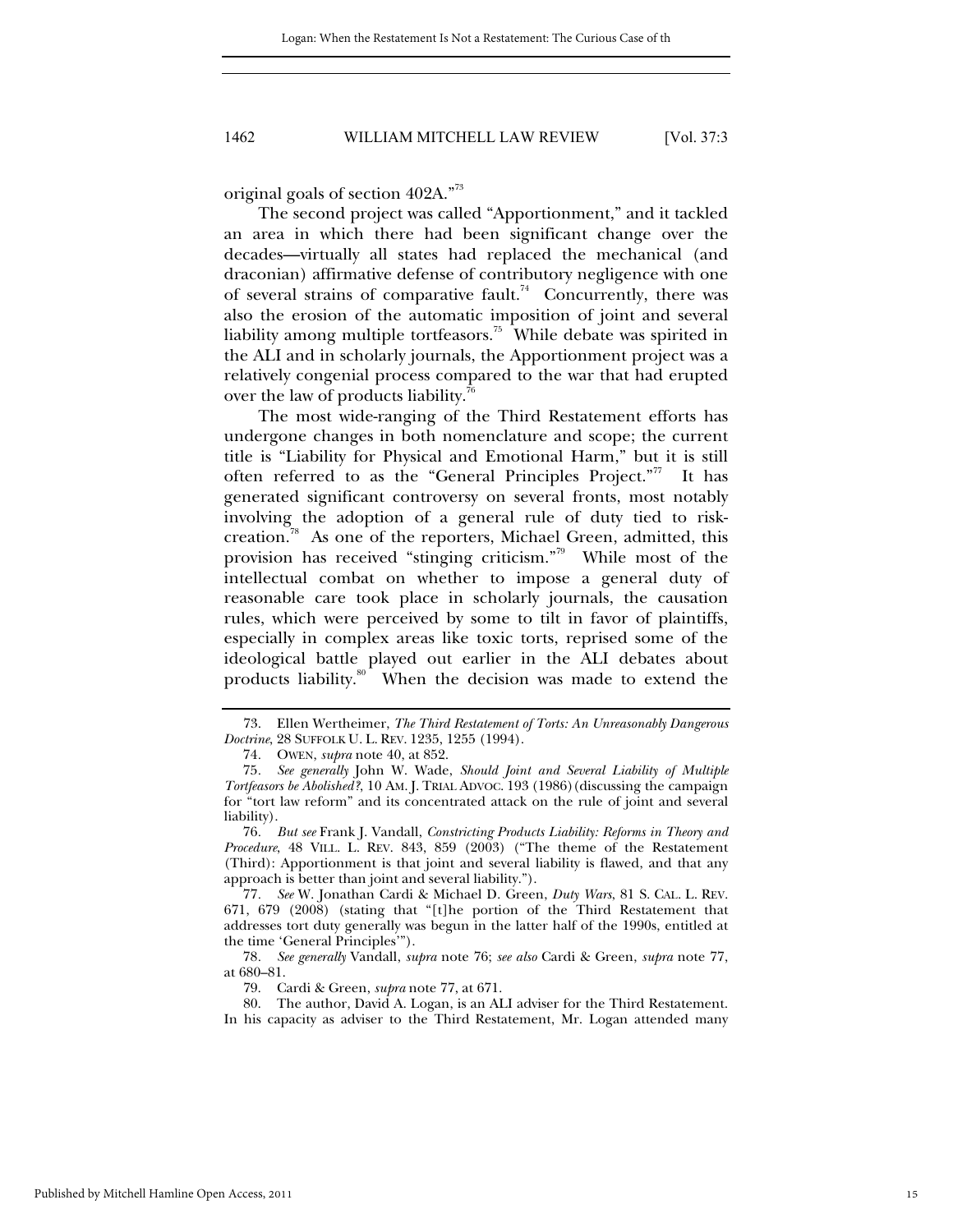General Principles Project to include premises liability, the stage was set for an effort to, in at least one circumstance, not restate the law, but remake it.

## II. HOW WE GOT HERE: THE PREMISES MESS

It is a tale oft-told, so it will be only briefly summarized here. The American law of premises liability was based upon the feudal notion that a man's worth, both reputational and financial, was tied to the ownership of land, which meant that the safety of entrants on that land was of scant importance.<sup>81</sup> One American court described the roots of our common law:

Traced to its source, the rule exempting a landowner from liability to a trespasser injured through the condition of the premises is found to have originated in an overzealous desire to safeguard the right of ownership as it was regarded under a system of landed estates, long since abandoned, under which the law ascribed a peculiar sanctity to rights therein. Under the feudal system as it existed in western Europe during the Middle Ages, the act of breaking a man's close was an invasion of exaggerated importance and gravity. It was promptly resented.<sup>8</sup>

Dean Prosser observed: "He has a privilege to make use of the land for his own benefit, and according to his own desires, which is an integral part of our whole system of private property."<sup>83</sup>

To implement this preference for safeguarding the rights of landowners, the common law established a three-tiered regime that tied the level of duty owed to an entrant to the reason he was on the land.<sup>84</sup> In its earliest form, a "full duty of reasonable care"<sup>85</sup> was

meetings in which these provisions were debated.

<sup>81</sup>*. See* Kermarec v. Compagnie Generale Transaltantique, 358 U.S. 625, 630 (1959).

 <sup>82.</sup> Humphrey v. Twin State Gas & Elec. Co., 139 A. 440, 442 (Vt. 1927).

 <sup>83.</sup> WILLIAM L. PROSSER, THE LAW OF TORTS 358 (3d ed. 1964).

<sup>84</sup>*. See generally* DAN B. DOBBS, PAUL T. HAYDEN & ELLEN M. BUBLICK, TORTS AND COMPENSATION, 317–30 (6th ed. 2009). This approach was consistent with the general approach of courts to physical injuries, which tied what duties were owed to the status/relationship of the injured and the injurer. *See* RESTATEMENT (THIRD) OF TORTS: LIAB. FOR PHYSICAL & EMOTIONAL HARM § 40 (Proposed Final Draft No. 1, 2007).

 <sup>85.</sup> A "full duty of reasonable care" includes both a duty to use reasonable care to rectify known dangers and a duty to inspect for the same; other entrants are owed a "limited" duty of reasonable care, with no duty to inspect. 5 FOWLER V. HARPER ET AL., HARPER, JAMES AND GRAY ON TORTS § 27.1, 142–46 (3d ed. 2008).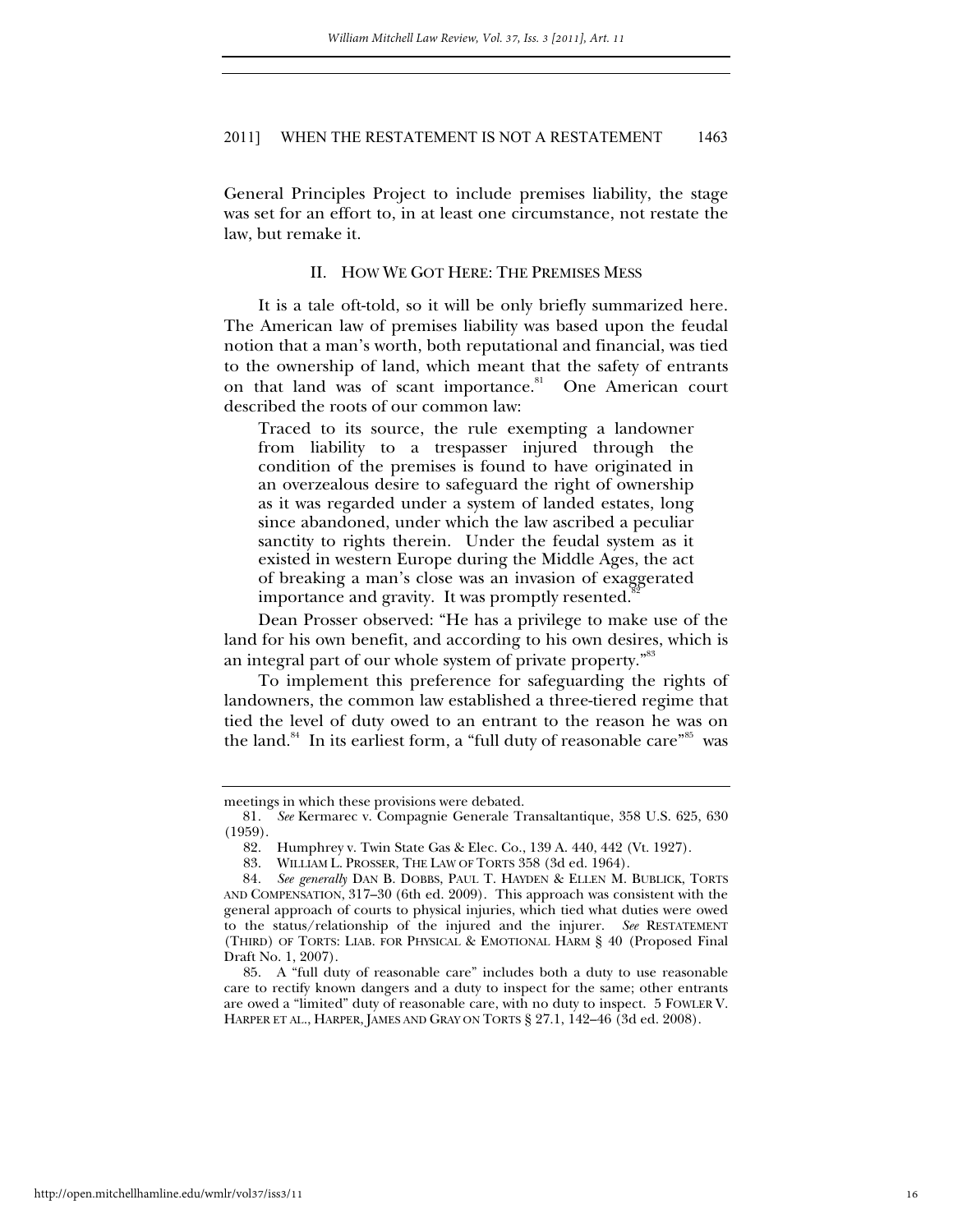owed only to entrants on the premises for a specific business purpose, such as performing a contract for the owner, a person termed "an invitee."86

Other entrants, even those with permission to enter (termed "licensees"), were owed a minimal duty—merely to refrain from intentionally injuring the entrant, or, in later years, refraining from non-intentional, but nevertheless "willful" and "wanton" negligence. $87$  And, if the common law gave little regard for the safety of people on the premises with permission but with a nonbusiness purpose, then it is not surprising that for those on the premises without permission (trespassers) property owners only owed them the minimal duty to refrain from inflicting injury through highly culpable misconduct.<sup>88</sup>

By the mid-twentieth century, in both the United States and Great Britain, courts had carved out exceptions to what had come to be perceived as the unduly harsh results associated with application of the three-tiered, or status, approach.<sup>89</sup> The first route to reform was extending the full duty of reasonable care to certain non-business entrants who were on the premises with permission. For example, the courts recognized a new kind of invitee, one who lacked a business purpose but was injured while on land held open to the public generally.<sup>90</sup> Such a "public invitee" was owed a full duty of reasonable care even when window shopping on private premises or while on public premises, such as in a post office or public park. $^{91}$ 

The Second Restatement also recognized the need for change to the rules applicable to some trespassers, propounding a cluster of ameliorative exceptions to the harsh common law rules: for

<sup>86</sup>*. Id.*

 <sup>87.</sup> WILLIAM L. PROSSER, HANDBOOK OF THE LAW OF TORTS § 60, 377–79 (4th ed. 1971); *see also* Keith N. Hylton, *Tort Duties of Landowners: A Positive Theory*, 44 WAKE FOREST L. REV. 1049, 1050 (2009) (explaining the "incentive-based function of the classical landowner duties").

 <sup>88.</sup> PROSSER, *supra* note 83, at 365 ("When they enter where they have no right or privilege, the responsibility is theirs, and they must assume the risk of what they may encounter, and are expected to look out for themselves."). There is also an instrumental/economic argument for the minimal duty owed a trespasser. *See* Keith N. Hylton, *Tort Duties of Landowners: A Positive Theory*, 44 WAKE FOREST L. REV. 1049, 1066 (2009) (stating that a rule of limited duty to trespassers is justified because the trespasser is often the "cheapest-cost-avoider," and the law should protect the "subjective valuations that landowners attach to property").

 <sup>89.</sup> DOBBS, *supra*, note 40, at 615–20.

 <sup>90.</sup> RESTATEMENT (SECOND) OF TORTS § 332(2) cmt. a (1965).

<sup>91</sup>*. Id.*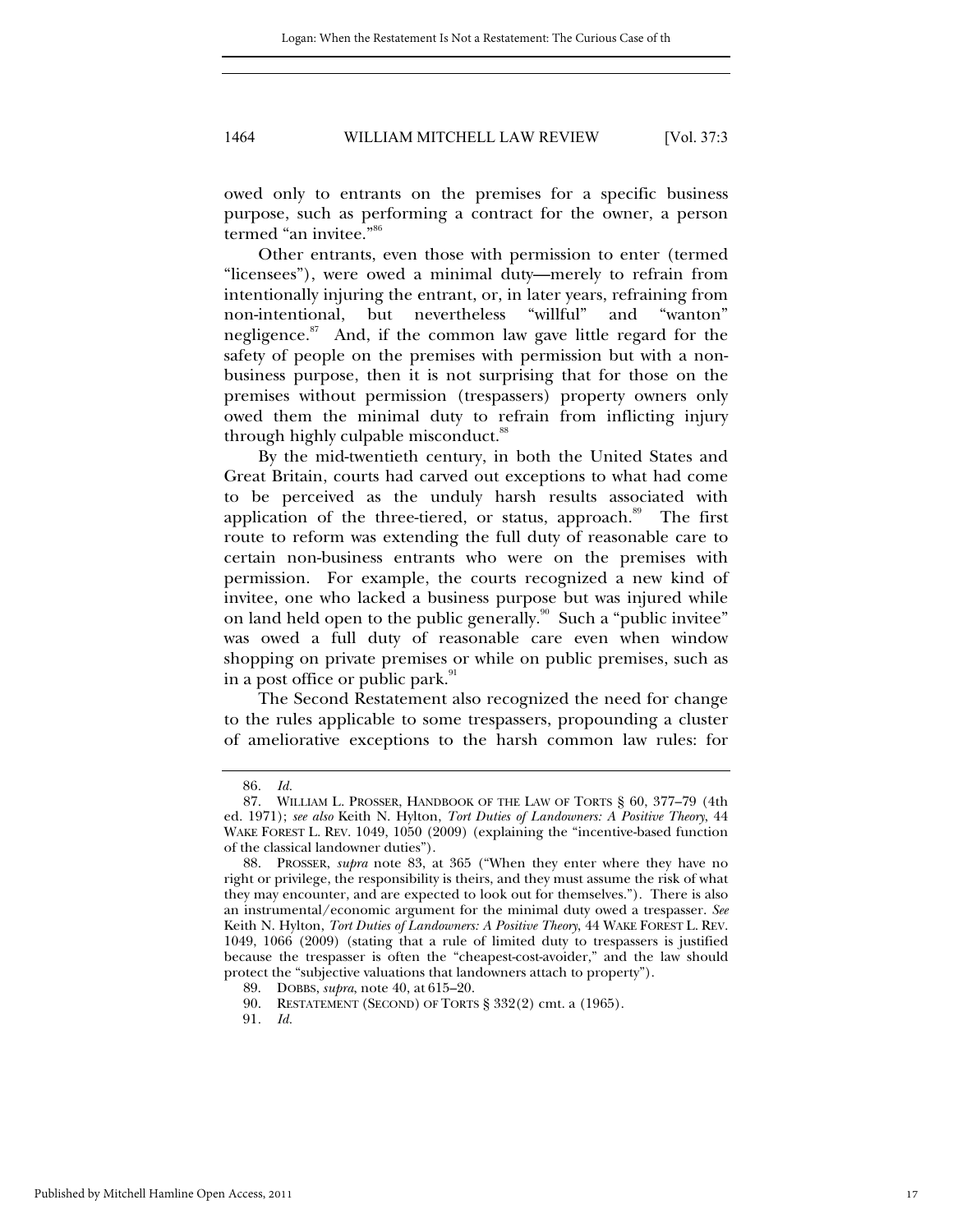example, a duty of reasonable care could be owed if the trespasser was a child, was confronting a danger known only to the owner, was a frequent trespasser on a limited area, or when the trespasser was helpless to protect himself from a danger.<sup>92</sup>

As has been the case over the generations of the common law, these reforms were the result of multiple forces. Society had become increasingly complex and urbanized, making the frequency of large, difficult-to-oversee tracts of property far less common. At the same time there was the increased value of safety (the recognition that we can all be plaintiffs at some point), reflected, for example, in the demise of the "fellow servant rule" and the concomitant rise of workers' compensation. Similarly, policy justifications reflected a mix of normative preferences (for example, it seems unfair to allow the owners of public land, supported by taxes, to avoid providing entrants a duty of reasonable care) and utilitarian principles (the burden to take reasonable precautions is less when the duty only attaches to a small part of the premises or when the social welfare is maximized when the owner can easily save a helpless trespasser from serious injury).

A half-century ago, the myriad rules, based upon what seemed to be almost meaninglessly thin distinctions, had become so baroque that they seemed ripe for fundamental rethinking.<sup>93</sup> The vehicle for this change was a decision of the California Supreme Court, *Rowland v. Christian*. 94 Consistent with the reformist zeitgeist of the times, *Rowland* attacked the three-tiered duty regime, and its myriad exceptions, head-on.<sup>95</sup> The facts were simple, and involved a pocket of law that California had not reformed: when a social guest encounters a latent danger known to the owner or discoverable through the use of reasonable care. In such cases, at that time, the law in many jurisdictions often imposed no duty to warn.<sup>96</sup> This crabbed doctrine violated instrumentalist goals (the cost of providing a warning was minimal, and the benefit of avoiding the risk of a sliced hand significant), as well as normative

<sup>92</sup>*. Id.* §§ 334–39.

 <sup>93.</sup> DOBBS, *supra* note 40, at 615–16.

 <sup>94. 443</sup> P.2d 561 (Cal. 1968), *superseded by statute*, CAL. (PROPERTY) CODE § 847 (West 2007), *as recognized in* Calvillo-Silva v. Home Grocery, 968 P.2d 65, 71–72 (Cal. 1998).

<sup>95</sup>*. See* Cardi & Green, *supra* note 77, at 672 (discussing how the California Supreme Court took a leading role in changing tort law in the 1980s and 1990s).

<sup>96</sup>*. See, e.g.*, HARPER ET AL., *supra* note 85, at 223–25.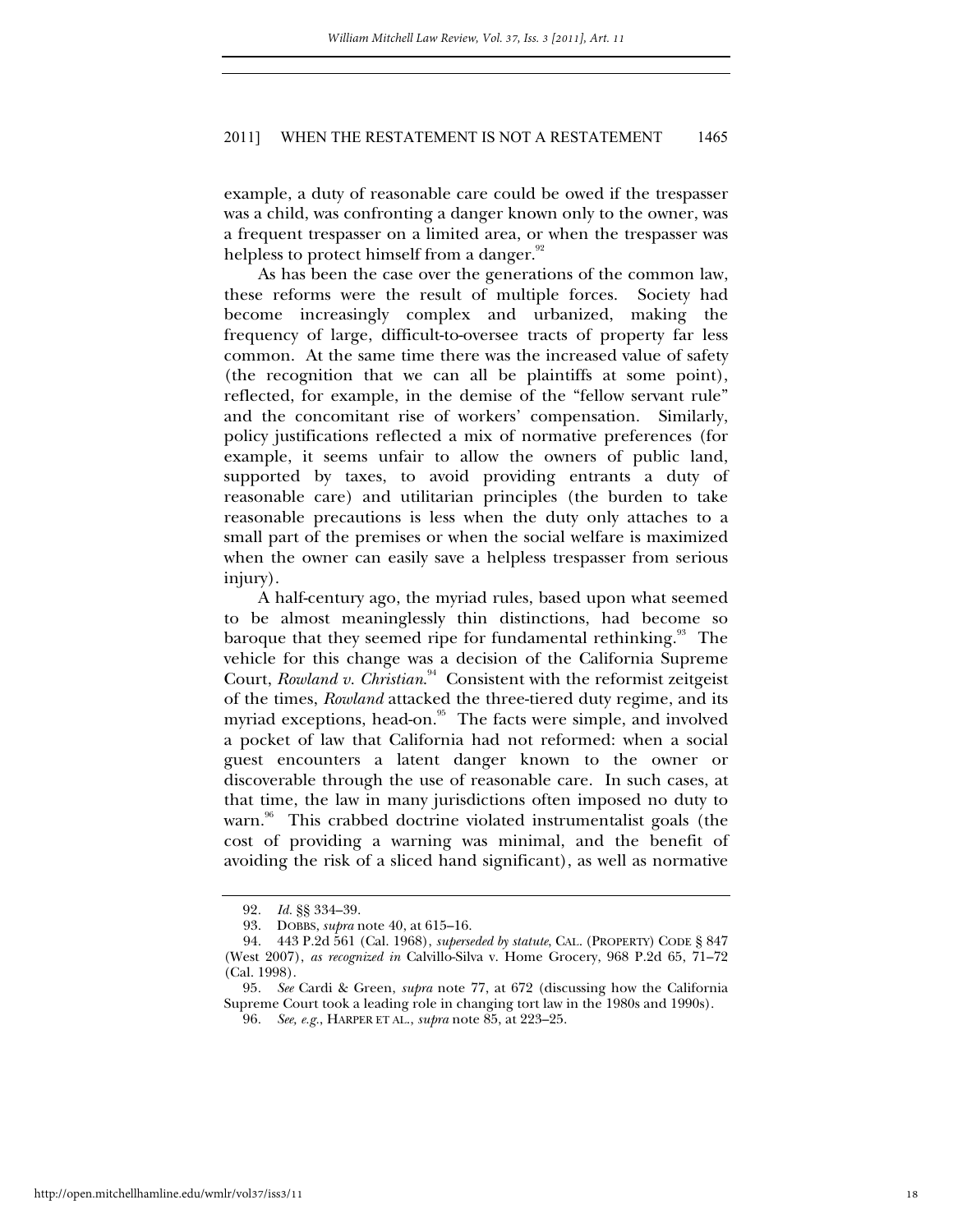goals (it is unfair to make a person on the premises with permission face a latent danger known to the owner). Courts inclined to reform could change the law incrementally by imposing a duty to warn in such circumstances (but not any duty to inspect), thereby changing only one aspect of the centuries-old, tiered regime.

The California Supreme Court, under the leadership of the widely respected Chief Justice William Traynor, chose a bolder approach. Fundamental change was necessary because the common law had become so riddled with exceptions that the tiered system no longer provided reliable guidance; it was, in the court's language, a "semantic morass." This confusion is "due to the attempts to apply just rules in our modern society within the ancient terminology."98 Rather, the negligence system "often do[es] not reflect the major factors which should determine whether immunity should be conferred upon the possessor of land."<sup>99</sup> The court further noted:

Some of those factors, including the closeness of the connection between the injury and the defendant's conduct, the moral blame attached to the defendant's conduct, the policy of preventing future harm, and the prevalence and availability of insurance, bear little, if any, relationship to the classifications of trespasser, licensee and invitee and the existing rules conferring immunity.<sup>11</sup>

The court chose to apply "ordinary principles of negligence," holding that an owner of property owed all entrants a duty of reasonable care, regardless of their purpose for being on the land or whether the visit was with permission.<sup>101</sup> By imposing a "unitary" standard and a duty of reasonable care in all circumstances, *Rowland* had the practical consequence of narrowing the range of cases in which a trial judge could dispose of a premises liability

 <sup>97.</sup> *Rowland*, 443 P.2d at 566 ("In an effort to do justice in an industrialized urban society, with its complex economic and individual relationships, modern common-law courts have found it necessary to formulate increasingly subtle verbal refinements, to create subclassifications among traditional common-law categories, and to delineate fine gradations in the standards of care which the landowner owes to each. Yet even within a single jurisdiction, the classifications and subclassifications bred by the common law have produced confusion and conflict. As new distinctions have been spawned, older ones have become obscured.").

<sup>98</sup>*. Id.* at 567.

<sup>99</sup>*. Id.*

<sup>100</sup>*. Id.*

<sup>101</sup>*. Id.* at 568.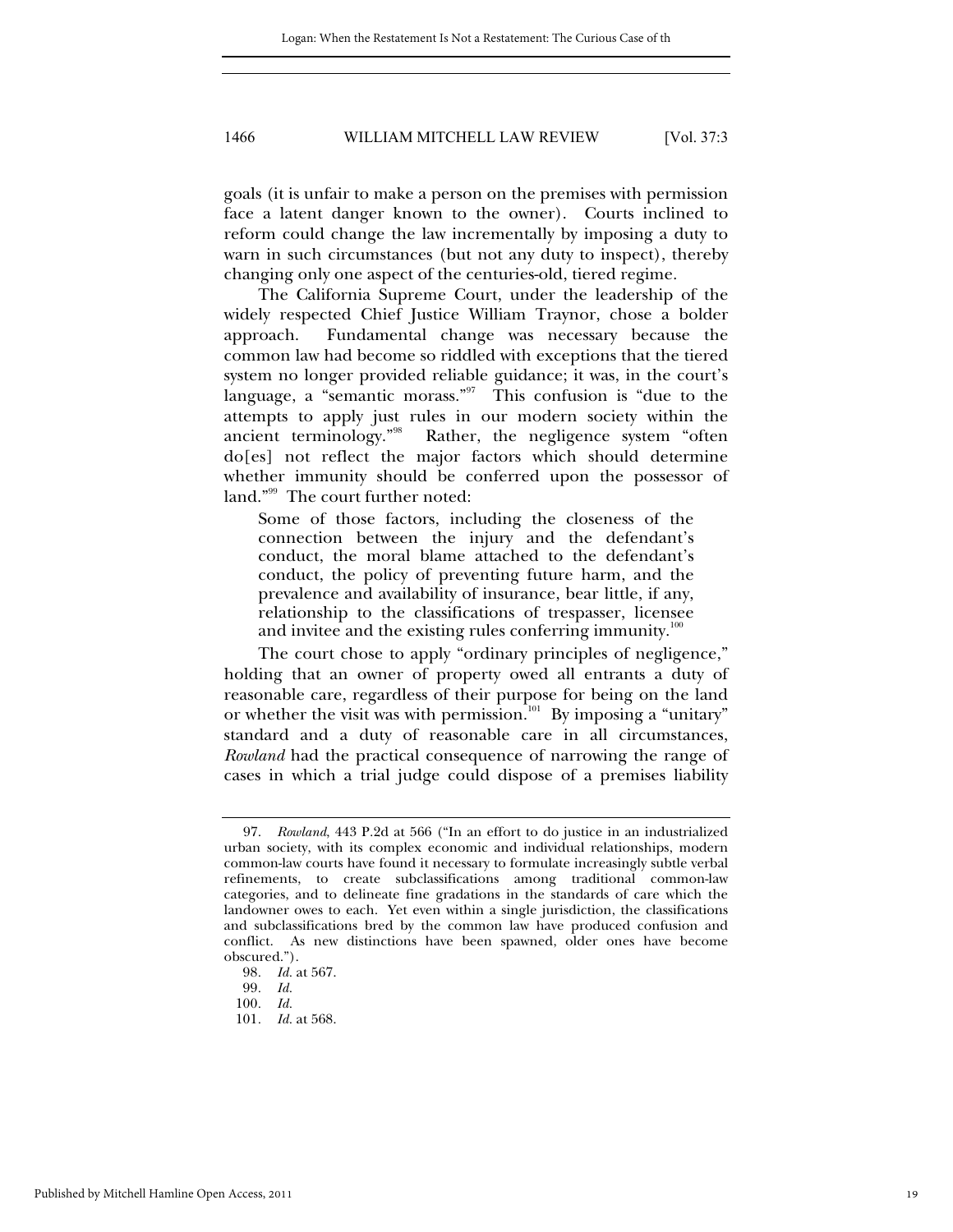claim before trial. But while doing away with the tiered approach, the court provided a Delphic, and potentially significant, qualification: while status was no longer "determinative" of whether a duty of reasonable care was owed, it may "have some bearing on the question of liability." $102$ 

Despite this last limit on the boldness and scope of the decision, *Rowland* triggered much interest on the part of other courts and scholars, with many predictions that the unitary approach was destined to replace status-based rules.<sup>103</sup> As it turned out, there was no flood of fundamental reform to the status-based regime over the next forty years: only a few jurisdictions followed California and completely eliminated status as the basis for differing duties, while a much larger group melded the invitee and licensee category, recognizing a duty of reasonable care to everyone on land with permission, but continuing to impose a far more limited duty when the entrant was a trespasser.<sup>104</sup> The remaining states, a strong minority, retained all three statuses but continued the time-honored approach of making modest adjustments to the common law, generally in the direction of greater landowner liability.<sup>105</sup> It was the variegated collection of approaches that faced the reporters of the Third Restatement (Tentative Draft No. 6, 2009) as they set out to "restate" the law of premises liability.

#### III. THE ALI LABORATORY CREATES THE "FLAGRANT TRESPASSER"

The reporters were faced with an interesting situation when considering the law of premises liability. By their count, the states were basically split down the middle, with about half retaining the three-tiered/status approach; the rest either collapsed invitees and licensees into a single category and imposed the garden-variety duty of reasonable care (but continued to recognize a circumscribed duty to trespassers), or followed California and

<sup>102</sup>*. Id.*

<sup>103</sup>*. See* James A. Henderson, Jr., *Expanding the Negligence Concept: Retreat from the Rule of Law*, 51 IND. L.J. 467, 512 n.163 (1976) (citations omitted).

<sup>104</sup>*. Id.* at 513–14.

<sup>105</sup>*. See* RESTATEMENT (THIRD) OF TORTS: LIAB. FOR PHYSICAL & EMOTIONAL HARM § 51 cmt. a reporters' note & table (Tentative Draft No. 6, 2009); *see also* Ann Fievet, Comment, *Breaking the Law and Getting Paid for It: How the Third Restatement of Torts Synthesizes Two Distinct Standards of Care Owed to Trespassers*, 44 WAKE FOREST L. REV. 239 (2009) (summarizing the common law).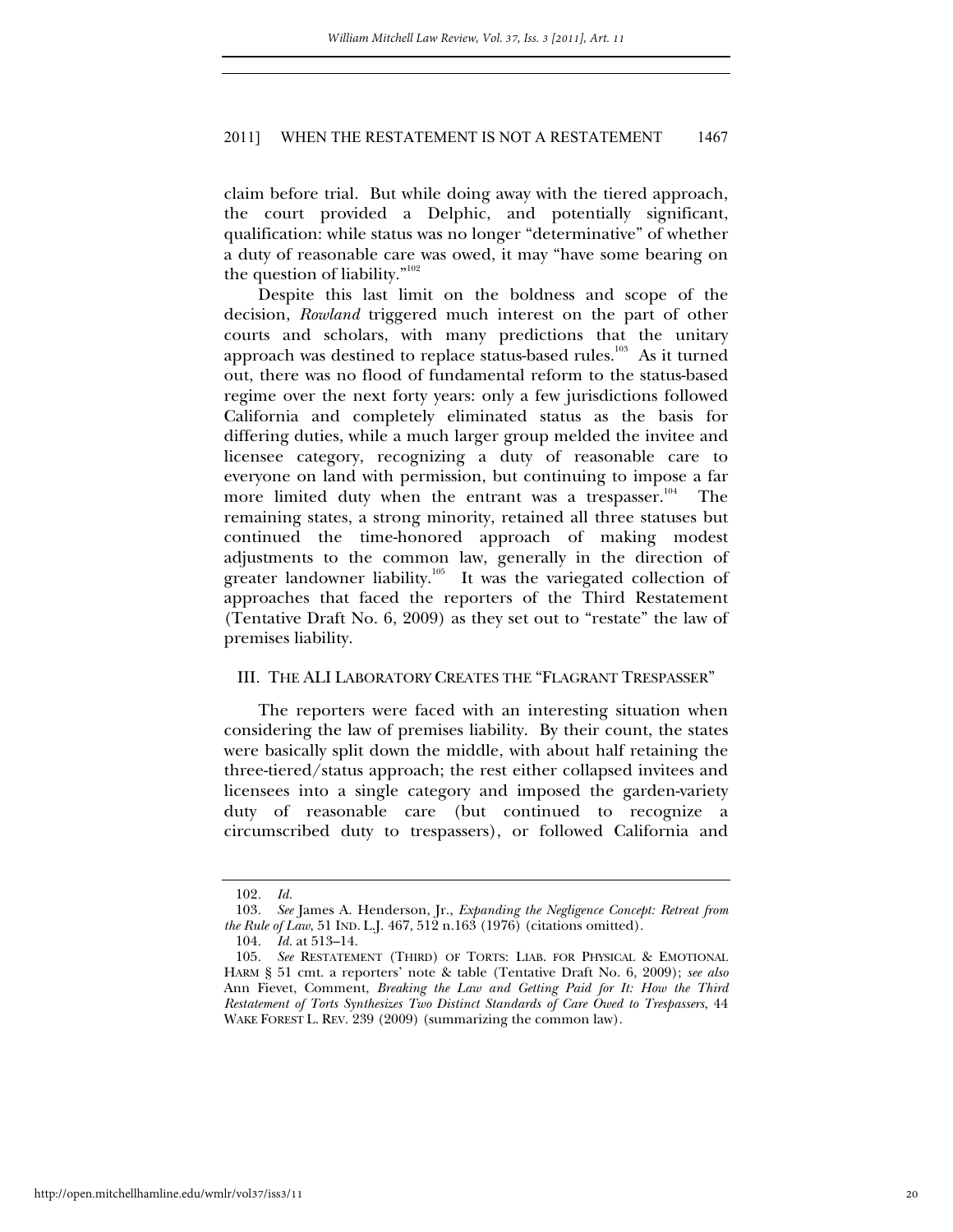adopted a unitary approach.<sup>106</sup>

As an initial matter, the ALI decided to meld the categories of invitees and licensees, so that both classes of entrants on land were owed a duty of reasonable care.<sup>107</sup> This move was eminently sensible—after all, both groups are on the premises with the owner's permission and thus impose no "taking" or infringement on the right of quiet use and enjoyment nor upon the related right to exclude unwanted visitors from the premises.<sup>108</sup> It is also the case that there is often no greater burden imposed on the property owner for social, as opposed to business, guests. And, as mentioned previously, this position is consistent with the law in about half of the states since the Second Restatement.<sup>109</sup>

The new provisions also went a step further, tacking in the direction of a minority of states led by California in *Rowland* that extend the duty of reasonable care even to trespassers.<sup>110</sup> In so doing, the ALI adopted a unitary standard, but added an important and quite new concept, reflecting the broad array of motives that may explain a trespasser's presence on the premises—the duty of reasonable care did *not* extend to "flagrant trespassers." Such miscreants were owed only the traditional minimal duty of care owed to persons on the land without permission, i.e., the duty to merely refrain from inflicting "willful and wanton injury."<sup>111</sup> The motivation of the reporters was clear: the "trespasser" category contains actors who enter the premises with a broad range of motivations and who engaged in a variety of conduct—some as

 111. *Id.* § 52(a). Additionally, section 51, comment j describes the circumstances in which even states adopting a unitary standard are reluctant to extend the duty of reasonable care to all trespassers, i.e., to trespassers who enter the property to commit a crime or act in some other way repugnant to the possessor's right of exclusive control. Section 52, comment a, defined the category undeserving of a duty of reasonable care as when the trespass is "egregious or atrocious," or "sufficiently offensive to the property rights of the land possessor it is unfair to subject the possessor to liability for mere negligence." An earlier draft used the terminology "culpable" trespassers. *See infra* note 115 and accompanying text.

<sup>106</sup>*. See* RESTATEMENT (THIRD) OF TORTS: LIAB. FOR PHYSICAL & EMOTIONAL HARM § 51 cmt. a reporters' note & table (Tentative Draft No. 6, 2009).

<sup>107</sup>*. See id.* at cmt. a.

<sup>108</sup>*. See id.* at cmt. c (listing justifications for moving toward a unitary standard).

<sup>109</sup>*. See* RESTATEMENT (SECOND) OF TORTS § 339 cmts. b, c (1965).

<sup>110</sup>*. See* RESTATEMENT (THIRD) OF TORTS: LIAB. FOR PHYSICAL & EMOTIONAL HARM § 51 cmt. a reporters' note & table (Tentative Draft No. 6, 2009) (listing states that extend a full duty of reasonable care to trespassers: Alaska, California, Colorado, Hawaii, Louisiana, Montana, Nevada, New Hampshire, New York).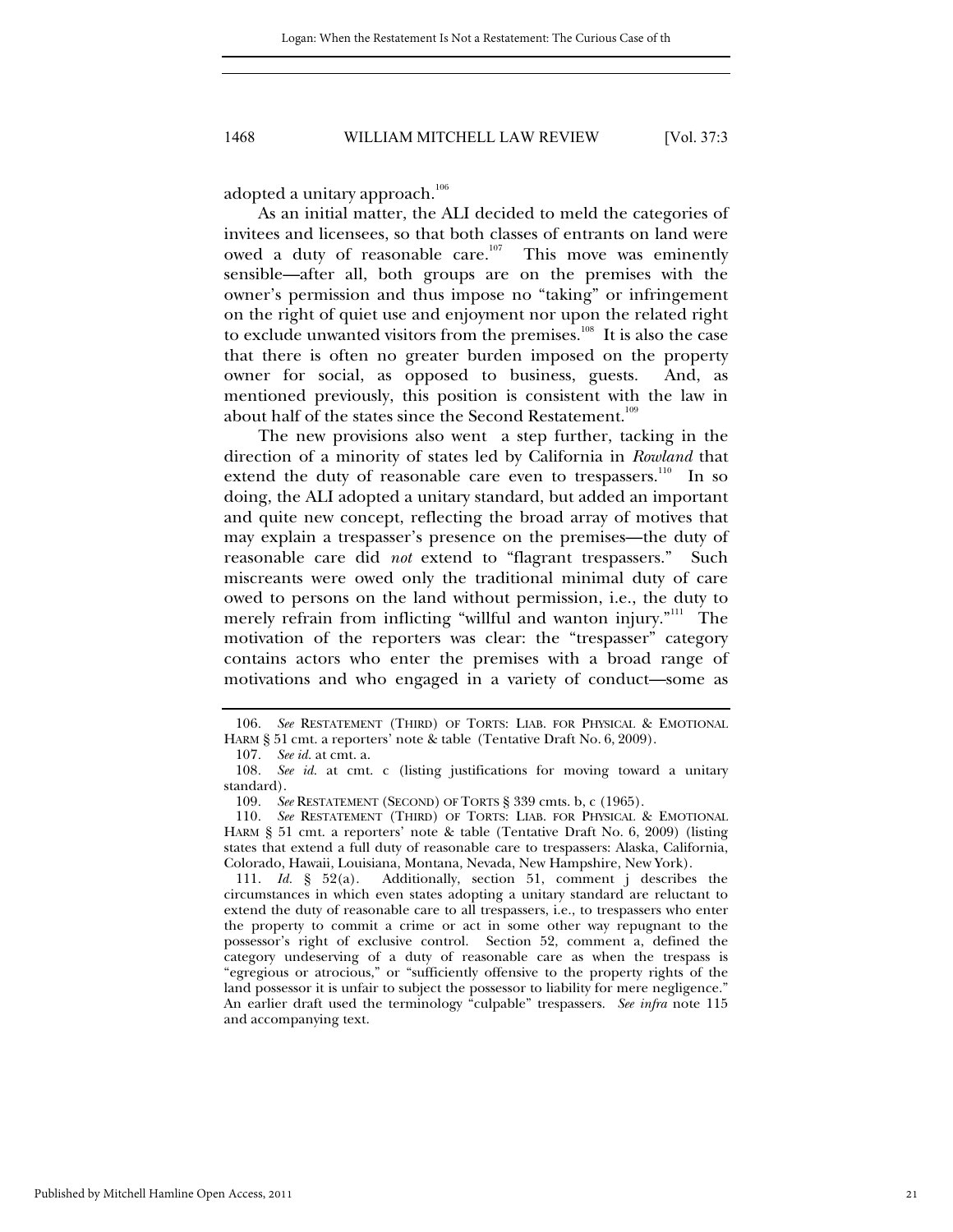benign as the child who cuts across another's yard on the way to school, some as malign as a burglar imbued with felonious intent. The response of the Second Restatement to this array of circumstances was to carve out a few context-specific exceptions (the child trespasser doctrine being the best-known).<sup>112</sup> The focus in the Third Restatement (Tentative Draft No. 6, 2009) became whether the infringement of the owner's property was "highly culpable or entitlement destructive."<sup>113</sup>

The reporters tried to capture the distinction by identifying in the comments to section 52 those trespassers whose presence on the property was "egregious or atrocious" (or elsewhere "particularly egregious") and thus "so antithetical to the rights of the land possessor to exclusive use and possession" that it is "unfair" to impose anything more than the most minimal duty of care.<sup>114</sup> The reporters then made a most unusual move, eschewing the step that most lawyers follow instinctively when a term of art is employed, that is, providing a definition. Instead, the reporters "[left] each jurisdiction employing the concept to determine the point along the spectrum of trespassory conduct at which a trespasser is a 'flagrant' rather than an ordinary trespasser."<sup>115</sup>

In an effort to provide at least some guidance, the reporters identified two examples that "are sufficiently extreme as to be applicable regardless of where a jurisdiction chooses to draw the [flagrant/ordinary] line."<sup>116</sup> The first case involves a person walking in a city park after the posted hours it was open to the public, an act that was trespassory but not highly inconsistent with the rights of the city, while the second—the flagrant trespasser involves a burglar who is injured while trying to flee the

<sup>112</sup>*. See supra* note 111.

 <sup>113.</sup> Ellen M. Bublick, *A Restatement (Third) of Torts: Liability for Intentional Harm to Persons—Thoughts*, 44 WAKE FOREST L. REV. 1335, 1346 (2009).

 <sup>114.</sup> RESTATEMENT (THIRD) OF TORTS: LIAB. FOR PHYSICAL & EMOTIONAL HARM § 52 cmt. a (Tentative Draft No. 6, 2009) (Tentative Draft No. 6, 2009); *see also id.* at cmt. b (noting that the presence of flagrant trespassers is "so inconsistent with and offensive to the rights of the land possessor").

<sup>115</sup>*. Id.* at cmt. a. It is interesting to note that the reporters say "no single word can capture the concept," but then provide what amounts to a single appellation: "flagrant." *Id.*; *see also* James A. Henderson, Jr., *The Status of Trespassers on Land*, 44 WAKE FOREST L. REV. 1071, 1077, n.35 (2009) (criticizing the use of the term "flagrant" and noting that a previous draft used, and actually defined, the term "culpable").

 <sup>116.</sup> RESTATEMENT (THIRD) OF TORTS: LIAB. FOR PHYSICAL & EMOTIONAL HARM § 52 cmt. a reporters' note (Tentative Draft No. 6, 2009).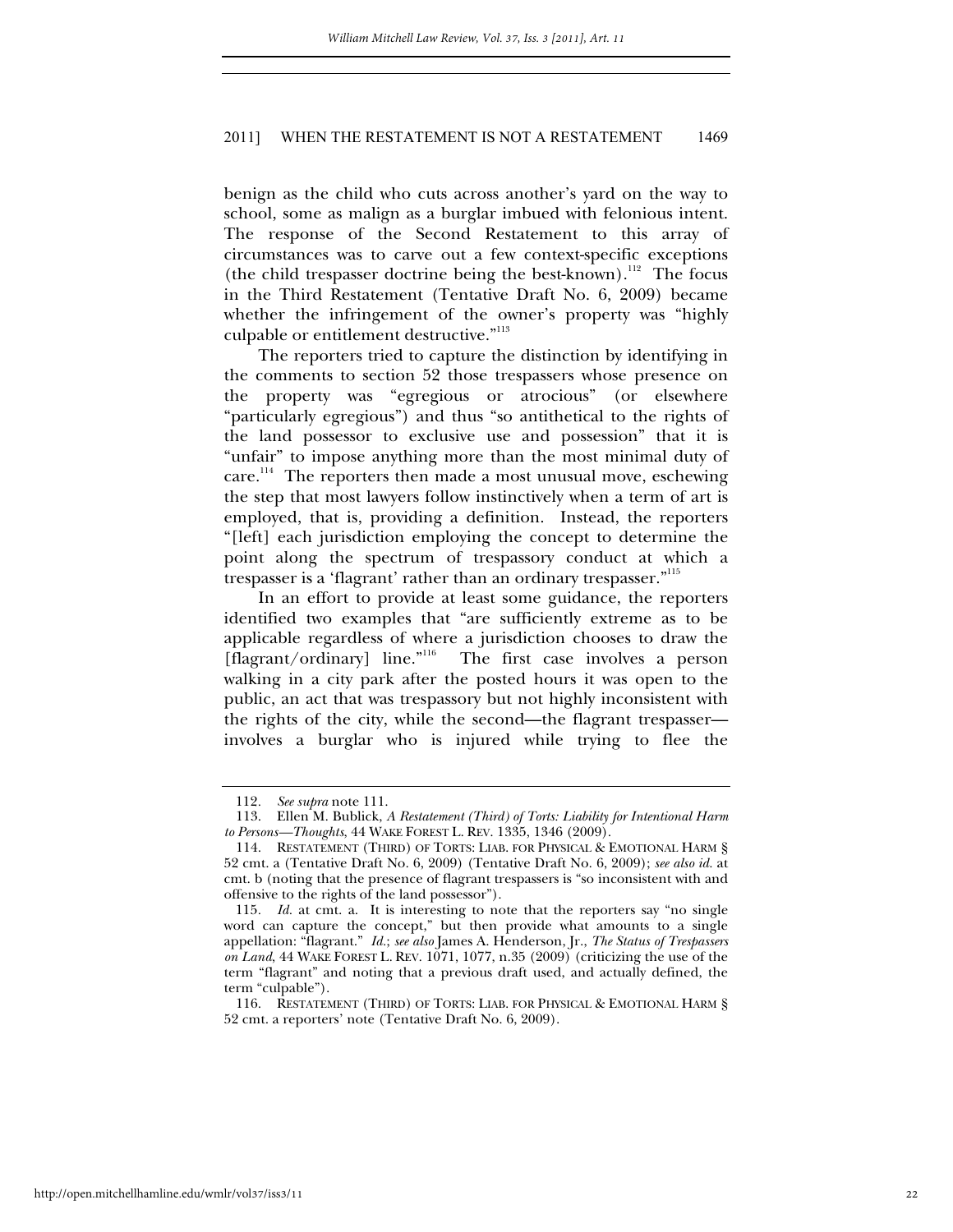defendant's premises.<sup>117</sup> Other illustrations are offered to show "factors that might be relevant to a determination whether a trespass was flagrant," including a pair of examples in which the injured person was engaged in highly culpable behavior but in one instance did not also implicate the right of the possessor "to use that property as the possessor sees fit,"<sup>118</sup> and another pair which are distinguished by repeated warnings and damage to property.<sup>119</sup>

The reporters then set out to justify why they took the highly unusual step of recognizing a new legal concept but not defining it. First, different jurisdictions might set the balance between safety concerns and the rights of property owners differently, giving more (or less) weight to the balance between communitarian and libertarian values.120 Second, some jurisdictions might prefer "bright-line rules" to a more flexible standard that allows for caseby-case development.<sup>121</sup> Third, and closely related to the second point, the reporters pay homage to the "common law process [that] depends on accumulated learning from individual cases" to help gradually define a concept that is "new to the Restatement."<sup>122</sup>

The Reporters' Note identifies support for their choice, though none of it terribly convincing: extrapolation from a handful of criminal statutes, drawing negative inferences from a group of about ten state court decisions, and dicta from a single decision of

120*. See id.* at cmt. a ("[D]ifferent jurisdictions . . . will have different values about the relative importance of protecting the safety of entrants on land and protecting the rights of land possessors . . . .").

<sup>117</sup>*. Id.* at cmt. a, illus. 1, 2.

<sup>118</sup>*. Id.* at cmt. a. The reporters distinguish an injury occurring on property in conjunction with a crime on the property (flagrant trespass) and an injury that occurs after a crime was committed off the premises but where the injury occurs on the premises (ordinary trespass). *Id.* at cmt. a, illus. 3, 4.

<sup>119</sup>*. See id.* at cmt. a, illus. 5, 6. In illustration five, the landowner "erected large signs warning trespassers to keep off and employed a private security firm to patrol the area." *Id.* at cmt. a, illus. 5. In illustration 6, the trespassers repeatedly returned to the landowner's property to destroy it despite verbal warnings. *Id.* at cmt. a, illus. 6.

<sup>121</sup>*. Id.* On the other hand, "[o]thers may prefer to adopt more general standards that allow the factfinder to take into account all of the facts and circumstances of the case." *Id.*

<sup>122</sup>*. Id.* This, as will be seen, is an understatement: the concept is new not just to the Third Restatement but to the law more broadly. *See, e.g.*, Bublick, *supra* note 113, at 1346 ("Introducing the new category 'flagrant trespasser' into the law was a subject of concern precisely because the category created a division where none had previously been, requiring new common-law development of the concept by judges.").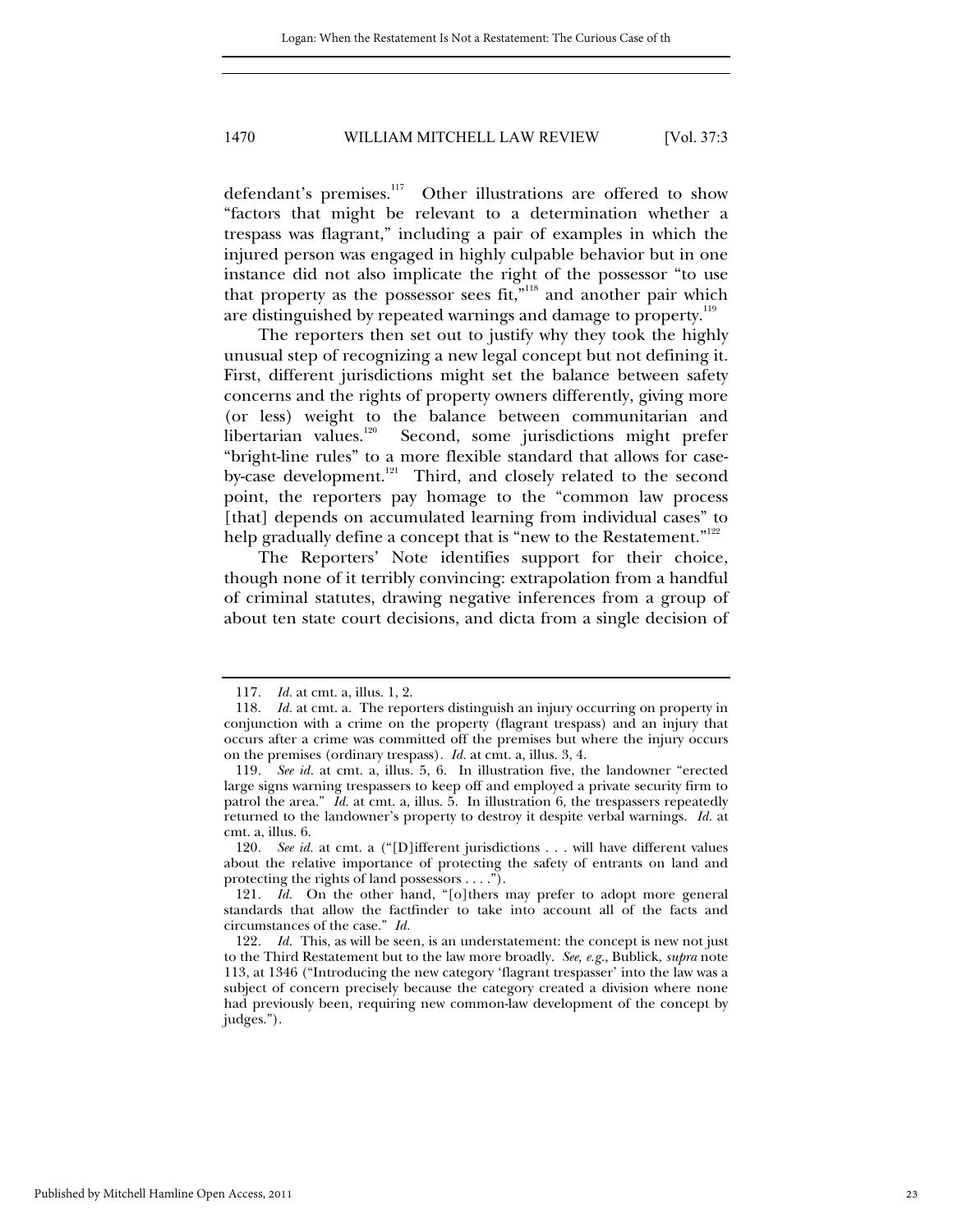the Alabama Supreme Court.<sup>123</sup>

The first authority cited is the legislative push-back from the unitary standard of care recognized in *Rowland v. Christian* in the form of a California statute that stripped a person injured on the land from a claim based upon mere negligence if they were in the process of committing one of a list of twenty-five felonies, and similar legislation in five other states and British Columbia.<sup>124</sup>

Next, the reporters point to the post-*Rowland* decisions that refused to adopt a unitary standard that encompassed trespassers because "a criminal intruder who is injured should not be able to sue the negligent land possessor."<sup>125</sup> They summarized these cases, observing that "no source has been found expressing any dissent to the proposition that land possessors should not be liable for negligently injuring a criminal trespasser."<sup>126</sup>

Their most direct case authority is a decision of the Alabama Supreme Court, which distinguishes "'mere' trespassers" from trespassers who are on the premises with the intent to commit a crime.<sup>127</sup> According to the reporters, *Ryals v. U.S. Steel Corp.*<sup>128</sup> "employs different duties for each class of trespasser."129 A closer look at the opinion, however, weakens the precedential value, as the case turned on whether the plaintiff adduced sufficient evidence of wanton misconduct, with the recognition of two classes of trespassers appearing in dicta. $130$ 

These and the other cited sources do support the view that all trespassers should not be treated the same, $131$  as the common law

<sup>123</sup>*. See* RESTATEMENT (THIRD) OF TORTS: LIAB. FOR PHYSICAL & EMOTIONAL HARM § 52 cmt. a reporters' note (Tentative Draft No. 6, 2009).

<sup>124</sup>*. Id*. The five additional states are Alaska, Arizona, Colorado, Louisiana, and Washington.

<sup>125</sup>*. Id.* 

<sup>126</sup>*. Id.*

<sup>127</sup>*. Id.* 

 <sup>128. 562</sup> So. 2d 192 (Ala. 1990).

 <sup>129.</sup> RESTATEMENT (THIRD) OF TORTS: LIAB. FOR PHYSICAL & EMOTIONAL HARM § 52 cmt. a reporters' note (Tentative Draft No. 6, 2009).

<sup>130</sup>*. Ryals*, 562 So. 2d at 193–95 (issue presented was whether plaintiff adduced sufficient of wrongdoing to withstand summary judgment).

<sup>131</sup>*. See* RESTATEMENT (THIRD) OF TORTS: LIAB. FOR PHYSICAL & EMOTIONAL HARM § 52 cmt. a reporters' note (Tentative Draft No. 6, 2009); *see also, e.g.*, *Ryals*, 562 So.2d at 193 (noting that "trespassers who enter upon the land of another with the manifest intent to commit a criminal act" are trespassers "to whom the landowner owes only the duty not to intentionally injure them" while "mere trespassers" are trespassers "to whom the landowner owes the duty not to wantonly injure them").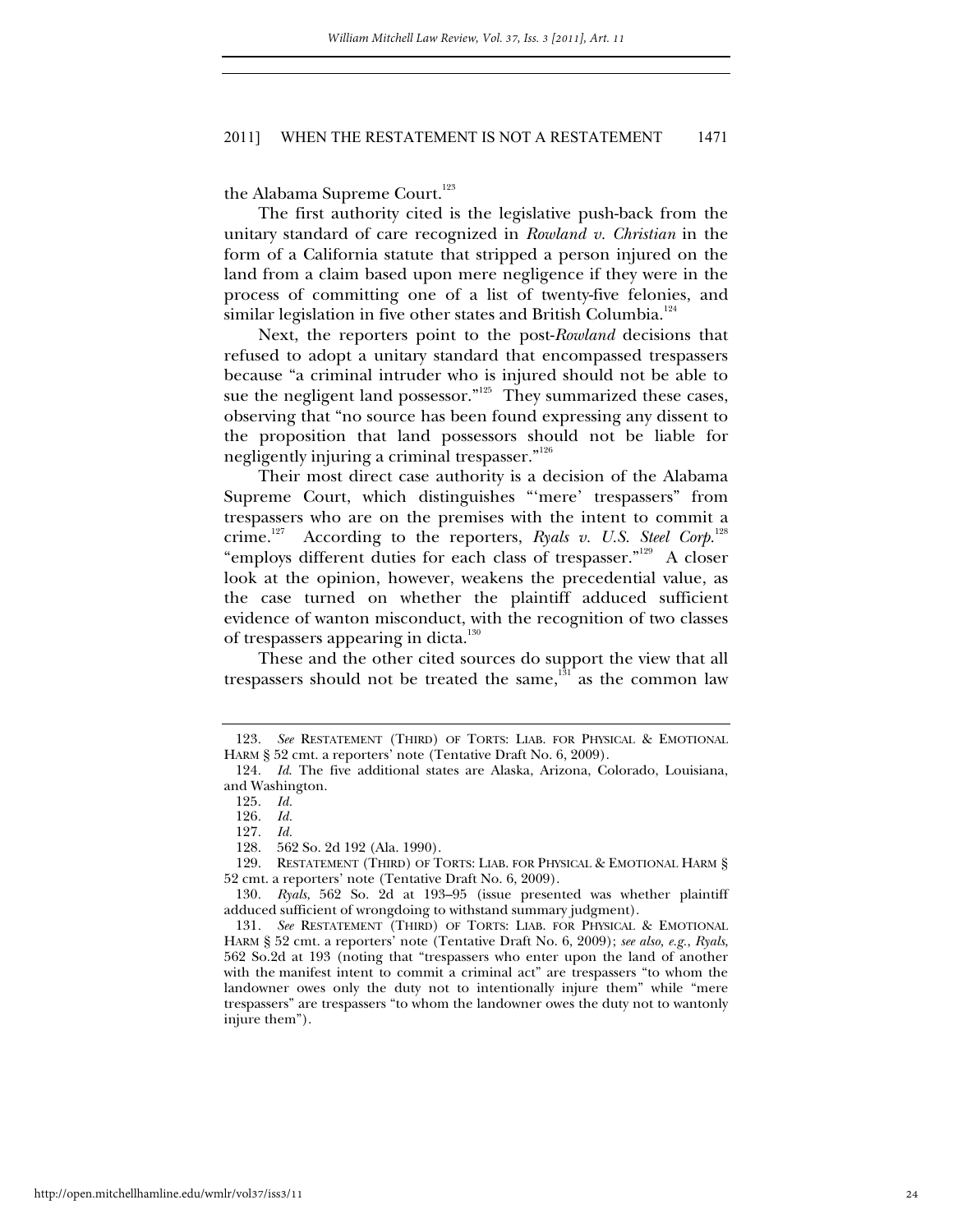has done for years by recognizing exceptions for children, known trespassers, and so forth, $132$  and given the intuition (or in their language "widespread sentiment") that someone who enters another's land without permission intending to commit a serious wrong is undeserving of a duty of reasonable care from the putative victim.133 And the statutory provisions referred to, along with the scattered language in the cited opinions, do support a minority view that *criminals* are undeserving of a duty of due care.<sup>134</sup> What is lacking is any support for creating an entirely new category: the "flagrant trespasser." This, the reporters recognize, albeit delicately: "The synthesis of land-possessor duties provided in this Chapter and Section employs different terminology than that used in the Second Restatement or in the reforms to that law that have emerged since."<sup>135</sup>

<sup>132</sup>*. E.g.*, Robert S. Driscoll, Note, *The Law of Premises Liability in America: Its Past, Present, and Some Considerations for its Future*, 82 NOTRE DAME L. REV. 881, 885 (2006) (discussing common-law liability for trespassers and noting that exceptions exist where "the landowner knows or has reason to know that members of the public constantly trespass, knows or has reason to know of a specific trespasser on the land, or with trespassers who are children.").

<sup>133</sup>*. See* RESTATEMENT (THIRD) OF TORTS: LIAB, FOR PHYSICAL AND EMOTIONAL HARM § 52 cmt. a reporters' note (Tentative Draft No. 6, 2009); *see also, e.g.*, Peterson v. Balach, 294 Minn. 161, 165, 199 N.W.2d 639, 642 (1972) ("Burglars are trespassers; vandals are trespassers. We have criminal statutes governing trespassers. Sweeping away all distinction between trespassers and social guests and business invitees is a drastic step to take because there may be, and often is, good reason to distinguish between a trespasser and a social guest." (internal citation omitted)).

<sup>134</sup>*. See* RESTATEMENT (THIRD) OF TORTS: LIAB. FOR PHYSICAL AND EMOTIONAL HARM § 52 cmt. a reporters' note (Tentative Draft No. 6, 2009) (noting that "[a] handful of states have statutes that limit the ability of plaintiffs to recover for injuries suffered in the course of committing (or fleeing the commission of) certain crimes."); *see, e.g.*, COLO. REV. STAT. ANN. § 13-80-119 (2005) ("No person . . . shall have a right to recover damages sustained during the commission of or during immediate flight from an act that is defined by any law of this state or the United States to be a felony, if the conditions stipulated in this section apply."); *Ryals*, 562 So. 2d at 193 (noting that "trespassers who enter upon the land of another with the manifest intent to commit a criminal act" are trespassers "to whom the landowner owes only the duty not to intentionally injure them").

 <sup>135.</sup> RESTATEMENT (THIRD) OF TORTS: LIAB. FOR PHYSICAL AND EMOTIONAL HARM § 52 cmt. a reporters' note (Tentative Draft No. 6, 2009). The new rules include an exception that protects even some "flagrant trespassers" because they are "unforeseeable or more difficult to protect." *Id.* at § 52(b).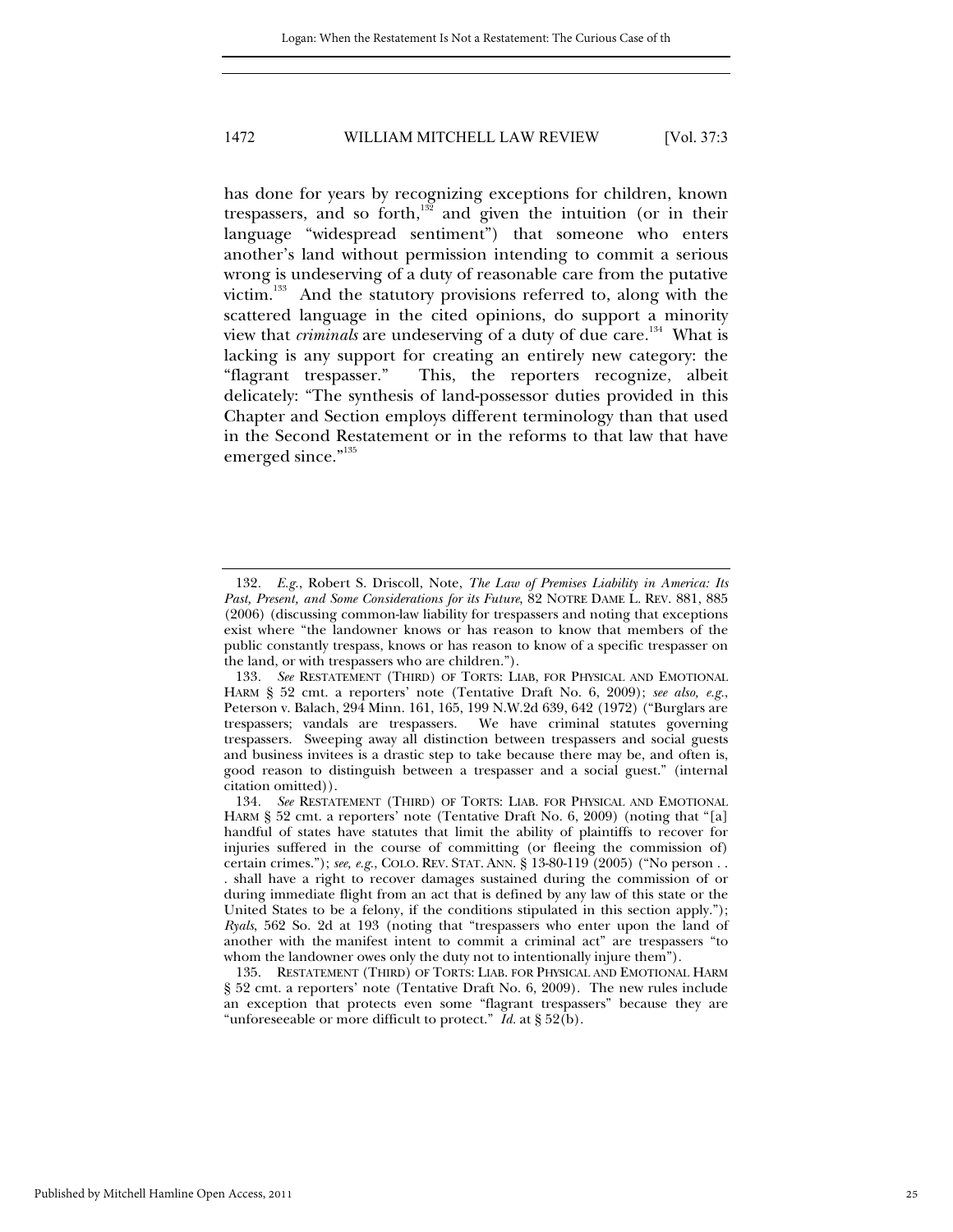#### IV. THE THIRD RESTATEMENT AND THE ROAD NEVER BEFORE TAKEN

As was the case when the ALI adopted the principle of strict liability in tort for product-related injuries, the ALI set sail in uncharted waters when it recognized a new premises liability category, the "flagrant trespasser." As the reporters admit, "[i]n all candor, the place where we have carved at the joint of this conflict between tort and property concerns does not reflect anything that might be described as a majority or even plurality rule.<sup>" 136</sup> There are a number of criticisms that can be leveled at the ALI for adopting this approach. First, the rules covering injuries to such miscreants are internally inconsistent. Second, the term used to describe the category of undeserving plaintiffs is inartful. Third, it is unwise to announce but refuse to define it. Fourth, the creation of a new legal concept represents an illegitimate exercise of power.

#### *A. The Inconsistency Critique*

Section 52 is flawed because it reflects inconsistent rationales: nodding toward normative concerns, it rejects an obligation of due care for really bad ("flagrant") trespassers, while at the same time nodding toward instrumental/efficiency concerns by recognizing exceptions that impose due care when a flagrant trespasser is helpless and unable to protect himself—recognizing that, in such a setting, the landowner is in the best position to ameliorate danger.<sup>137</sup>

This critique, propounded by James Henderson,<sup>138</sup> is weak. It is unsurprising that a restatement provision fails the test of intellectual consistency: the common law of torts reflects a blend of policies, primarily corrective justice and instrumentalism and wealth-maximization, and just as we should expect the output from the legislative process to reflect compromise and trade-off, we should be tolerant of such "impure" doctrines in the common law.139 As Ellen Bublick observed:

 <sup>136.</sup> *Id.* at Reporters' Memorandum.

 <sup>137.</sup> Henderson, *supra* note 115, at 1076–77.

 <sup>138.</sup> *Id*.

 <sup>139.</sup> Jane Stapleton, *Controlling the Future of the Common Law by Restatement*, *in* EXPLORING TORT LAW 262, 266–67 (M. Stuart Madden ed., 2005). Another critique of the new premises liability provisions focuses on the "packaging," that is that premises principles should not have been covered in a separate chapter at all, but rather were better located in the general discussion of duty in section 7. *See* Stephen D. Sugarman, *Land-Possessor Liability in the Restatement (Third) of Torts: Too*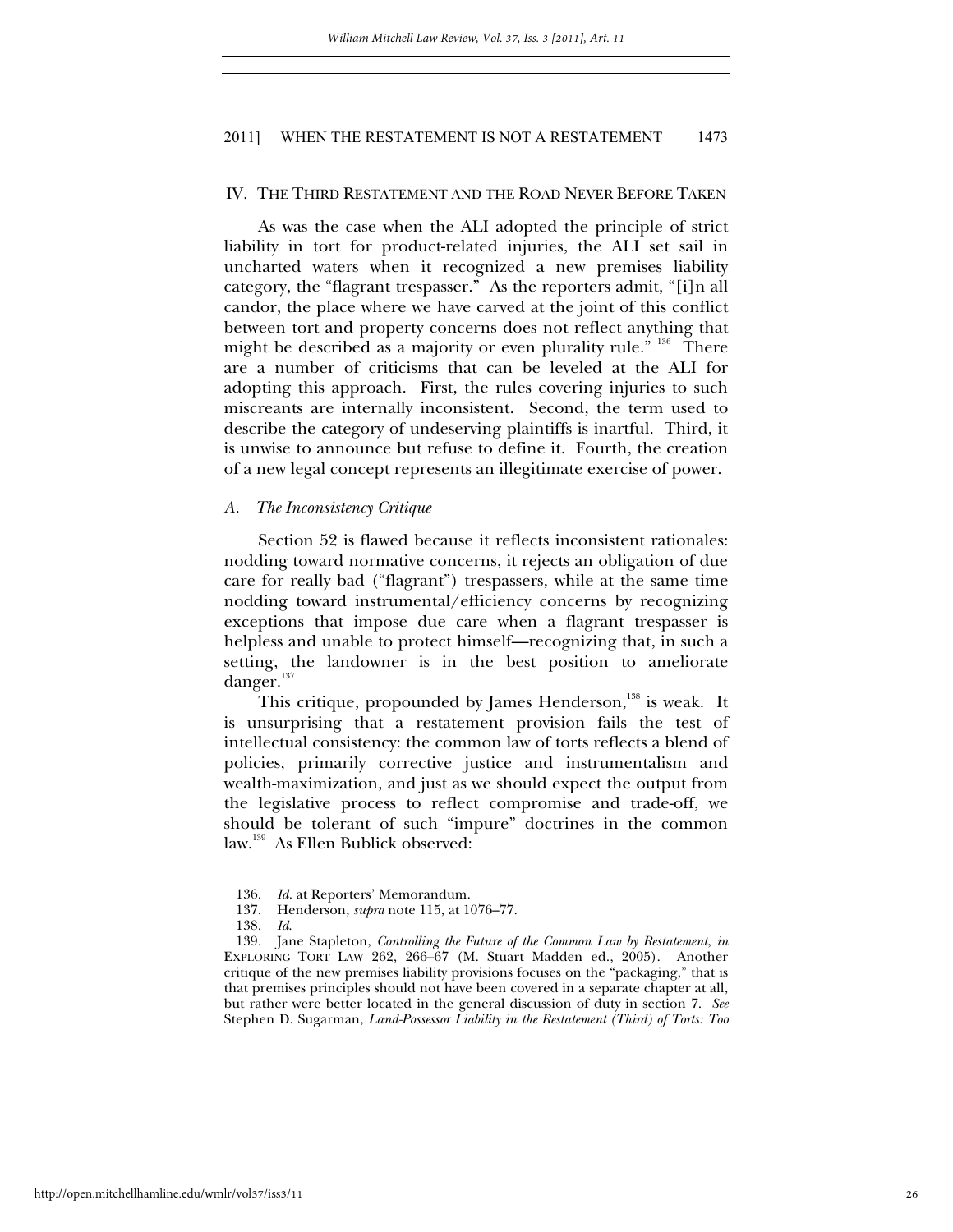Of course, a Restatement cannot create a grand scheme that unites all disparate tort doctrines into a single uniform framework. Nor can the drafting process unearth an essential taxonomy of the subject. Yet when designing a system of liability, a Restatement need not be sanguine about adopting a patchwork of liability rules that cannot be reconciled on any principled basis.<sup>1</sup>

#### *B. The Terminology Critique*

The narrowest concern raised by how the Third Restatement handles injuries to trespassers is the choice of the word "flagrant" to describe the category of injured entrants who are undeserving of a duty of due care. The reporters state that the term "flagrant" is used "in the sense of egregious or atrocious rather than its alternative meaning of conspicuous."<sup>141</sup> This was a change from earlier drafts, which used the term "culpable."<sup>142</sup>

 Professor Henderson takes issue with the terminology, preferring either the initial term used ("culpable"), or replacing it with a word such as "undeserving," or "reprehensible".<sup>143</sup> To Henderson, the ALI's final formulation fails to capture the lack of moral standing of a particular trespasser (rather than merely the wrongfulness associated by an "entry without permission, as such"). $144$ 

The reporters acknowledge the problem by trying to take one possible meaning of flagrant off of the table: the sense that it could mean "conspicuous" (for example, a noisy entrance intended to call attention to the intrusion on to defendant's property).<sup>145</sup> And they admit that "no single word can capture the concept," although

*Much and Too Little*, 44 WAKE FOREST L. REV. 1079 (2009).

 <sup>140.</sup> Bublick, *supra* note 113, at 1335–36 (2009); *see also* GILMORE, *supra* note 5, at 108–09 ("[T]he components of the formalistic approach have included the search for the theoretical formulas assumed to be of universal validity and the insistence that all particular instances should be analyzed and dealt with in the light of the overall theoretical structure. . . . [W]e will do well to be on our guard against all-purpose theoretical solutions to our problems.").

 <sup>141.</sup> RESTATEMENT (THIRD) OF TORTS: LIAB. FOR PHYSICAL & EMOTIONAL HARM, § 52 cmt. a (Tentative Draft No. 6, 2009).

<sup>142</sup>*. Id.* § 52(a).

 <sup>143.</sup> Henderson, *supra* note 115, at 1077. Other meanings that are implicitly excluded include "blatant," "glaring," and "obvious." MERRIAM WEBSTER ONLINE, http://www.merriam-webster.com/ (last visited Mar. 16, 2011).

 <sup>144.</sup> Henderson, *supra* note 115, at 1077.

 <sup>145.</sup> RESTATEMENT (THIRD) OF TORTS: LIAB FOR PHYSICAL & EMOTIONAL HARM, § 52 cmt. a (Tentative Draft No. 6 2009).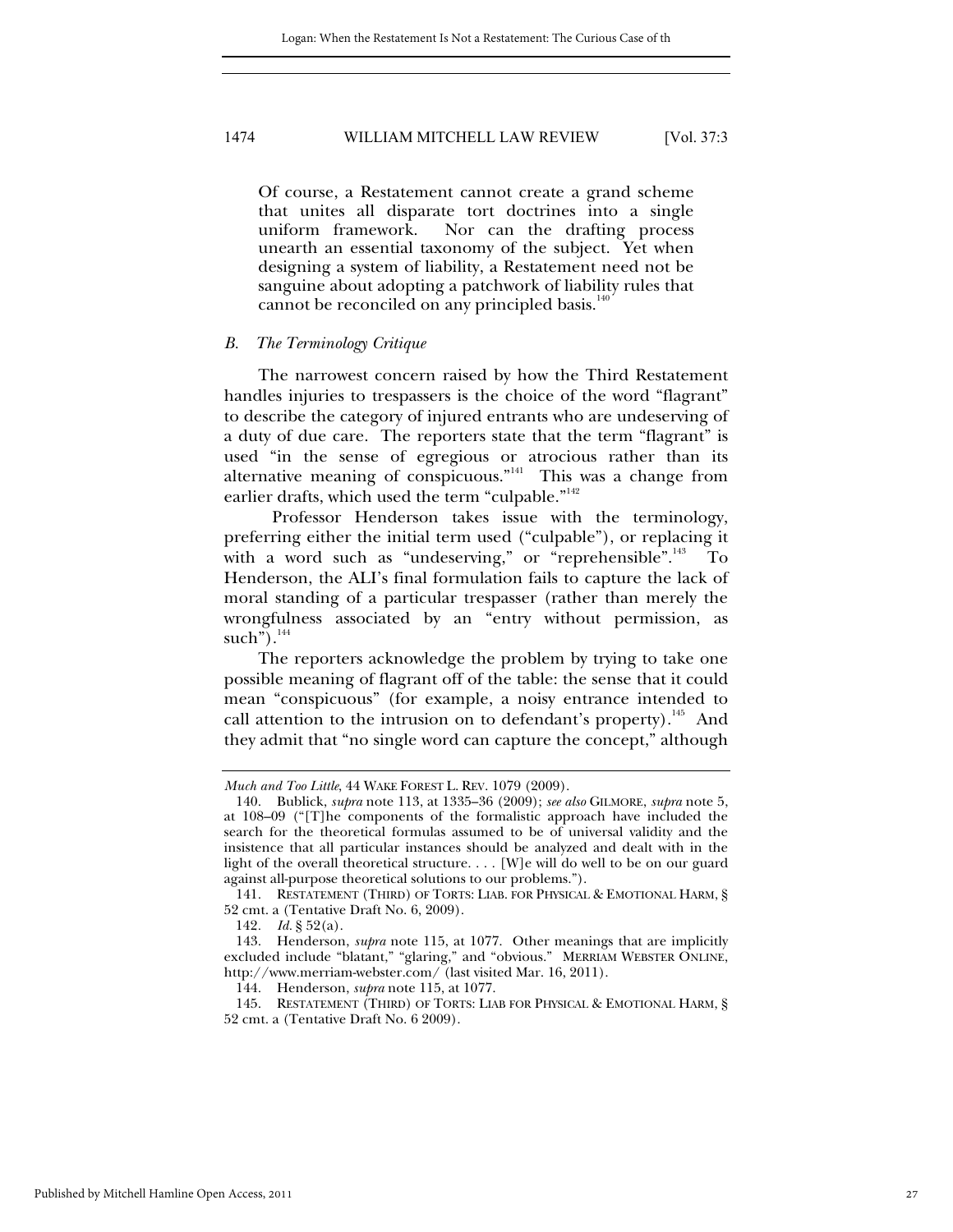that, of course, is not responsive to whether "flagrant" comes closest to capturing both the factual settings and the policies implicated.<sup>146</sup> The reporters also try to make clear the focus is not solely upon the intent of the entrant, as when a bank robber's escape leads to a private yard where an injury occurs.<sup>147</sup> In such a circumstance the felon would not, despite being a bad person, be considered a "flagrant" trespasser because the entrance did not strip the owner of her "rights to personal security," as compared to a thief injured on the premises in the process of an effort to burglarize the premises.<sup>148</sup>

Such outcomes are, admittedly, "counter to some intuitions" but reflect the singular focus on the extent to which the wrong is "antithetical to the rights of the land possessor to exclusive possession and use of the land."149 While Professor Henderson's critique has merit, his preferred locutions add little that is not available to a person trying to capture the gist of the section from a close reading of the black-letter law and comments.

#### *C. The Lawmaking Critique*

The reporters are candid. They recognize that they have created a legal category where one never existed before: "The synthesis of land-possessor duties provided in this Chapter and Section employs different terminology than that used in the Second Restatement or in the reforms to that law that have emerged since."<sup>150</sup> The ALI has in the past only occasionally undertaken to identify an important new principle, justified not by a synthesis of court decisions but rather on a belief that existing law was flawed, with the best example in the torts context the recognition of "strict liability in tort" in section 402A of the Second Restatement.<sup>151</sup>

Reluctance to remake the law makes sense on a number of grounds. First, it is consistent with the common law method, which relies upon many judges deciding many cases involving many variations in the facts over time. The intrinsic conservatism of the common law approach was reflected in the observation of Arthur

148*. Id.*

<sup>146</sup>*. Id.*

<sup>147</sup>*. Id.*

<sup>149</sup>*. Id.*

<sup>150</sup>*. Id.*

<sup>151</sup>*. See supra* notes 40–58 and accompanying text.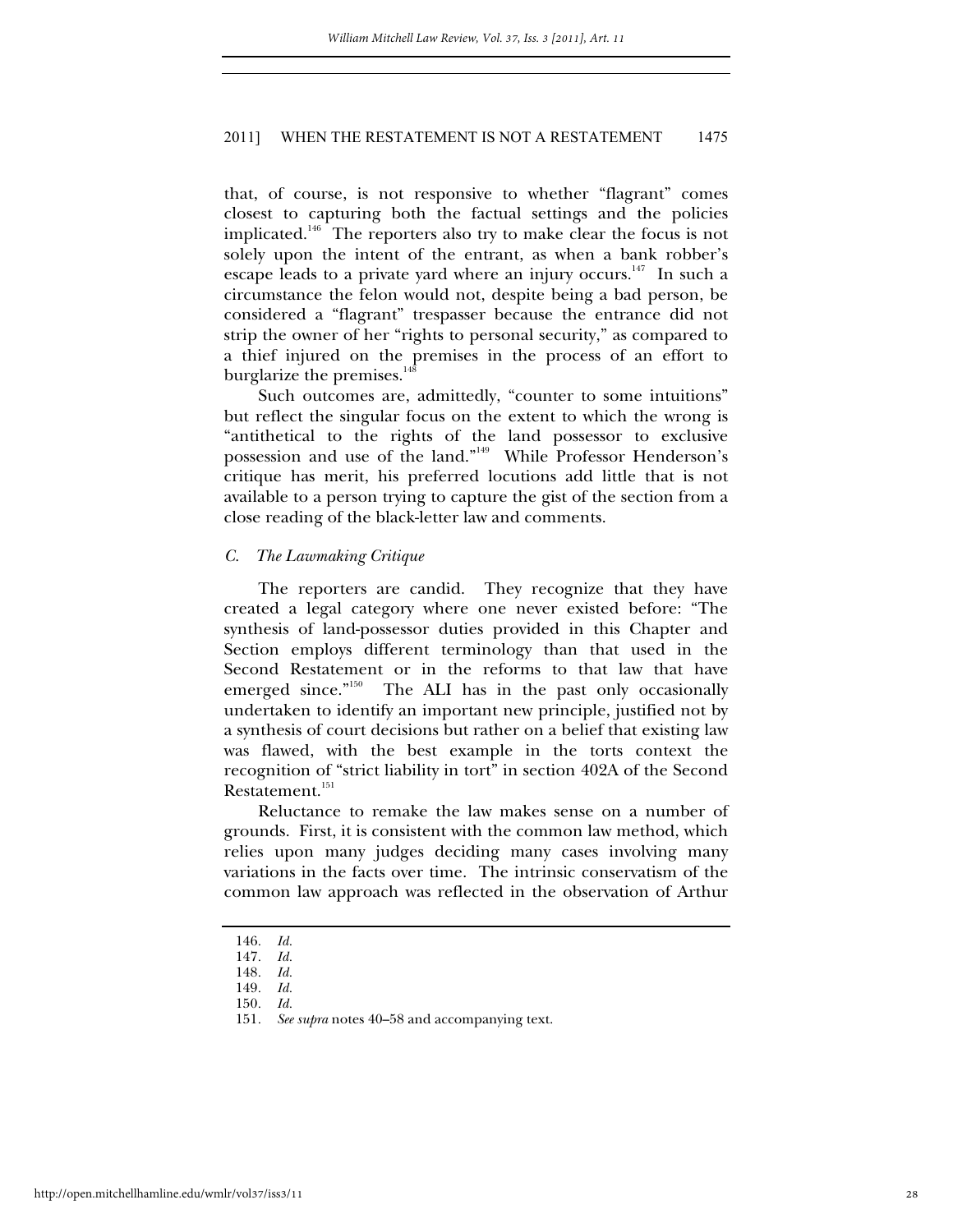Corbin, who urged the ALI of the 1930s to proceed cautiously in its law reform efforts: "[T]he best way to turn mores into law is to do it piecemeal by the 'molecular motion' of the courts."152 This general preference for incrementalism over bold strokes was well described by Cass Sunstein:

"Anglo-American courts often take small rather than large steps, bracketing the hardest and most divisive issues.

. . . .

. . . It is alert to the existence of reasonable disagreement in a heterogeneous society. It knows that there is much that it does not know; it is intensely aware of its own limitations. . . . It avoids clear rules and final resolutions. Alert to the problem of unanticipated consequences, it sees itself as part of a system of democratic deliberation; it attempts to promote the democratic ideals of participation, deliberation, and responsiveness. It allows continued space for democratic reflection . . . ."153

Guido Calabresi described how the "slow, unsystematic, and organic quality of common law" meant that "no single judge could ultimately change the law, and a series of judges could only do so over time and in response to changed events or to changed attitudes in the people."154

One can extract from such classic discussions of the common law method the following characteristics:

 *Modesty*. Judges working in the common law system must be aware of the inability of humans to solve complex problems. They should proceed with humility and a recognition of the risk of causing unintended consequences through the exercise of judicial power. Even the wisest judge should display a Burkean reluctance to attack—let alone try to solve—grand problems.<sup>155</sup> As Benjamin Cardozo observed, "The common law does not work from pre-established truths of universal and inflexible

 <sup>152.</sup> Arthur L. Corbin, *The Restatement of the Common Law by the American Law Institute*, 15 IOWA L. REV. 19, 28 (1930).

 <sup>153.</sup> CASS R. SUNSTEIN, ONE CASE AT A TIME: JUDICIAL MINIMALISM ON THE SUPREME COURT ix–x (1999).

 <sup>154.</sup> GUIDO CALABRESI, A COMMON LAW FOR THE AGE OF STATUES 4, 5 (1982).

 <sup>155.</sup> David A. Strauss, *The Common Law Genius of the Warren Court*, 49 WM. & MARY L. REV. 845, 857–60 (2007) ("It is unwise to try to resolve a problem without deferring to some degree to the collected wisdom reflected in what others have done when faced with a similar problem in the past."); *see also* GRANT GILMORE, THE AGES OF AMERICAN LAW 99–100 (1977) ("Man's fate will forever elude the attempts of his intellect to understand it.").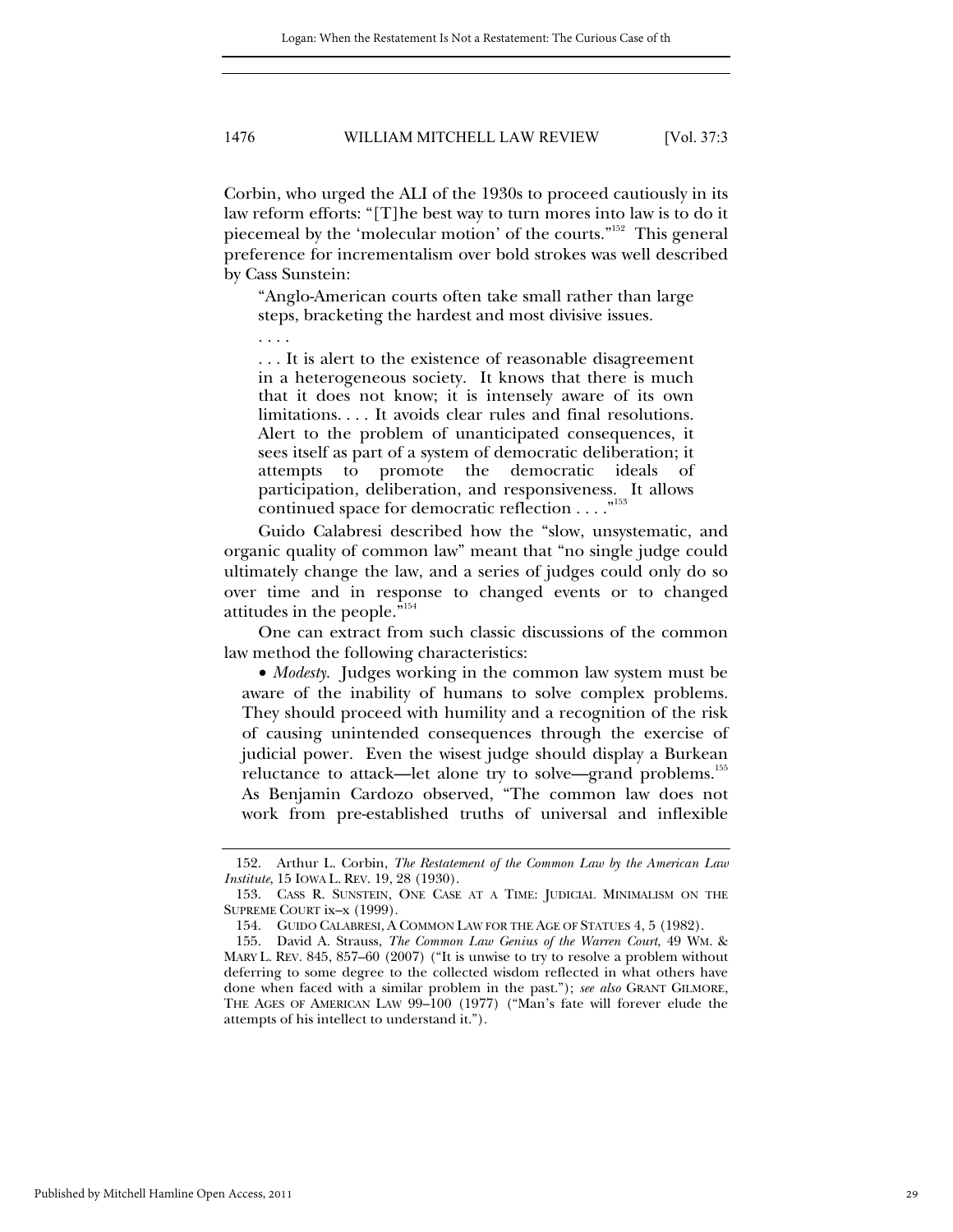validity to conclusions derived from them deductively. Its method is inductive  $\dots$ ."<sup>156</sup>

 *A preference for precedent*. Common law judges do not generally work on a blank canvas, and this is not just due to a generalized preference for relying upon judicial precedents. Rather, it reflects a healthy respect for a "rough empiricism" and an inclination toward concrete solutions to specific problems, rather than the tackling of what are invariably complex issues via abstract notions of how the world should be.<sup>157</sup> The result is doctrine "forged from . . . the hammer and anvil of litigation" and a system built by the "gradual accretion of special instances,"158 i.e., a system characterized by "[e]volution, not revolution [and] slow and unconscious adaptation  $\dots$ ."<sup>159</sup>

 *Dialogue*. Common law judges can be seen as pursuing a version of the scientific method. They welcome the opportunity to test possible outcomes and reasoning by considering the decisions of other judges facing similar problems.<sup>160</sup> In turn, the common law judge's decision becomes a data point for the next judge who faces an identical, or even related, fact situation, who then asks whether the earlier decision appears to have been a wise resolution. In this sense, the common law judge launches a "trial balloon," whose virtue is then measured by the judges that later come to face a similar question.<sup>161</sup> As a venerable

 159. Bruce Ackerman, *The Common Law Constitution of John Marshall Harlan*, 36 N.Y.L. SCH. L. REV. 5, 6 (1991) (noting also the cultural impact of intellectual Darwinism).

160. MUNROE SMITH, JURISPRUDENCE 21 (1908).

161*. See* Dan T. Coenen, *A Constitution of Collaboration: Protecting Fundamental Values with Second-Look Rules of Interbranch Dialogue,* 42 WM. & MARY L. REV. 1575, 1837 n.1043 (2001) (citing and quoting ALEXANDER M. BICKEL, THE LEAST DANGEROUS BRANCH: THE SUPREME COURT AT THE BAR OF POLITICS 176 (1962)); *see* 

 <sup>156.</sup> BENJAMIN N. CARDOZO, THE NATURE OF THE JUDICIAL PROCESS 22–23 (1921).

 <sup>157.</sup> Strauss, *supra* note 155, at 858; *see also* BENJAMIN N. CARDOZO, THE GROWTH OF THE LAW 55 (1924) ("[The common law] process of trial and error determines [judgments'] right to reproduce their kind."); O. W. HOLMES, THE COMMON LAW xix (Mark D. Howe ed., Harv. Univ. Press 1963) (1881) ("[T]he common law is . . . a lesson in the tentative and experimental character of judgment.").

 <sup>158.</sup> Harlan F. Stone, *The Common Law in the United States*, 50 HARV. L. REV. 4, 6, 7 (1937). For a considerably less sanguine view of the value of precedent, see FRANK ZAPPA WITH PETER OCCHIOGROSSO, THE REAL FRANK ZAPPA BOOK 327–28 (1989) ("**Case law** is what happens when a stupid judicial decision from one place gets cited as a 'legal precedent,' forming the basis for another stupid judicial decision somewhere else—like a computer virus.") (emphasis in original).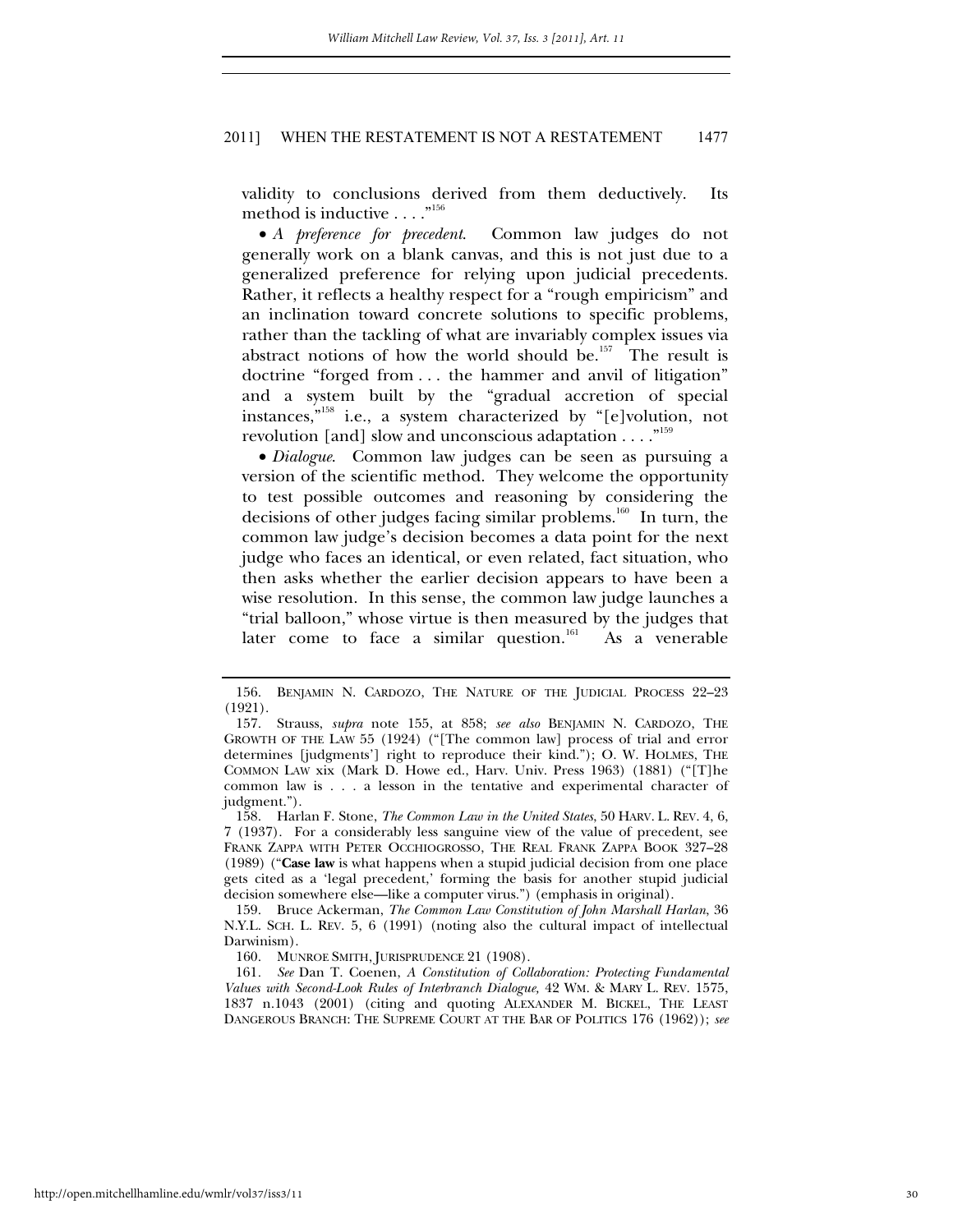proponent of the common law method put it, common law rules are laid "down *provisionally* only."162

It is interesting to consider how the Third Restatement fares on these counts. The most obvious question is the wisdom of announcing a legal category where none existed before. Introducing the "flagrant trespasser" will require judges to consider, and construct, a new legal principle.<sup>163</sup> But "[t]he need for the division stemmed from issues of principle or policy—the need for a no-duty rule in some trespasser cases but not others not from a need to update a Restatement project to match new doctrines that had been developed by common-law courts."<sup>164</sup>

However, the reporters did pursue a "rough empiricism" (what they call a "synthesis"), $165$  albeit not by counting cases (the typical approach) but instead by teasing out of the judicial decisions that have rejected a unitary regime a perceived need to protect premises owners from entrants with a purpose fundamentally at odds with the rights of the owner.<sup>166</sup> In addition, and consistent with past practice, the reporters could point to the legislative reactions post-*Rowland* that have rejected extending a duty of due care to this sort of trespasser. $167$ 

And how about dialogue? In a most unusual move, the reporters eschewed defining the "flagrant trespasser" category, while providing six examples of where the line might be drawn between flagrant and non-flagrant trespassers. This is a highly unusual maneuver, at least in the Third Restatement. In only one other place in the project did the reporters reflect uncertainty regarding the adopted position. In the discussion of "factual cause" (section 26), the reporters added a comment "n" that

*also* David R. Barnhizer, *Prophets, Priests, and Power Blockers: Three Fundamental Roles of Judges and Legal Scholars in America*, 50 U. PITT. L. REV. 127, 141–42 (1988) (arguing that the "real role of the Common Law judge" involves the ability to "release . . . hypothetical 'trial balloons'").

 <sup>162.</sup> JAMES C. CARTER, THE PROPOSED CODIFICATION OF OUR COMMON LAW 25 (1884) *microformed on* Nineteenth-Century Legal Treatises No. 1183 (Research Publications).

 <sup>163.</sup> Bublick, *supra* note 113, at 1346.

<sup>164</sup>*. Id*.

 <sup>165.</sup> RESTATEMENT (THIRD) OF TORTS: LIAB. FOR PHYSICAL & EMOTIONAL HARM § 52 cmt. a (Tentative Draft No. 6, 2009).

<sup>166</sup>*. Id.*

<sup>167</sup>*. See* Greenwald, *supra* note 39, at 301 ("The second series of Restatements . . . [has] come increasingly to draw upon statutes as sources of future common-law developments.").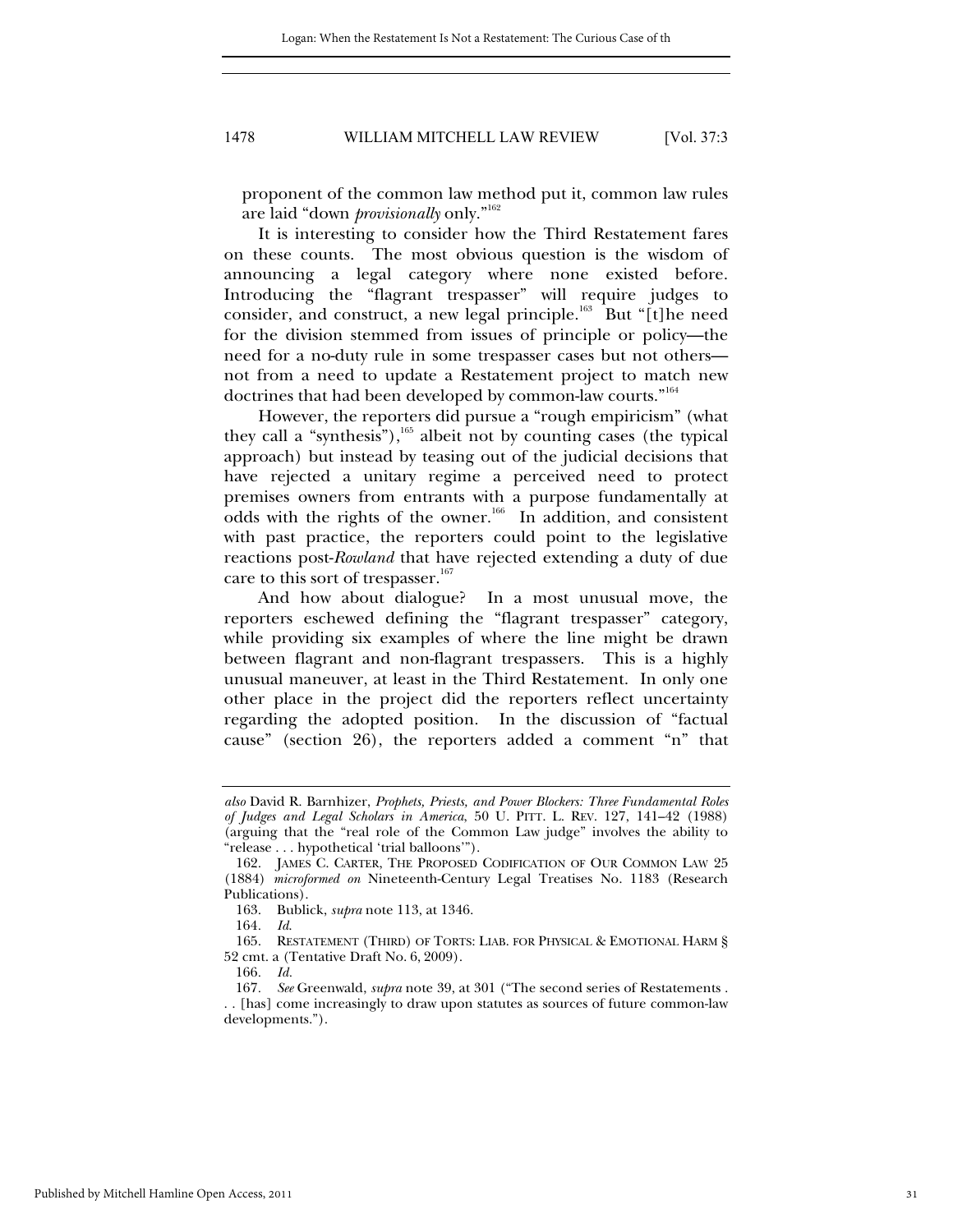discusses "lost opportunity or lost chance as harm." After describing the circumstances in which the doctrine has been recognized (characterized as "halting") the reporters declined to endorse the concept.<sup>168</sup>

 Interestingly, the Second Restatement made far greater use of a similar deferential device, the "caveat." Caveats were appropriate because "the function of the reporter was to state the law as it is rather than to speculate as to what the law should be in cases where there is substantially no authority."169

There were numerous caveats in previous restatements of torts. For example, in the discussion of strict liability for "ultrahazardous activities," section 520 added: "*Caveat:* The Institute expresses no opinion as to whether the construction and use of a large tank or artificial reservoir in which a large body of water or other fluid is collected is or is not an ultrahazardous activity."<sup>170</sup> More broadly, the first section of the Second Restatement announced that subsequent sections will contain many caveats reflecting the generative nature of tort law.<sup>171</sup>

The failure of the Third Restatement to define "flagrant trespasser" can then be seen as consistent with examples from past restatements as well as the "dialogic" ideal of the common law. The tactic allows for, indeed invites, the full and rounded consideration

 <sup>168.</sup> The reporters identified two reasons for this position: the fact that the doctrine "reconceptualizes the harm" means that the concept is not simply a matter of factual causation, and because courts have so far confined the concept to medical malpractice contexts, it was part of "a specialized area of negligence liability outside the scope of this Restatement." RESTATEMENT (THIRD) OF TORTS: LIAB. FOR PHYSICAL & EMOTIONAL HARM § 26 cmt. n (2005).

<sup>169</sup>*. See* Patrick J. Kelley, *The First Restatement of Torts: Reform by Descriptive Theory*, 32 S. ILL. U. L.J. 93, 105 (2007) (quoting Francis H. Bohlen, reporter for the Restatement (First) of Torts (1934)).

 <sup>170.</sup> RESTATEMENT (FIRST) OF TORTS § 520 cmt. c (1938). This limitation seems surprising given that the seminal case applying strict liability for harmful uses of land, *Rylands v. Fletcher*, [1868] UKHL 1, (1868) LR 3 HL 330, has been discussed in many American cases and was well known and the subject of significant commentary, including an extended discussion in the reporter's treatise. *See* WILLIAM L. PROSSER, LAW OF TORTS § 77 (3d ed. 1964).

 <sup>171.</sup> RESTATEMENT (SECOND) OF TORTS § 1 cmt. e (1965) ("Because of the probability that the tendency to give legal protection to interests now unprotected and to increase the protection given to those now imperfectly protected will continue, the Restatement of this Subject contains numerous 'Caveats.' These call attention to the fact that the Institute takes no position as to whether the protection given to a particular interest by the rule stated in the Section to which the Caveat applies should or should not be extended to other analogous situations which have not been the subject of judicial consideration.").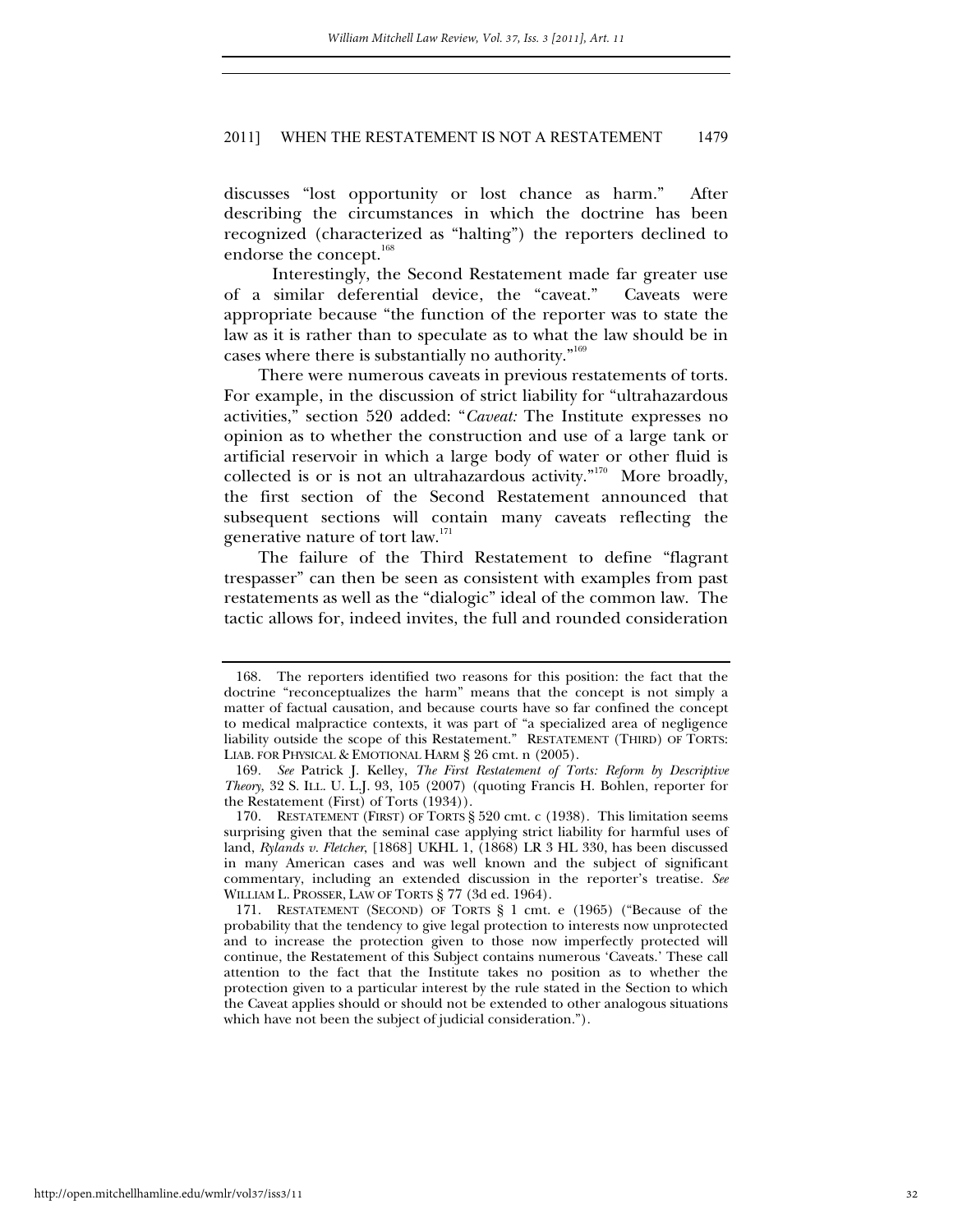of the issues raised (like whether a state would prefer a bright-line rule that applies to all felons injured on the premises), while providing examples that can be used to guide, if not direct, the analysis by courts.

The "flagrant trespasser" is not a "bright-line concept but one that is left to develop in future cases. But it does have the advantage of a reasoned, progressive approach that avoids the confusing array of classes of trespassers that are sprinkled throughout decisions,"172 while at the same time recognizing the appealing notion that not all trespassers are alike. And, the very restatement process itself, with all of its layers of review, involving hundreds of specialists in the field, provides some assurance that the position adopted will not be wildly off the mark.<sup>173</sup>

In summary, the Third Restatement reporters can cleave themselves to the words of one of the greatest twentieth-century thinkers (and one-time ALI director) Herbert Wechsler: "The crucial point has always seemed to me to be that a decision when it breaks new ground ... initiates a dialogue by its supporting reasons, reasons whose persuasiveness to others will largely be the measure of its ultimate success."<sup>174</sup>

#### *D. The Legitimacy Critique*

By any measure, the ALI and its restatements play an important role in debates about legal rules, especially in torts. Regularly cited by courts, and undoubtedly relied upon by

 174. Herbert Wechsler, *Address at the Annual Dinner of the American Law Institute* (May 17, 1984), 61 A.L.I. PROC. 408, 411 (1985) (on file with author).

 <sup>172.</sup> Michael D. Green & Larry S. Stewart, *The New Restatement's Top 10 Torts Tools*, TRIAL, Apr. 2010, at 47.

<sup>173</sup>*. See* Doug Rendelman, *Restating Restitution: The Restatement and Its Critics*, 65 WASH. & LEE L. REV. 933, 943 (2008) ("The restatement process does not specifically follow a common law court's adversary technique, with the reporter acting as judge, receiving adversaries' briefs, and drafting an opinion for a collegial court. But the ALI's formal process resembles the best features of a common law decision-making process: '[t]he combination of explicitly normative reasoning with a reliance on the lessons of the past, along with a recognition that both are indispensable.' . . . Related areas are examined. Majority and minority rules are consulted. The reporter's research, ideas, and articulation are tested against others'. The reporter's drafts are exposed to the curiosity and candor of the members' consultive group, the advisers, the council, and the members. Each phase is a potential intellectual crucible, although the testing may occur off the public stage. Although its membership could be more diverse, the ALI internal process is rigorous and intellectually heterogeneous within the intellectual community of doctrinal legal analysis.").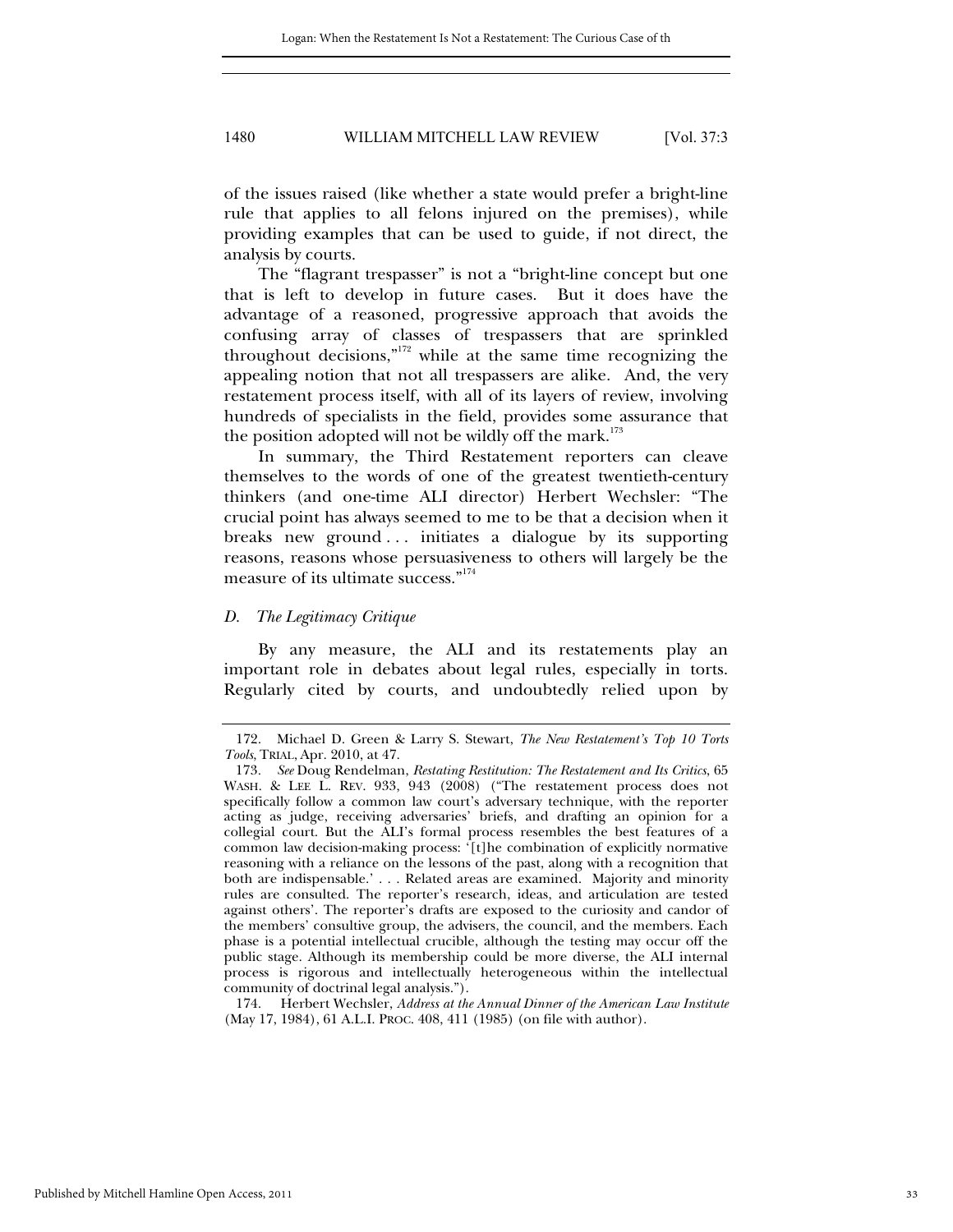practitioners even more often, restatements help shape the law in an increasingly broad array of fields.<sup>175</sup> This great influence is in large measure due to the level of talent arrayed for projects, especially the reporters and, to a lesser extent, the advisers, who have deep and broad involvement in the subject areas covered. These drafters, though as a group highly regarded in their particular areas of expertise, are then necessarily unrepresentative of the legal profession, let alone the citizenry generally.<sup>176</sup>

 The selection process for key roles within the ALI is even less democratic: the council is selected from the membership (typically about 3,000 academic and practicing lawyers and judges, but with little actual competition for leadership positions, as is the case with the governance of many non-profits).<sup>177</sup> The council has the sole power to appoint the director.<sup>178</sup> The director, then, has broad authority to both identify the topics appropriate for "restating" as well as to appoint the reporters and advisers, although the practice is for the director to consult members of the council before making these important decisions.<sup>179</sup> And while reporters typically bring knowledge and expertise to deliberations, their degree of influence is uneven. As one reporter wrote, "The text of a restatement . . . is largely the product of the reporter. The reporter must answer, of course, to a group of advisers, but their oversight is incomplete" due to "[l]imitations of time and expertise."<sup>180</sup>

 Once the advisers sign off, the reporters seek approval from the council (a group of approximately fifty-five), but the level of understanding and preparation in this group may not be the match for a strong-willed reporter.<sup>181</sup> The final step is approval by the entire membership, but in practice many issues are resolved by a relatively small group who prepare for the annual meeting (by reading the voluminous materials beforehand) and who are willing,

<sup>175</sup>*. See supra* notes 4–5 and accompanying text. The ALI has also been influential in non-restatement projects, such as the Model Penal Code. AMERICAN LAW INSTITUTE, PAST AND PRESENT ALI PROJECTS 4 (2010), *available at*  http://www.ali.org/doc/past\_present\_ALIprojects.pdf.

<sup>176</sup>*. See* Adams, *supra* note 24, at 239; Posner, *supra* note 62, at 323.

 <sup>177.</sup> AM. LAW INST., RULES OF THE COUNCIL, 1–4 (2007), *available at*  http://www.ali.org/doc/rules\_council.pdf.

<sup>178</sup>*. Id.* at 8.

 <sup>179.</sup> E-mail from Lance Liebman, ALI Director, to author (Oct. 26, 2010) (on file with author).

 <sup>180.</sup> Charles W. Wolfram, *Bismarck's Sausages and the ALI's Restatements*, 26 HOFSTRA L. REV. 817, 830 (1998).

<sup>181</sup>*. Id.* at 831–32.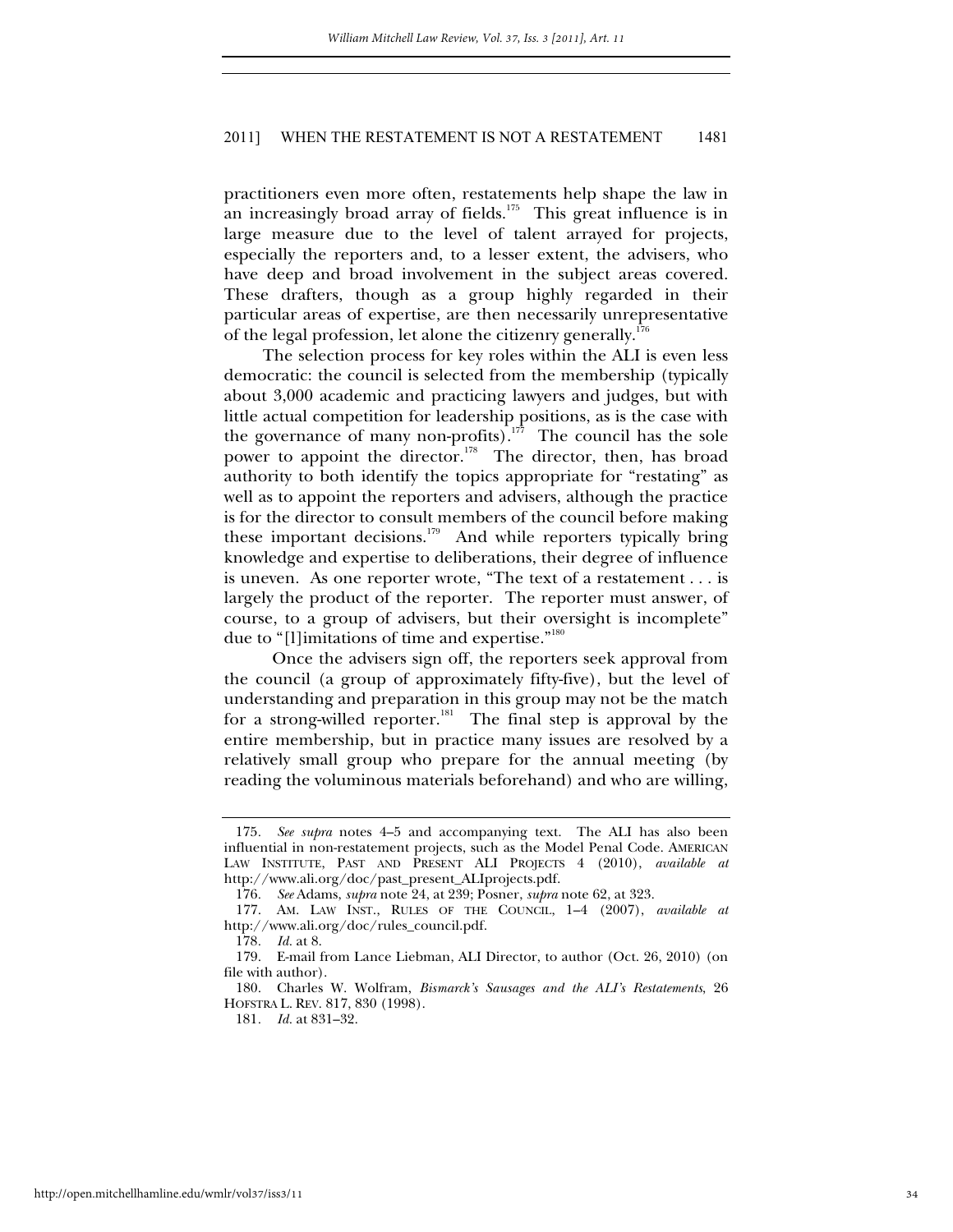despite their busy schedules, to sit through hours of debate.<sup>182</sup> Indeed, on occasion, a provision is considered and passed by fewer than one hundred members.<sup>183</sup>

 Such a closed loop of a system would be unacceptable if the end result of ALI projects were binding on courts, which, of course, they are not. Nevertheless, this is an area of concern because of this combination of high influence and low representation.<sup>184</sup> This critique is especially persuasive in the context of the exercise of judicial power, because federal judges, and many state judges, constitute the least democratic branch of government, largely immune from the discipline provided by the need to regularly stand for general election (often termed "the countermajoritan difficulty").<sup>185</sup>

 And, just as no ALI pronouncement binds any judge (let alone legislator), the legislature and executive branches have the power (within constitutional limits) to overrule a court's decision to adopt a restatement rule. However, "Restatements can have the same dire consequence [as a statute]—relied upon by a tribunal for a proposition that burdens a litigant in a proceeding no matter how strenuous the litigant's argument that the restatement provision in question has it wrong."186

 Although ALI positions are not the result of anything close to a democratic process, $187$  the institute's handiwork is intended to, and often does, impact society. And having a meritocratic rather than democratic process yields not only decision makers who are knowledgeable, but also the virtue of members less likely to be swayed by the passions of the street. Ultimately, the level of influence accorded a restatement rule is determined in the rough and tumble of litigation in coming years. In this sense, the ALI's work, though antidemocratic in origin, will be tested and will stand or fall in the marketplace of ideas.

187*. Id.* at 829 ("[T]he ALI process of generating a Restatement is hardly artful or even inartfully democratic.").

<sup>182</sup>*. Id.* at 832.

<sup>183</sup>*. Id.* 

<sup>184</sup>*. See id.*; *see* Elson, *supra* note 68.

<sup>185</sup>*. See* JAMES W. CAESAR, AMERICAN GOVERNMENT, ORIGINS, INSTITUTIONS, AND PUBLIC POLICY 410 (2002).

 <sup>186.</sup> Wolfram, *supra* note 180, at 817. Professor Wolfram notes the "strange exceptions . . . [involving] the United States Northern Mariana and Virgin Islands where local statutes make a Restatement position binding . . . in the absence of contrary local authority." *Id.* at 819 n.8.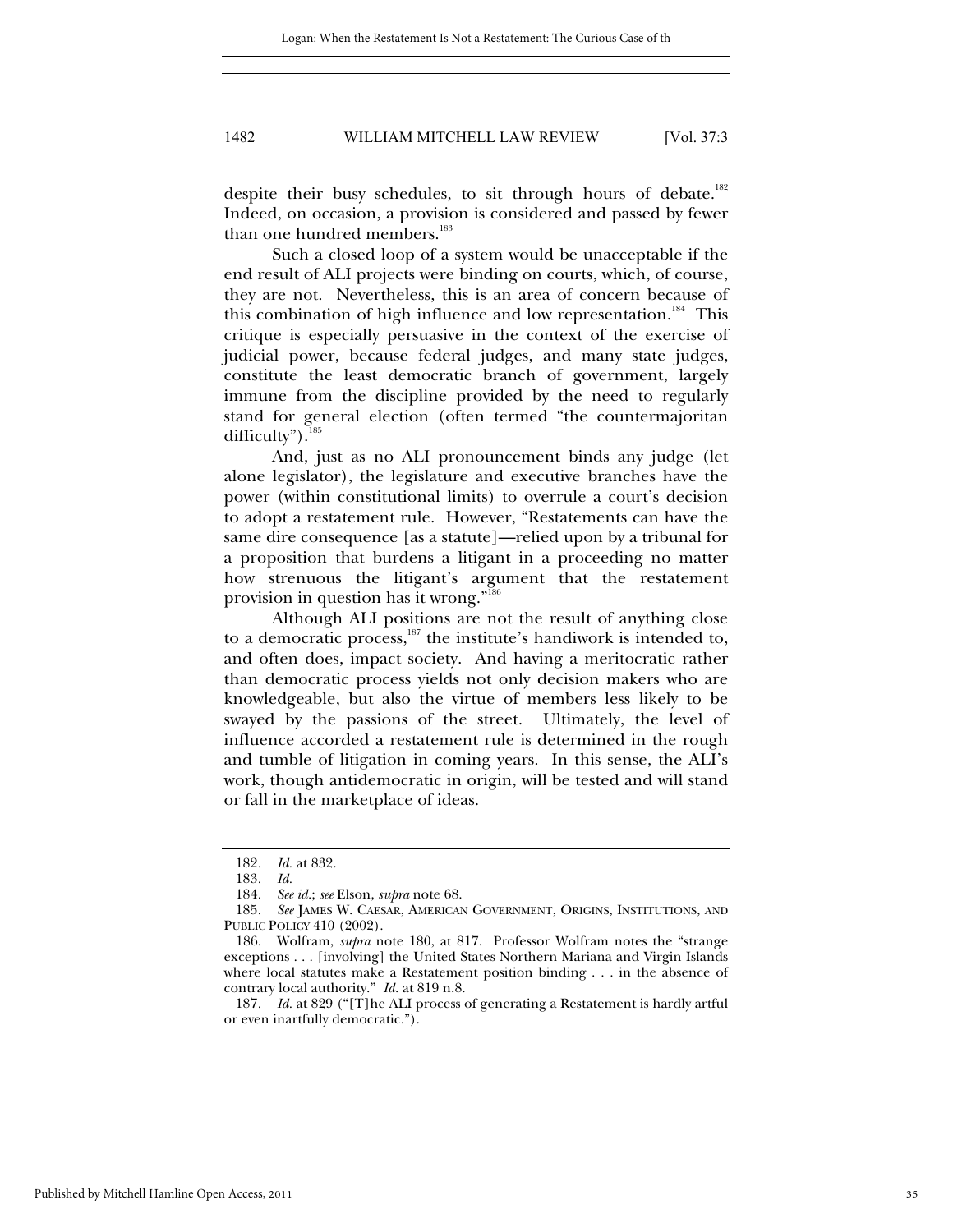#### V. CONCLUSION

The Third Restatement made welcome changes to premises liability law, especially the merging of invitee and licensee categories, a move that reflects modern, rather than feudal concepts about the relative value of safety versus the prerogatives of landowners. The proposals will also hopefully bring order where there is now a morass of rules and exceptions and exceptions to exceptions, not just differing among jurisdictions, but even within a single jurisdiction. There is also much positive about heightened concern with safety in the many contexts when trespassers are injured on the premises. And, as a measure of progress, the restatement treatment of trespassers has been reduced from seven to two sections, a positive step in the direction of a core ALI goal of simplifying the law.

What is not so clear is whether the new category of flagrant trespasser is the right approach. As a creature of normative policy, it reflects the common sense notion that wrongdoers are generally disfavored in the law: the equitable doctrine of "unclean hands" or the common law rule that a plaintiff's gross negligence precludes recovery from a defendant whose conduct was merely negligent are but two examples. It also has support in scattered positive law, like the state statutes that preclude liability when a trespasser is injured while committing a felony.<sup>188</sup> The rub is the absence of judicial decisions, with the ALI proceeding in largely uncharted territory, not restating the law but rather making it up. This is inconsistent with the most recently articulated ALI position: "[The restatement aims] at clear formulations of common law and its statutory elements or variations and reflect the law as it presently stands or might plausibly be stated by a court. Restatement black-letter formulations assume the stance of describing the law as it is."<sup>189</sup>

The handling of flagrant trespassers thus lays bare the core tension that exists in the very DNA of the elite and undemocratic ALI: whether it should be a force for bold law reform or a merely a tidier of messy common law doctrine, whether it should stake out "what law should be" rather than merely stating "what the law is."<sup>190</sup>

<sup>188</sup>*. See* RESTATEMENT (THIRD) OF TORTS: LIAB. FOR PHYSICAL & EMOTIONAL HARM § 52 reporters' note (Tentative Draft No. 6, 2009).

<sup>189</sup>*. Projects, Overview*, AMERICAN LAW INSTITUTE, http://ali.org/index.cfm ?fuseaction=projects.main (last visited Mar. 17, 2011).

 <sup>190.</sup> HENRY M. HART, JR. & ALBERT M. SACKS, THE LEGAL PROCESS 743–44 (William N. Eskridge, Jr., & Philip P. Frickey eds., 1994); *see also* Roberta Cooper